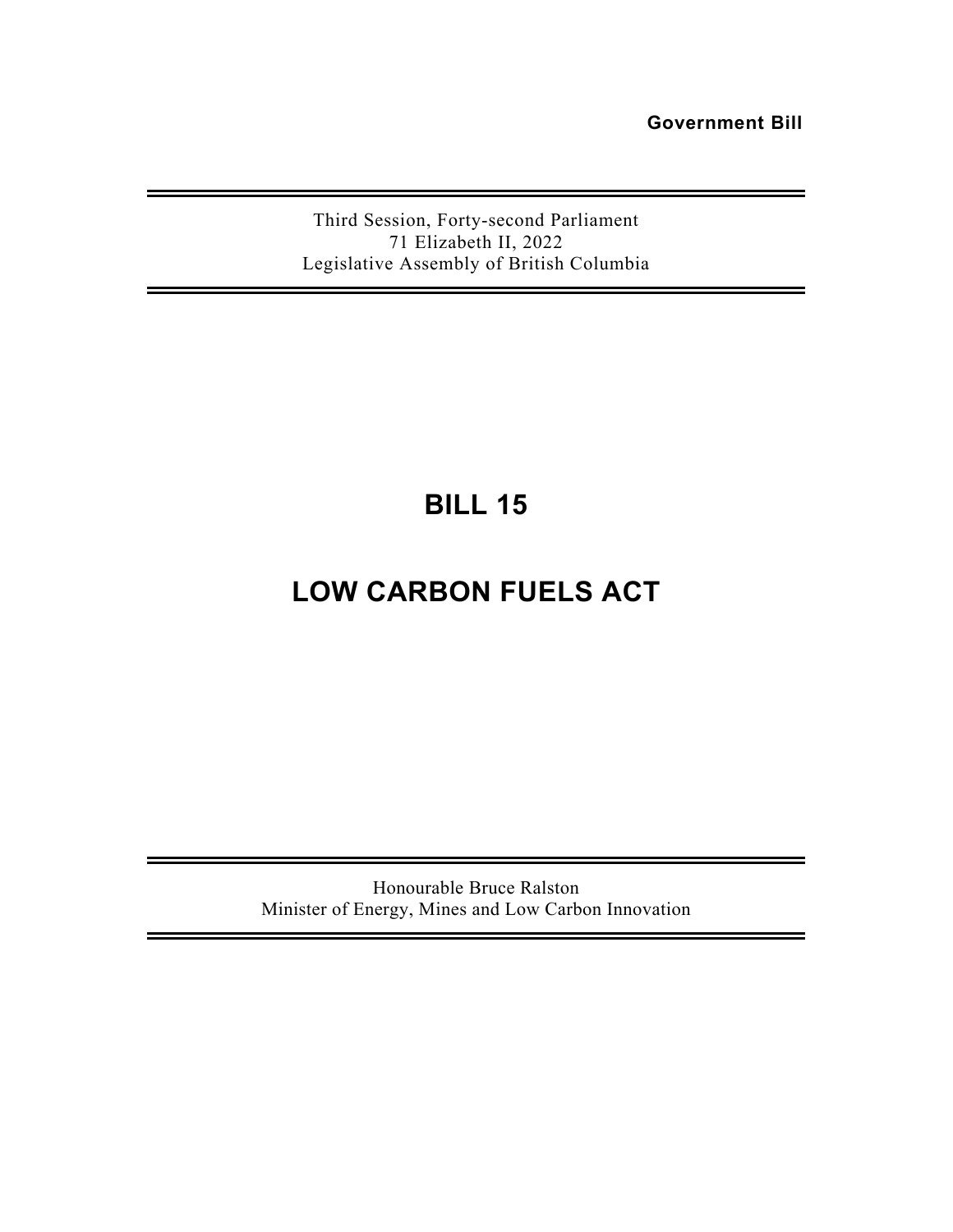# **Explanatory Notes**

This Bill repeals the *Greenhouse Gas Reduction (Renewable and Low Carbon Fuel Requirements) Act* and replaces it with an updated scheme for incentivizing the supply of renewable and low carbon fuels in British Columbia.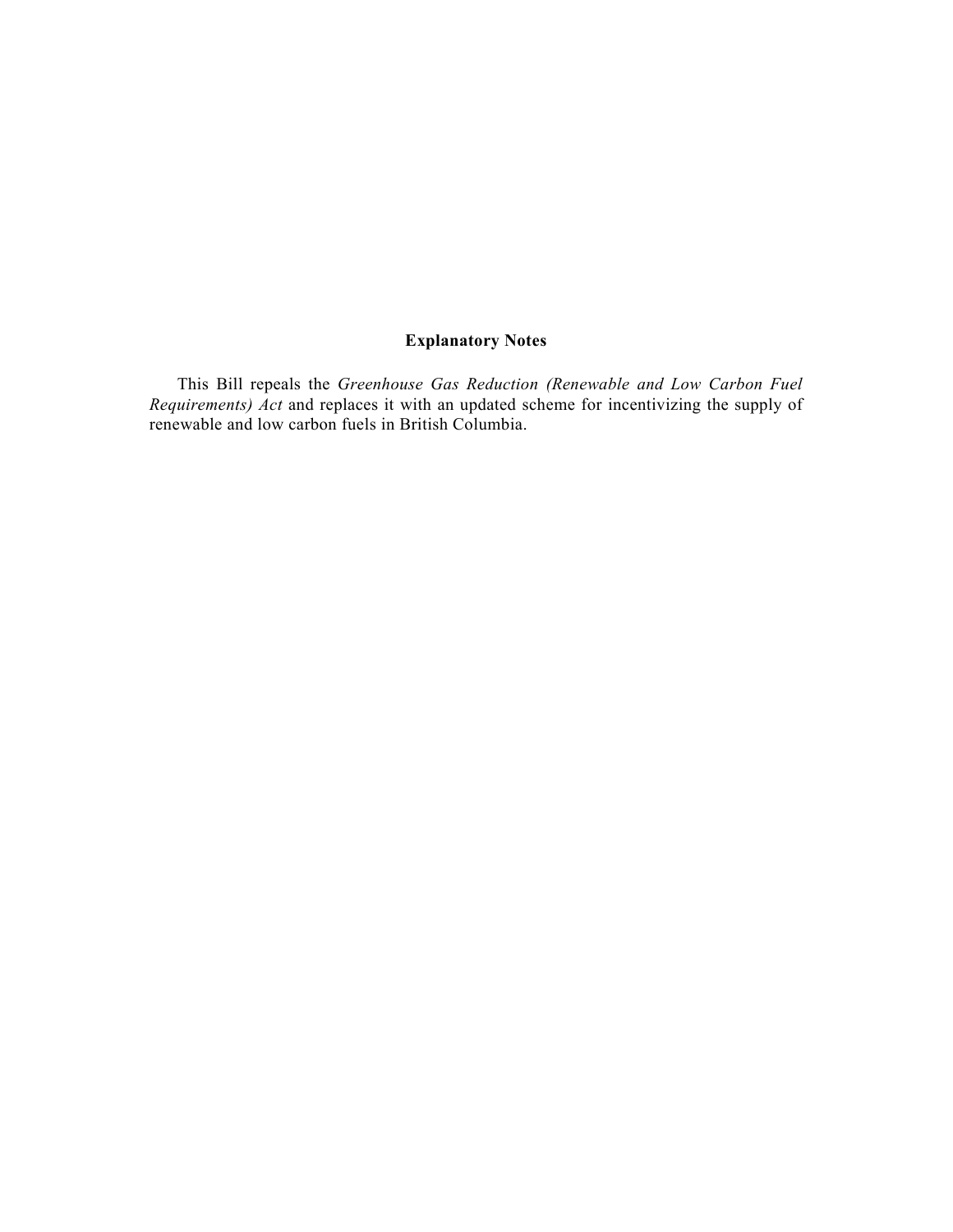#### **MINISTER OF ENERGY, MINES AND LOW CARBON INNOVATION**

# **BILL 15 – 2022**

# **LOW CARBON FUELS ACT**

# *Contents*

#### **PART 1 – INTERPRETATION**

# **Division 1 – Definitions and Application**

- 1 Definitions
- 2 Application of Act

# **Division 2 – Categorization of Fuels**

- 3 Categorization of fuels
- 4 Components of base fuels
- 5 Alternatives to base fuels

# **PART 2 – RESPONSIBILITY FOR FUEL**

- 6 Supply and marketing of fuel
- 7 Allocation agreements
- 8 Reportable export

#### **PART 3 – RENEWABLE FUEL REQUIREMENTS**

- 9 Renewable fuel target
- 10 Notional transfer, retention and deferral
- 11 Renewable fuel labelling

#### **PART 4 – LOW CARBON FUEL REQUIREMENTS**

# **Division 1 – Low Carbon Fuel Target**

- 12 Low carbon fuel target
- 13 Supply of fuel
- 14 Sequestration of greenhouse gas
- 15 Initiative agreements
- 16 Transfer of credits
- 17 Export of fuel

#### **Division 2 – Carbon Intensity of Fuels**

- 18 Carbon intensity record
- 19 Determining carbon intensity
- 20 Determining carbon intensity publication
- 21 Determining carbon intensity lifecycle analysis

#### **PART 5 – PUBLIC AND LOCAL UTILITIES**

#### **Division 1 – Legacy Electricity**

22 Legacy electricity

#### **Division 2 – Initiative Planning**

23 Initiative plan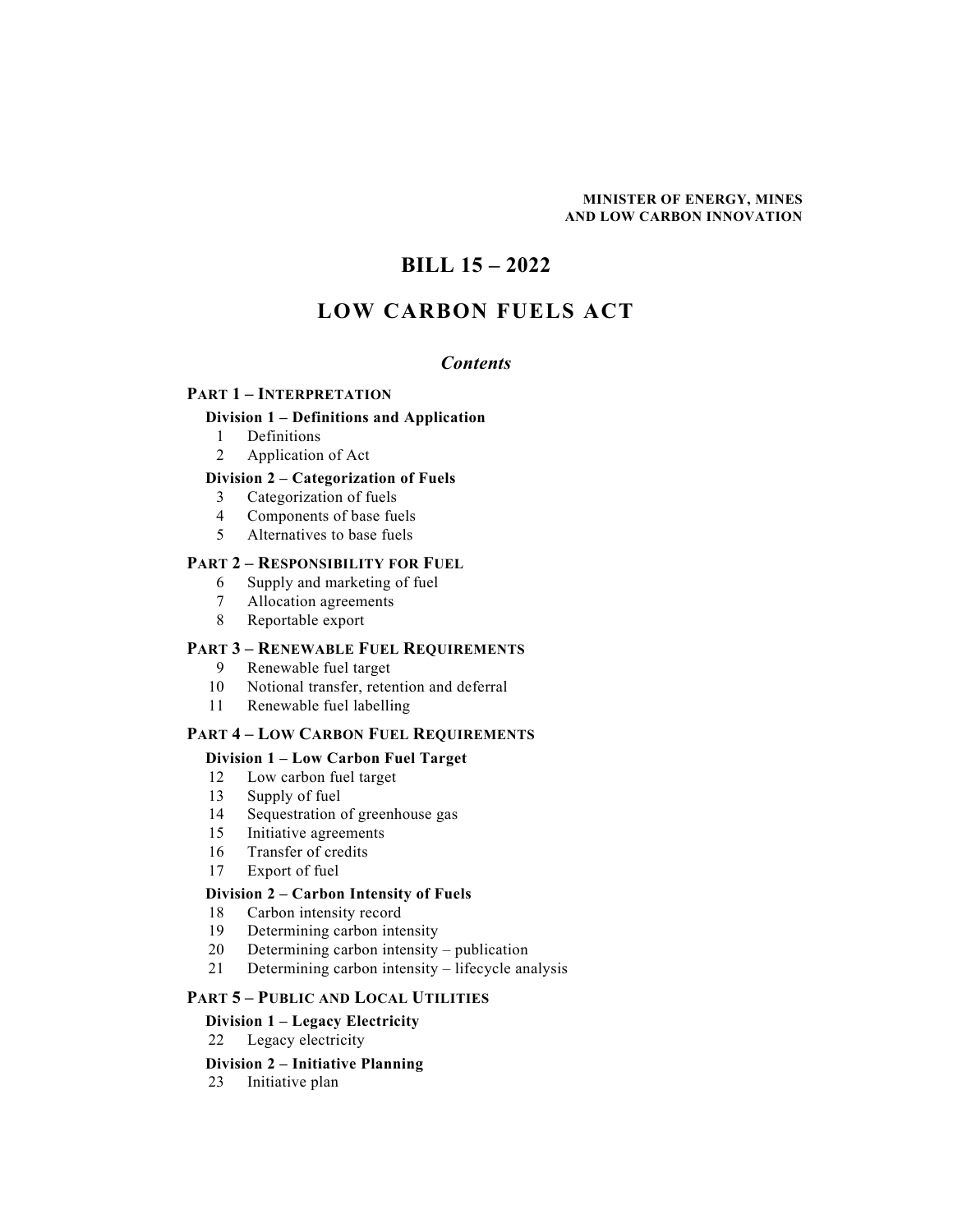- 24 Initiative fund
- 25 Sale of credits
- 26 Financial control
- 27 Interaction with other enactments

#### **PART 6 – REPORTS AND ASSESSMENTS**

#### **Division 1 – Reports**

- 28 Compliance reports
- 29 Supplementary reports

#### **Division 2 – Assessments**

- 30 Assessment by director
- 31 Reassessment by director
- 32 Adjustments on assessment and on reassessment

#### **Division 3 – General**

- 33 Information requests
- 34 Audits of reports
- 35 Record-keeping requirements

### **PART 7 – COMPLIANCE AND ENFORCEMENT**

#### **Division 1 – Inspections**

36 Inspections

### **Division 2 – Administrative Penalties**

- 37 Automatic administrative penalties
- 38 Discretionary administrative penalties
- 39 Requirement to pay administrative penalties
- 40 Recovery of administrative penalties

#### **Division 3 – Offences**

- 41 Offences and penalties
- 42 Offences of providing false or misleading information and penalties
- 43 Continuing offences
- 44 Corporate liability
- 45 Relationship between administrative penalties and offences
- 46 Other provisions relating to offences

# **PART 8 – RECONSIDERATIONS AND APPEALS**

- 47 Reconsiderations
- 48 Appeals to Environmental Appeal Board

# **PART 9 – GENERAL**

# **Division 1 – General**

- 49 Notice and service under this Act
- 50 Confidentiality
- 51 Information-sharing agreements

#### **Division 2 – Regulations of Lieutenant Governor in Council**

- 52 General regulation-making powers
- 53 Regulations in relation to responsibility and fuel requirements
- 54 Regulations in relation to public and local utilities
- 55 Regulations in relation to administrative penalties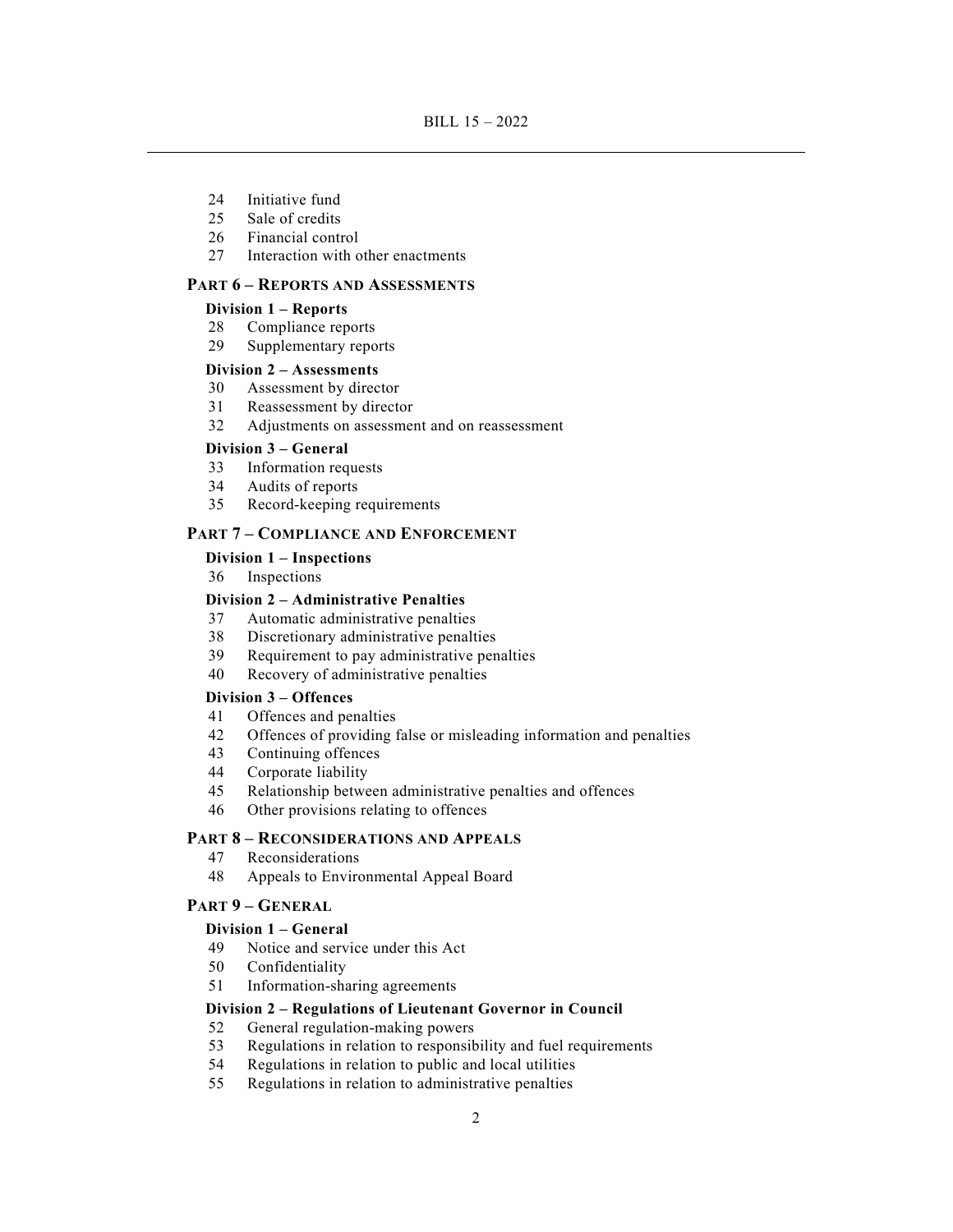#### 56 Regulations in relation to reconsiderations

#### **Division 3 – Regulations of Minister**

57 Regulations of minister

#### **PART 10 – TRANSITIONAL PROVISIONS, REPEALS AND CONSEQUENTIAL AMENDMENTS**

# **Division 1 – Transitional Provisions**

- 58 Definitions
- 59 Transition last compliance period under former Act
- 60 Transition renewable fuel requirements
- 61 Transition low carbon fuel requirements
- 62 Transition initiative agreements
- 63 Transition regulations

## **Division 2 – Repeals**

64 Repeal of former Act

#### **Division 3 – Consequential Amendments**

- 65 Consequential amendments
- 66 Commencement

HER MAJESTY, by and with the advice and consent of the Legislative Assembly of the Province of British Columbia, enacts as follows:

# **PART 1 – INTERPRETATION**

#### **Division 1 – Definitions and Application**

# **Definitions**

- **1** In this Act:
	- **"allocation agreement"** means an agreement under section 7 (1) *[allocation agreements]*;
	- **"alternative"**, in relation to a base fuel, has the meaning given to it in section 5 *[alternatives to base fuels]*;
	- **"appeal board"** means the Environmental Appeal Board under the *Environmental Management Act*;
	- **"assessment"** means assessment under section 30 *[assessment by director]*;
	- **"balance"**, in relation to a person, means the number of compliance units held by the person;
	- **"base fuel"** means any of the following:
		- (a) fossil-derived diesel fuel;
		- (b) fossil-derived gasoline;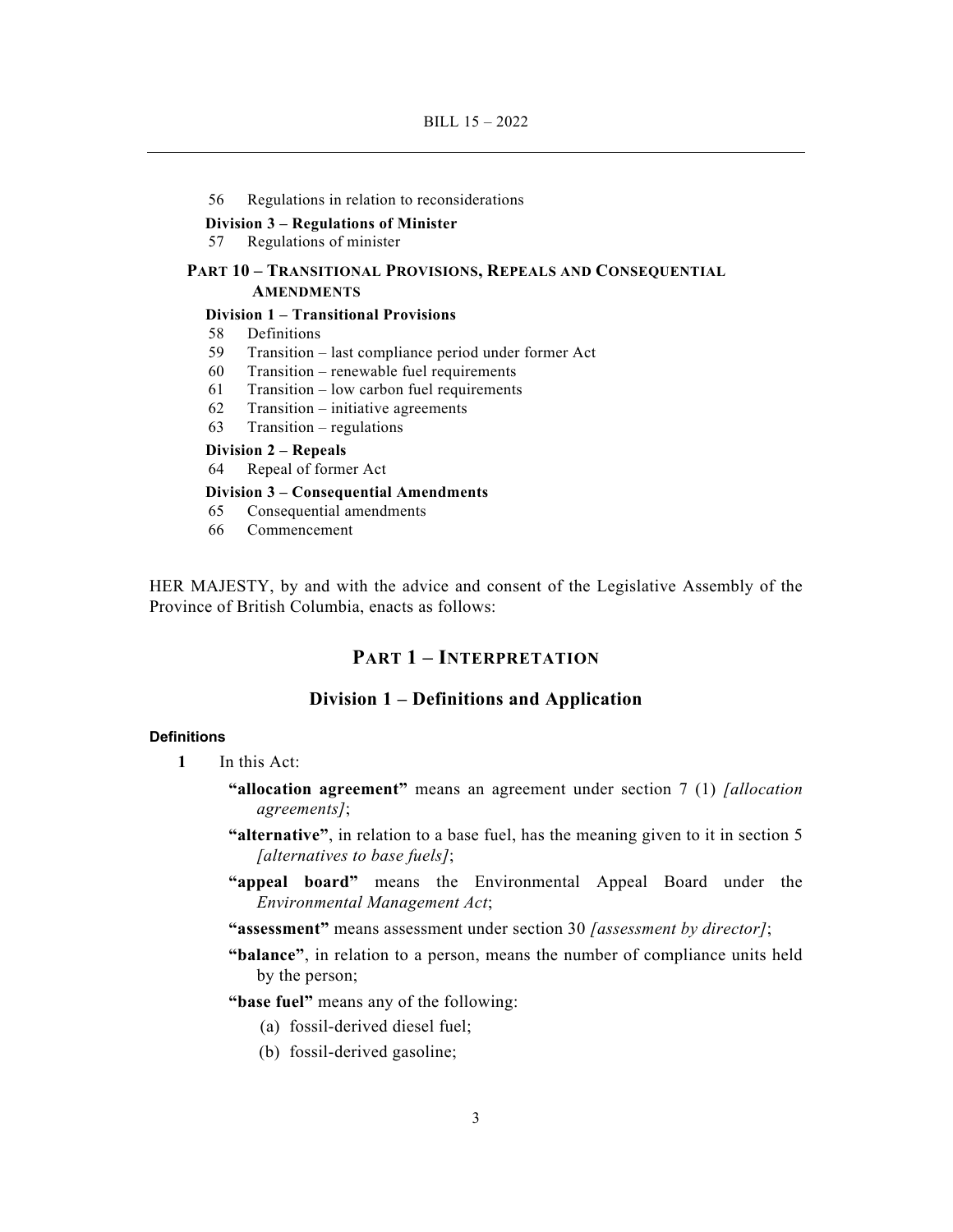- (c) fossil-derived jet fuel;
- (d) a prescribed fossil-derived fuel;
- **"carbon dioxide equivalent"** means the mass of carbon dioxide that would produce the same global warming impact as a given mass of another greenhouse gas, as determined in accordance with the regulations of the minister;
- **"carbon intensity"**, in relation to fuel, means the greenhouse gas emissions attributable to the fuel proportionate to the energy provided by the fuel in its expected use, expressed as grams of carbon dioxide equivalent per megajoule of energy;
- **"carbon intensity record"** has the meaning given to it in section 18 *[carbon intensity record]*;
- **"category"**, in relation to fuel, has the meaning given to it in section 3 *[categorization of fuels]*;
- **"compliance date"**, in relation to a compliance period, means a prescribed date that is after the compliance period;
- **"compliance period"** means a prescribed period of time;
- **"component"**, in relation to a base fuel, has the meaning given to it in section 4 *[components of base fuels]*;
- **"credit"** means a positive number of compliance units;
- **"debit"** means a negative number of compliance units;
- **"director"** means the government employee designated in writing by the minister as the director for the purposes of this Act;
- **"eligible renewable fuel"**, in relation to a category of fuel, means a fuel prescribed for the category by the minister;
- **"final supply equipment"** means the final equipment, determined in accordance with the regulations, through which a fuel is supplied for use;
- **"fossil-derived"**, in relation to a fuel, means derived from material formed in the geological past from the remains of living organisms;
- **"fuel"** means a fuel or other energy source;
- **"greenhouse gas"** has the same meaning as in the *Climate Change Accountability Act*;
- **"initiative fund"**, in relation to a reporting utility, means the fund established by the reporting utility under section 24 *[initiative fund]*;
- **"initiative plan"** means a plan approved under section 23 (3) (a) *[initiative plan]*;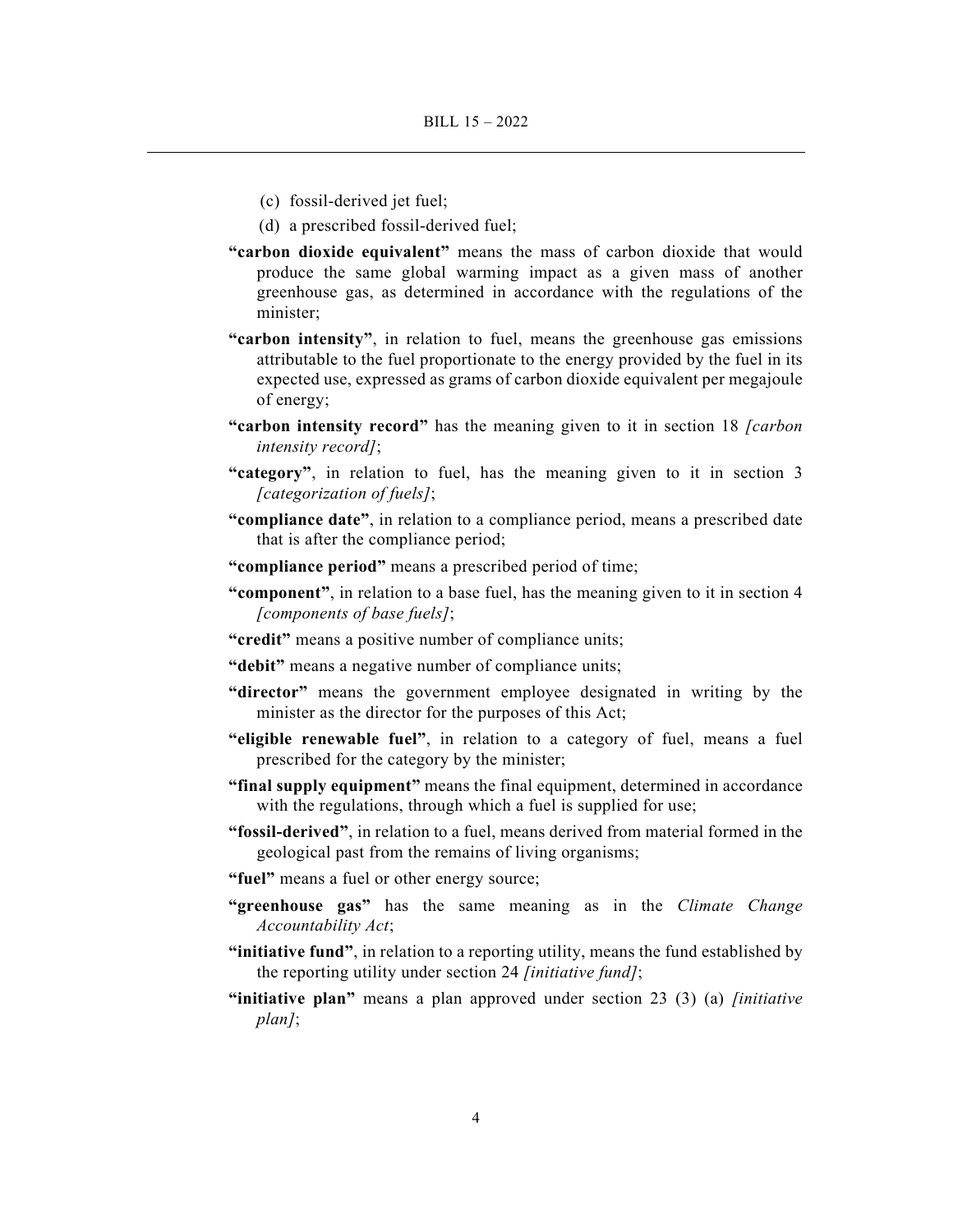- **"inter-refiner agreement"** means an allocation agreement in relation to
	- (a) a base fuel, or
	- (b) a fossil-derived component of a base fuel;
- **"local utility"** means a municipality or regional district that would be a public utility but for paragraph (c) of the definition of "public utility" in section 1 (1) of the *Utilities Commission Act*;
- **"market"**, in relation to fuel, has the meaning given to it in section 6 (1) *[supply and marketing of fuel]*;
- **"notice of assessment"** means a notice under section 30;
- **"notice of reassessment"** means a notice under section 31 *[reassessment by director]*;
- **"public utility"** has the same meaning as in section 1 (1) of the *Utilities Commission Act*;
- **"published carbon intensity"**, in relation to a fuel, means the carbon intensity published under section 20 *[determining carbon intensity – publication]* for the fuel;
- **"reassessment"** means reassessment under section 31;
- **"recorded carbon intensity"**, in relation to a fuel, means the carbon intensity referenced or specified in the carbon intensity record for the fuel;
- **"reportably export"** has the meaning given to it in section 8 (1) *[reportable export]*;
- **"reportably supply"** has the meaning given to it in section 6 (2) *[supply and marketing of fuel]*;
- **"reporting utility"** means a prescribed public or local utility;
- **"responsible"**, in relation to fuel, has the meaning given to it in section 6;
- **"supply"**, in relation to fuel, means to sell or otherwise provide the fuel to a person;
- **"type A fuel"** means a fuel other than a type B fuel;
- **"type B fuel"** means any of the following:
	- (a) electricity;
	- (b) natural gas;
	- (c) propane;
	- (d) a prescribed fuel.

#### **Application of Act**

- **2** (1) Subject to subsection (2), this Act applies in relation to fuel that is
	- (a) a base fuel, or
	- (b) a component of or alternative to a base fuel.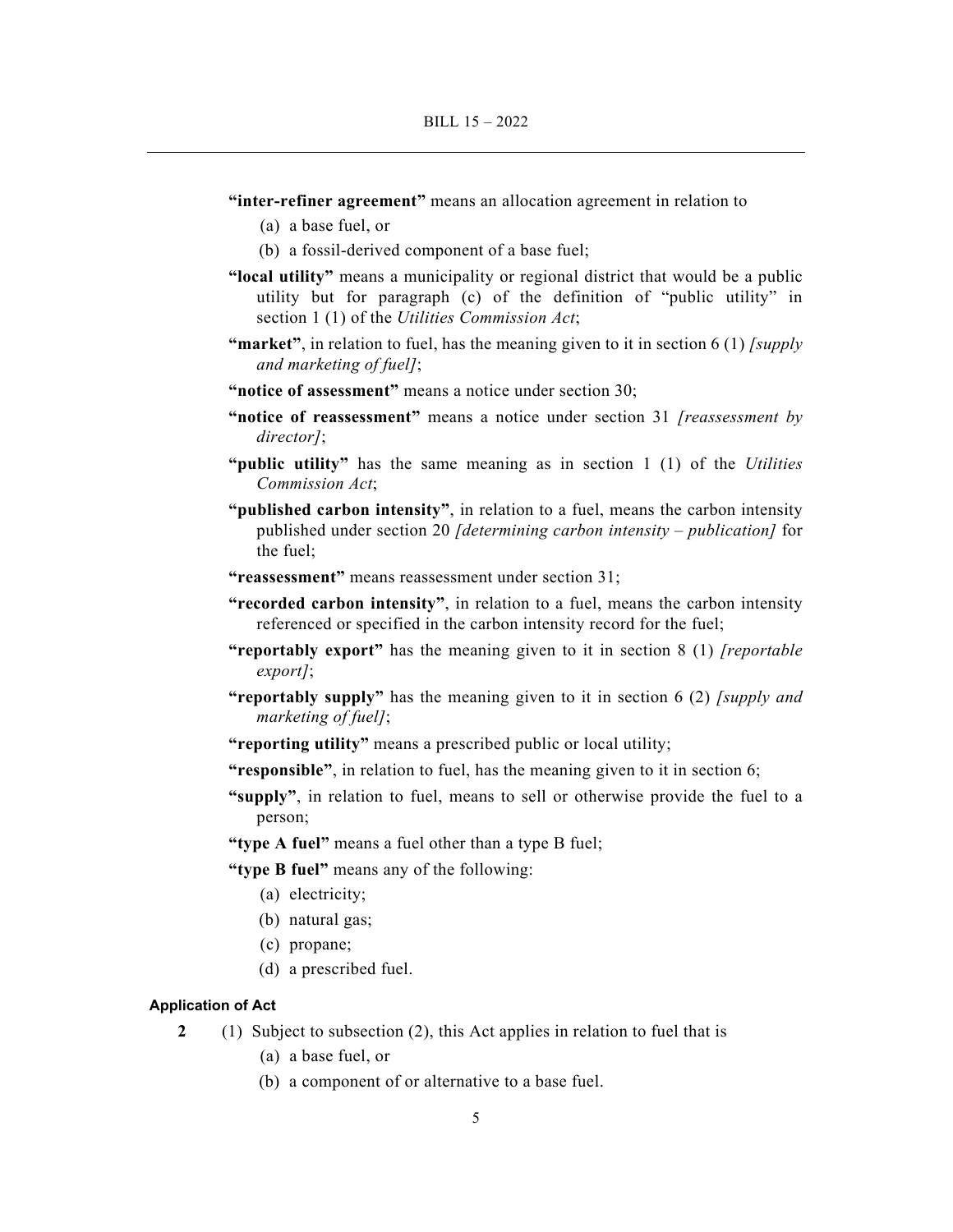- (2) This Act does not apply in relation to
	- (a) prescribed fuel, or
	- (b) the use, supply or export of fuel in the prescribed circumstances or in an amount less than the prescribed amount.

# **Division 2 – Categorization of Fuels**

#### **Categorization of fuels**

- **3** For the purposes of this Act, fuels are to be categorized into categories defined by a base fuel and consisting of
	- (a) the base fuel, and
	- (b) components of and alternatives to the base fuel.

#### **Components of base fuels**

 **4** Subject to the regulations of the minister, a fuel is a component of a base fuel if the fuel is supplied to be used as a component of the base fuel.

#### **Alternatives to base fuels**

- **5** (1) Subject to the regulations of the minister, a fuel is an alternative to a base fuel if
	- (a) the fuel is supplied for the purpose of transportation and the base fuel would most likely be used for that purpose if the only useable fuels were base fuels, or
	- (b) the fuel is supplied for a purpose other than transportation and the base fuel would most likely be used for that purpose if the only useable fuels were
		- (i) base fuels, and
		- (ii) electricity supplied by a public or local utility.
	- (2) For the purpose of subsection (1) (b), electricity supplied by a public or local utility is to be considered not to be useable at a location if the location is
		- (a) in a prescribed geographic area, or
		- (b) at least the prescribed distance from a connection to a prescribed electrical transmission grid.

# **PART 2 – RESPONSIBILITY FOR FUEL**

#### **Supply and marketing of fuel**

- **6** (1) A person markets fuel in a compliance period if
	- (a) the fuel is reportably supplied in the period, and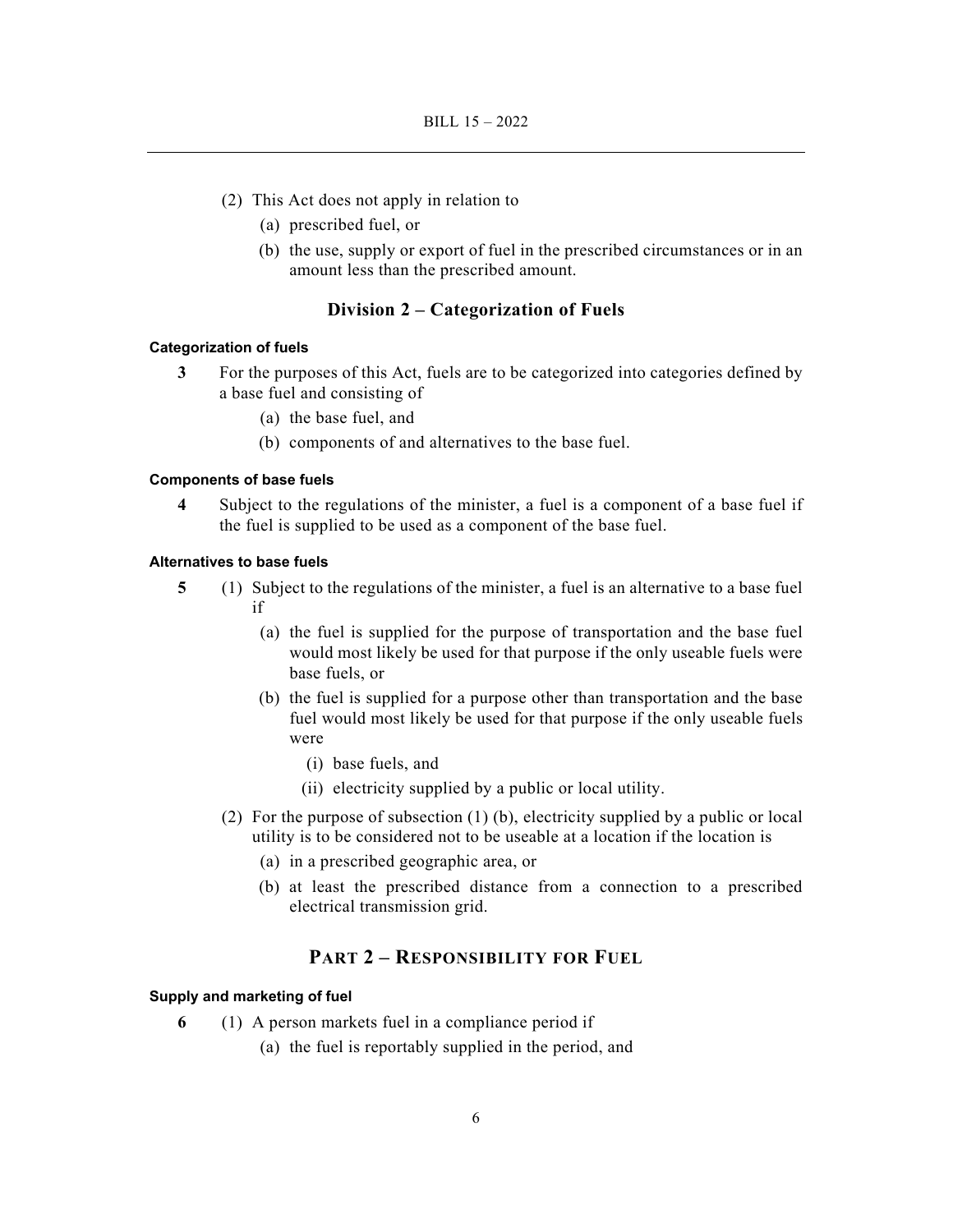- (b) the person is responsible for the fuel at the end of the compliance date for the period.
- (2) A fuel is reportably supplied in a compliance period if the fuel
	- (a) has not previously been reportably supplied, and
	- (b) meets one of the following criteria in the period:
		- (i) the fuel is used in British Columbia;
		- (ii) the fuel is type A fuel and is supplied in British Columbia by a person who is responsible for the fuel at the end of the compliance date for the period;
		- (iii) the fuel is type B fuel and is supplied in British Columbia through final supply equipment.
- (3) A person becomes responsible for a type A fuel if the person
	- (a) manufactures or imports the fuel in British Columbia,
	- (b) is made responsible for the fuel under the regulations, or
	- (c) is made responsible for the fuel under an allocation agreement.
- (4) A person becomes responsible for a type B fuel if the person
	- (a) supplies the fuel through final supply equipment in British Columbia,
	- (b) is made responsible for the fuel under the regulations, or
	- (c) is made responsible for the fuel under an allocation agreement.
- (5) A person who becomes responsible for a fuel under a paragraph in subsection (3) or (4) ceases to be responsible for the fuel if another person becomes responsible for the fuel under a later paragraph of subsection (3) or (4) or under a further allocation agreement.

#### **Allocation agreements**

- **7** (1) Subject to subsection (2) and the regulations, a person may, in relation to fuel for which the person is responsible, enter into an agreement with another person that makes the other person responsible for the fuel.
	- (2) An agreement under subsection (1) is subject to the following restrictions:
		- (a) an agreement in relation to a type A fuel may allocate responsibility to a person to whom the allocating person supplies the fuel;
		- (b) an agreement in relation to a type B fuel may allocate responsibility
			- (i) to a person to whom the allocating person supplies the fuel,
			- (ii) to a person who supplied the fuel to the allocating person, if responsibility for the fuel has not previously been allocated as described in subparagraph (i), or
			- (iii) to any person, in the case of electricity.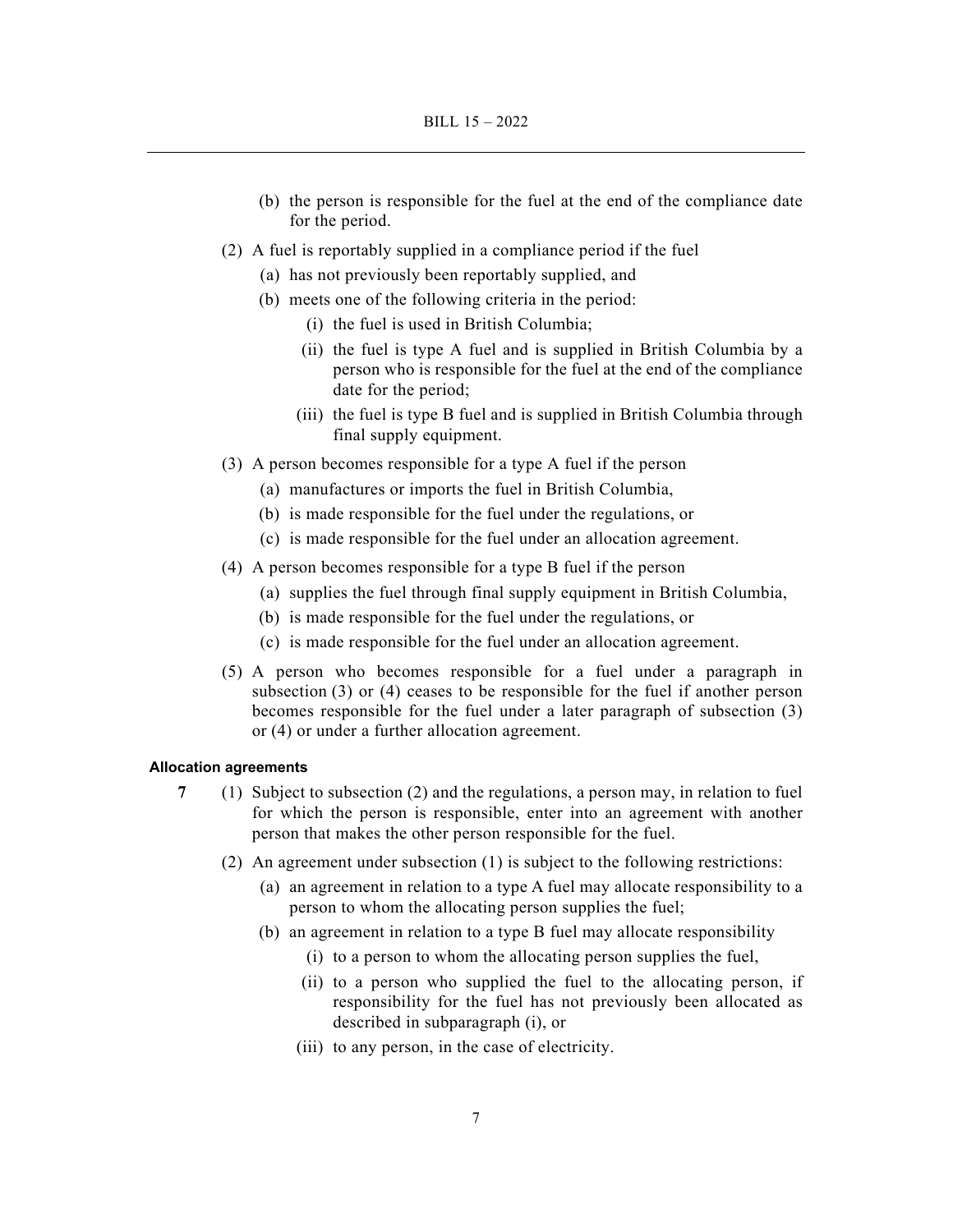#### **Reportable export**

- **8** (1) A person reportably exports fuel in a compliance period if
	- (a) the person exports the fuel out of British Columbia in the period, and
	- (b) the fuel was marketed in British Columbia in or before the period.
	- (2) If fuel is reportably exported and brought back into British Columbia, a reportable supply made before the reportable export is not to be considered for the purposes of section  $6(2)(a)$ .

# **PART 3 – RENEWABLE FUEL REQUIREMENTS**

#### **Renewable fuel target**

- **9** (1) In this section:
	- **"tracked category"** means
		- (a) the diesel fuel category,
		- (b) the gasoline fuel category,
		- (c) the jet fuel category, and
		- (d) a prescribed category;
	- **"tracked fuel"**, in relation to a tracked category, means
		- (a) the base fuel for the category,
		- (b) fossil-derived components of that base fuel, and
		- (c) eligible renewable fuel in the category.
	- (2) This section applies on assessment and on reassessment.
	- (3) A person who markets tracked fuel in a tracked category in a compliance period must ensure that, of that fuel, eligible renewable fuel comprises at least the percentage prescribed for the period.

#### **Notional transfer, retention and deferral**

- **10** (1) Subject to the regulations, a person who is required to meet a renewable fuel target under section 9 in a compliance period may notionally transfer all or part of the eligible renewable fuel that the person markets in the period to another person who is required to meet the target and agrees to the transfer.
	- (2) If a person who is required to meet a renewable fuel target under section 9 exceeds the target, the person may
		- (a) notionally retain an amount of the eligible renewable fuel that does not exceed the lesser of the excess and the prescribed portion of the target, and
		- (b) apply that amount to the target for the next compliance period.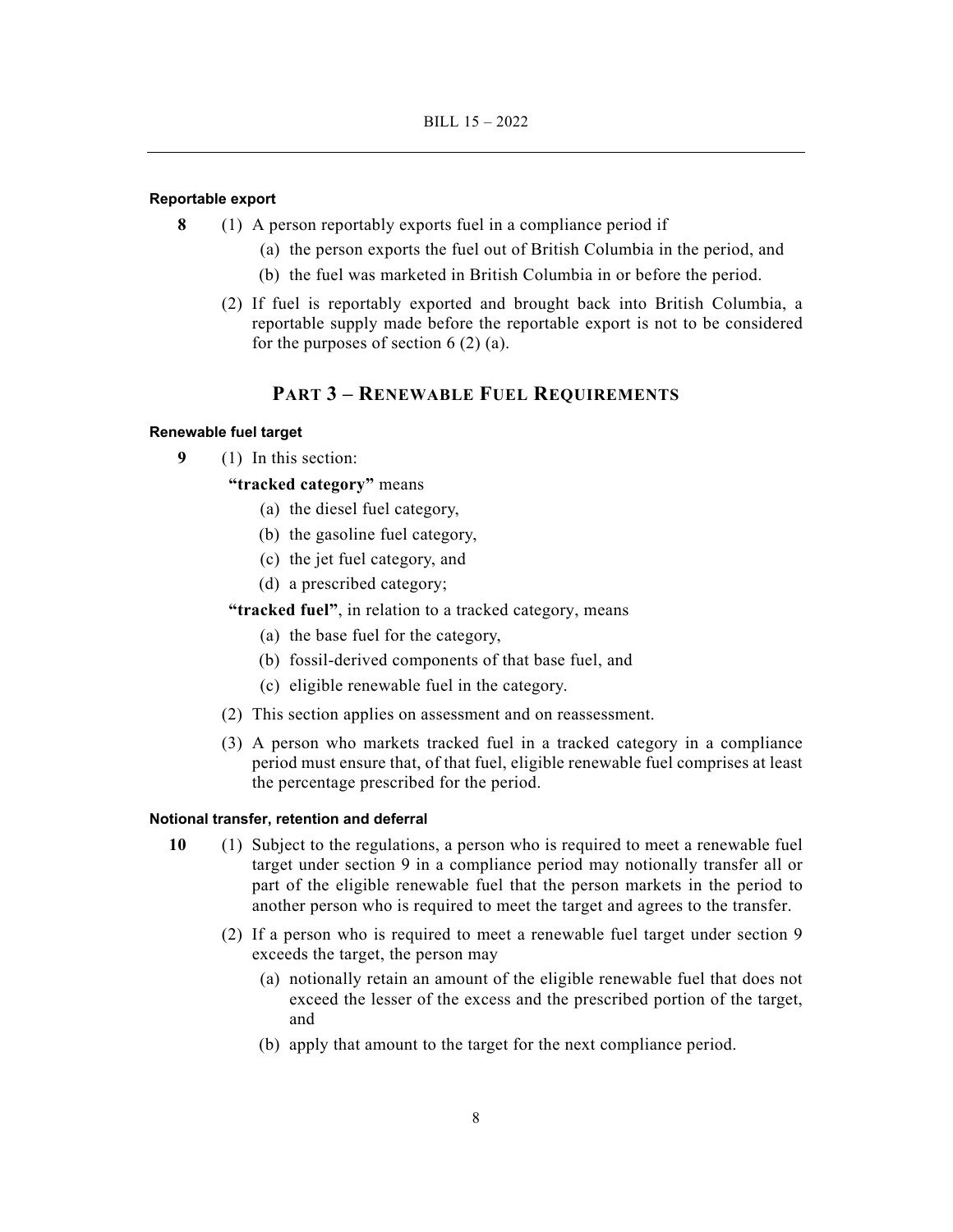- (3) Despite subsection (2), if a person who is required to meet a renewable fuel target under section 9 fails to meet the target, the person may
	- (a) defer a portion of the target that does not exceed the lesser of the deficiency and the prescribed portion of the target as it stands before any addition under paragraph (b) of this subsection, and
	- (b) add the deferred portion to the target for the next compliance period.

#### **Renewable fuel labelling**

- **11** If and as required by the regulations of the minister, a person who supplies fuel to a consumer must
	- (a) post labels respecting the renewable fuel content of the fuel, and
	- (b) give notice to the consumer respecting that content.

# **PART 4 – LOW CARBON FUEL REQUIREMENTS**

# **Division 1 – Low Carbon Fuel Target**

#### **Low carbon fuel target**

- **12** (1) This section applies on assessment and on reassessment.
	- (2) A person who markets fuel in a compliance period must, at the end of the compliance date for the period, have a balance of zero or more compliance units.

# **Supply of fuel**

- **13** (1) This section applies
	- (a) on assessment and on reassessment, and
	- (b) on application in accordance with the regulations of the minister.
	- (2) The director may, in accordance with subsection (3), issue compliance units to a person in relation to fuel if
		- (a) the person markets the fuel, or
		- (b) in the case of an application under subsection (1) (b), the director is satisfied that the person intends to market the fuel.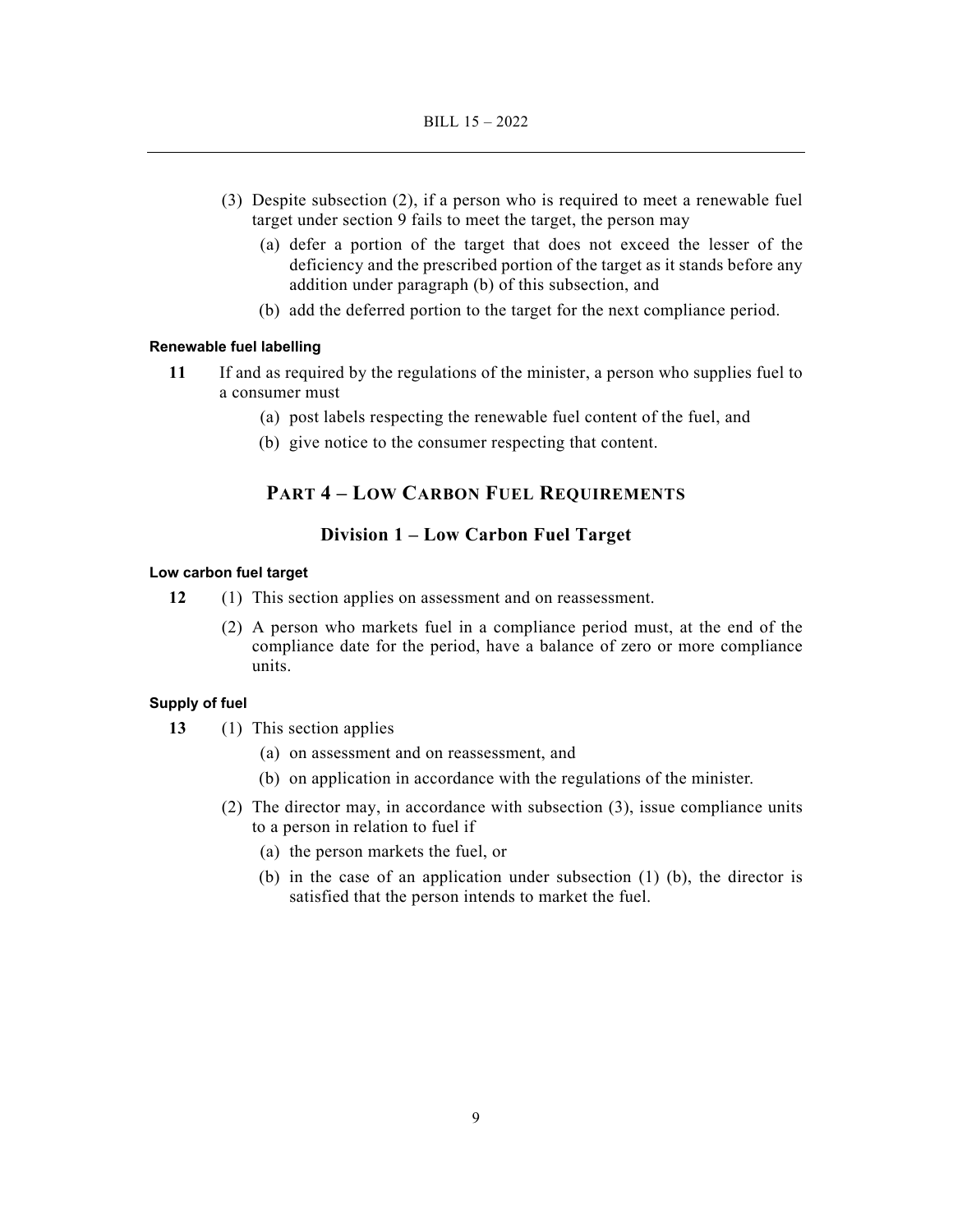(3) Subject to subsection (4), the number of compliance units to be issued under subsection (2) in relation to the fuel, which may be a positive or negative number, is the number determined in accordance with the following formula, as it applies on the date the fuel is reportably supplied:

number = (TCI × EER – (RCI + UCI)) 
$$
\times \frac{EC}{1\,000\,000\,\text{grams}}
$$

where

- $TCI$  = the target carbon intensity for the fuel, as determined under subsection  $(5)$ ;
- $EER$  = the energy effectiveness ratio of the fuel, as determined in accordance with the regulations of the minister;
- $RCI =$  the recorded carbon intensity of the fuel;
- $UCI$  = the additional carbon intensity attributed to the use of the fuel, as determined in accordance with the regulations of the minister;
- $EC =$  the energy content of the fuel in megajoules, as determined in accordance with the regulations of the minister.
- (4) If a person described in subsection (2) does not have a carbon intensity record for the fuel, the recorded carbon intensity of the fuel for the purposes of subsection (3) is deemed to be the applicable carbon intensity specified in section 19 (a) or (b) (ii) *[determining carbon intensity]*.
- (5) For the purposes of subsection (3), the target carbon intensity for a fuel is the number determined in accordance with the following formula:

$$
TCI = BCI \times (1 - R)
$$

where

- $BCI$  = the carbon intensity specified in section 19 (a) for the base fuel for the category to which the fuel belongs;
- $R$  = the prescribed reduction for that category, expressed as a percentage.

#### **Sequestration of greenhouse gas**

**14** (1) In this section:

- **"eligible greenhouse gas"** means carbon dioxide or a prescribed greenhouse gas that is removed in accordance with the regulations, if any, from
	- (a) the atmosphere at a site in British Columbia, or
	- (b) the exhaust of a vehicle in British Columbia;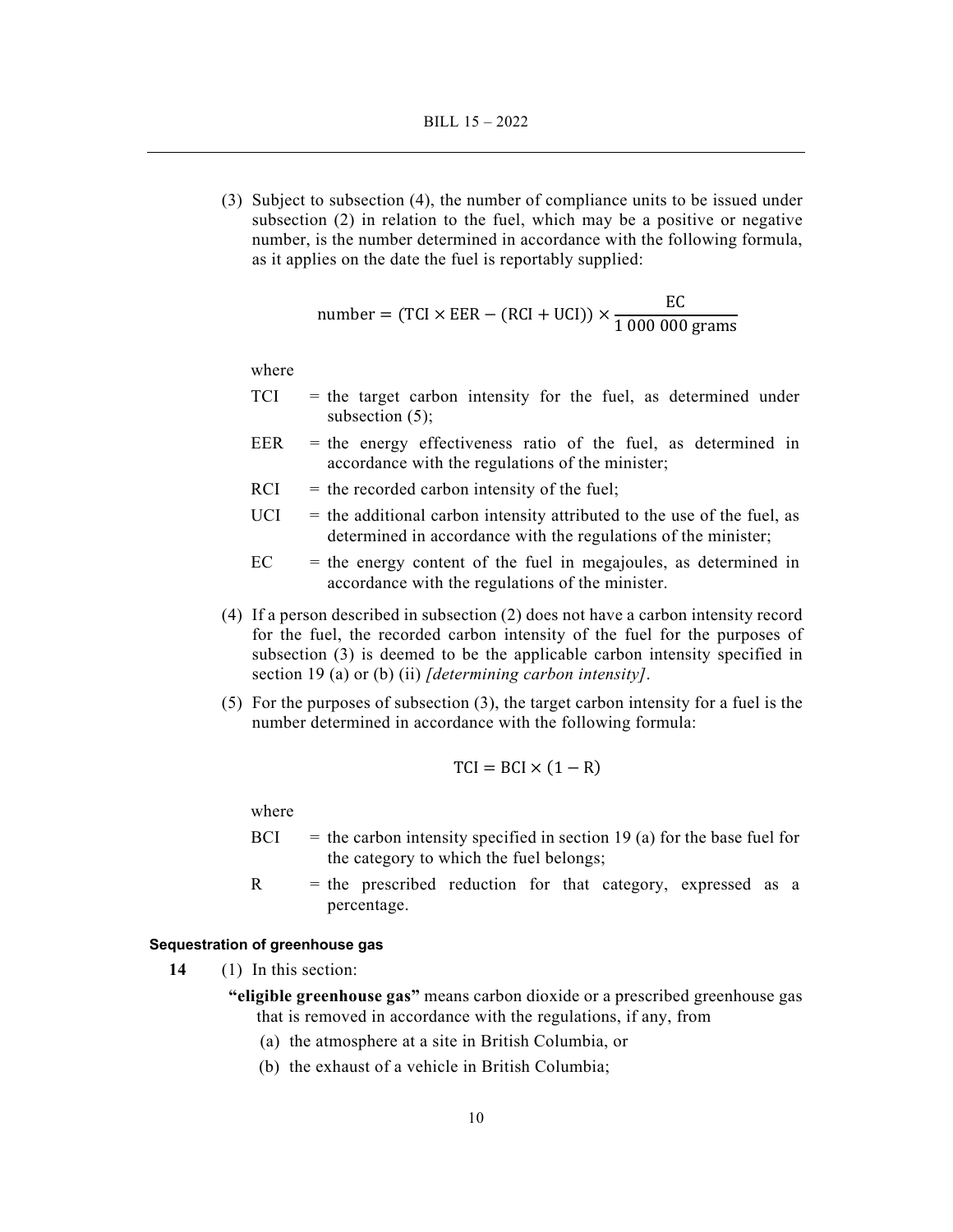- **"sequester"**, in relation to a greenhouse gas, means to sequester the gas, or a component of the gas, so that it is permanently unavailable to the atmosphere.
- (2) This section applies
	- (a) on assessment and on reassessment, and
	- (b) on application in accordance with the regulations of the minister.
- (3) Subject to subsection (5), the director may, in accordance with subsection (4), issue compliance units to a person who sequesters an eligible greenhouse gas in British Columbia or elsewhere in accordance with the regulations, if any.
- (4) The number of compliance units to be issued under subsection (3) in relation to the sequestration of an eligible greenhouse gas is the difference between the following, both expressed in tonnes of carbon dioxide equivalent:
	- (a) the amount of the eligible greenhouse gas sequestered;
	- (b) the amount of greenhouse gases emitted to remove and sequester the gas.
- (5) The director may not issue compliance units under subsection (3) to a person in relation to the sequestration of an eligible greenhouse gas in a compliance period for which the person did not submit a report under section 28 (3) *[compliance reports]*.

#### **Initiative agreements**

- **15** (1) In this section, **"eligible goal"** means
	- (a) reducing the carbon intensity of a fuel, or
	- (b) increasing the use of a fuel with a carbon intensity below the prescribed carbon intensity.
	- (2) The director may issue credits to a person in accordance with an agreement under this section.
	- (3) Subject to this section and the regulations, the director may, with the approval of the minister, enter into an agreement with a person that provides for the issuance of credits to the person in relation to an action that the person proposes to take.
	- (4) The director may not enter into an agreement under this section with a person in relation to a proposed action unless
		- (a) the person manufactures or supplies fuel, in British Columbia or elsewhere, for use in British Columbia and the director is satisfied that the proposed action has a reasonable possibility of achieving an eligible goal,
		- (b) the person manufactures or supplies feedstock, in British Columbia or elsewhere, for manufacturing described in paragraph (a) and the director is satisfied that the proposed action has a reasonable possibility of achieving an eligible goal,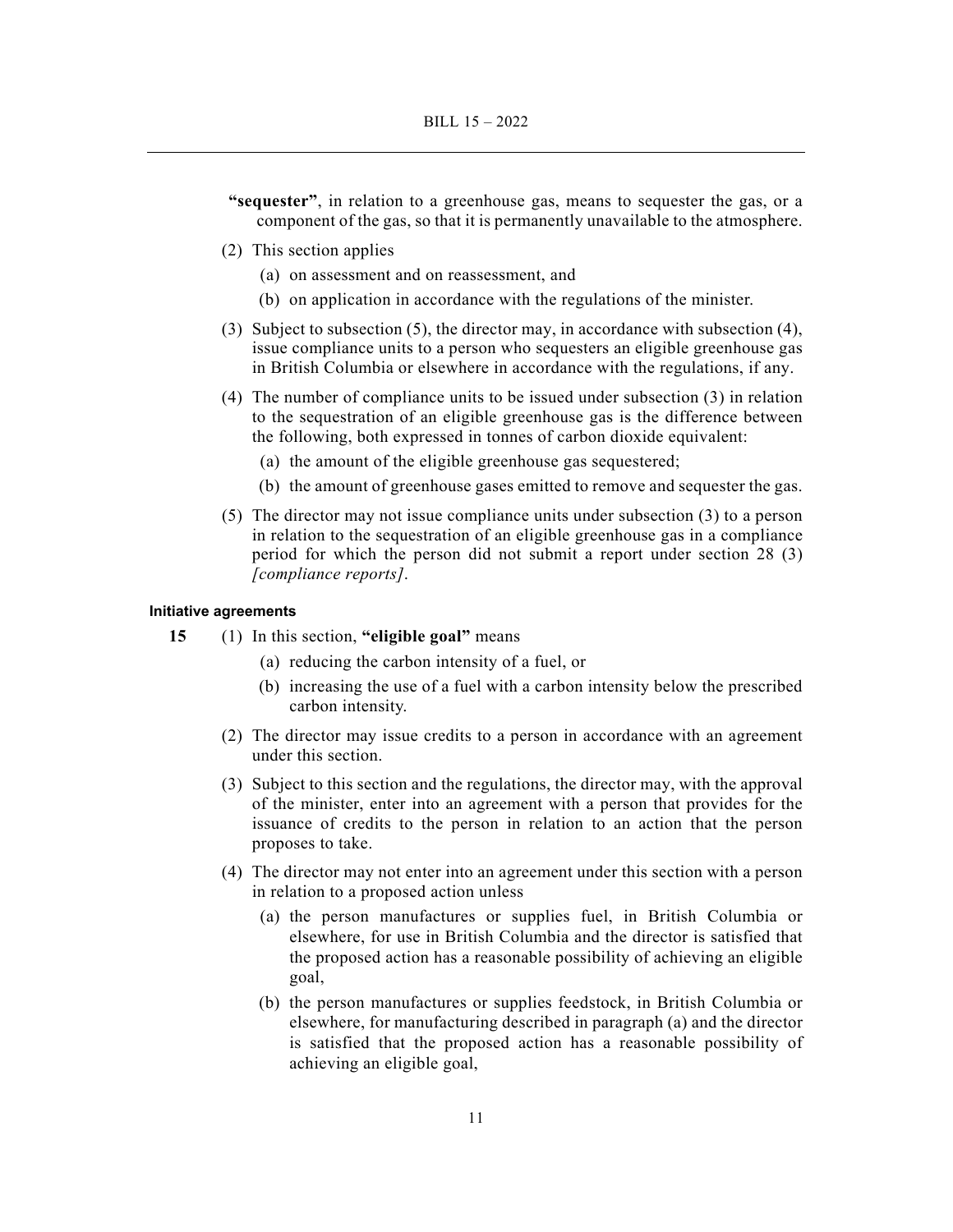- (c) the person intends to become a person described in paragraph (a) or (b) and the director is satisfied that the proposed action
	- (i) has a reasonable possibility of achieving an eligible goal, and
	- (ii) will advance the intention, or
- (d) the director is satisfied that the proposed action has a reasonable possibility of reducing the use of a base fuel in British Columbia for a purpose other than transportation.
- (5) The director may not enter into an agreement under this section that contemplates the issuance of more than the following numbers of credits:
	- (a) in the compliance period in which the agreement is entered, the difference between
		- (i) 25% of the number of debits, expressed as a positive number, that the director estimates have been or will be issued under section 13 (2) *[supply of fuel]* in relation to the previous compliance period, and
		- (ii) the number of credits that the director estimates have been or will be issued in the compliance period under other agreements under this section;
	- (b) in each subsequent compliance period, the difference between
		- (i) 20% of the number of debits, expressed as a positive number, that the director estimates will be issued under section 13 (2) in relation to the previous compliance period, and
		- (ii) the number of credits that the director estimates will be issued in the compliance period under other agreements under this section.

# **Transfer of credits**

- **16** (1) Subject to the regulations, the director may record a transfer of credits from one person to another if the persons
	- (a) are both registered under the regulations, and
	- (b) both submit a notice of the proposed transfer in accordance with subsection (2).
	- (2) A notice under subsection (1) (b) must
		- (a) be submitted to the director in the form and manner required by the director, and
		- (b) include any information and signed statements required by the regulations.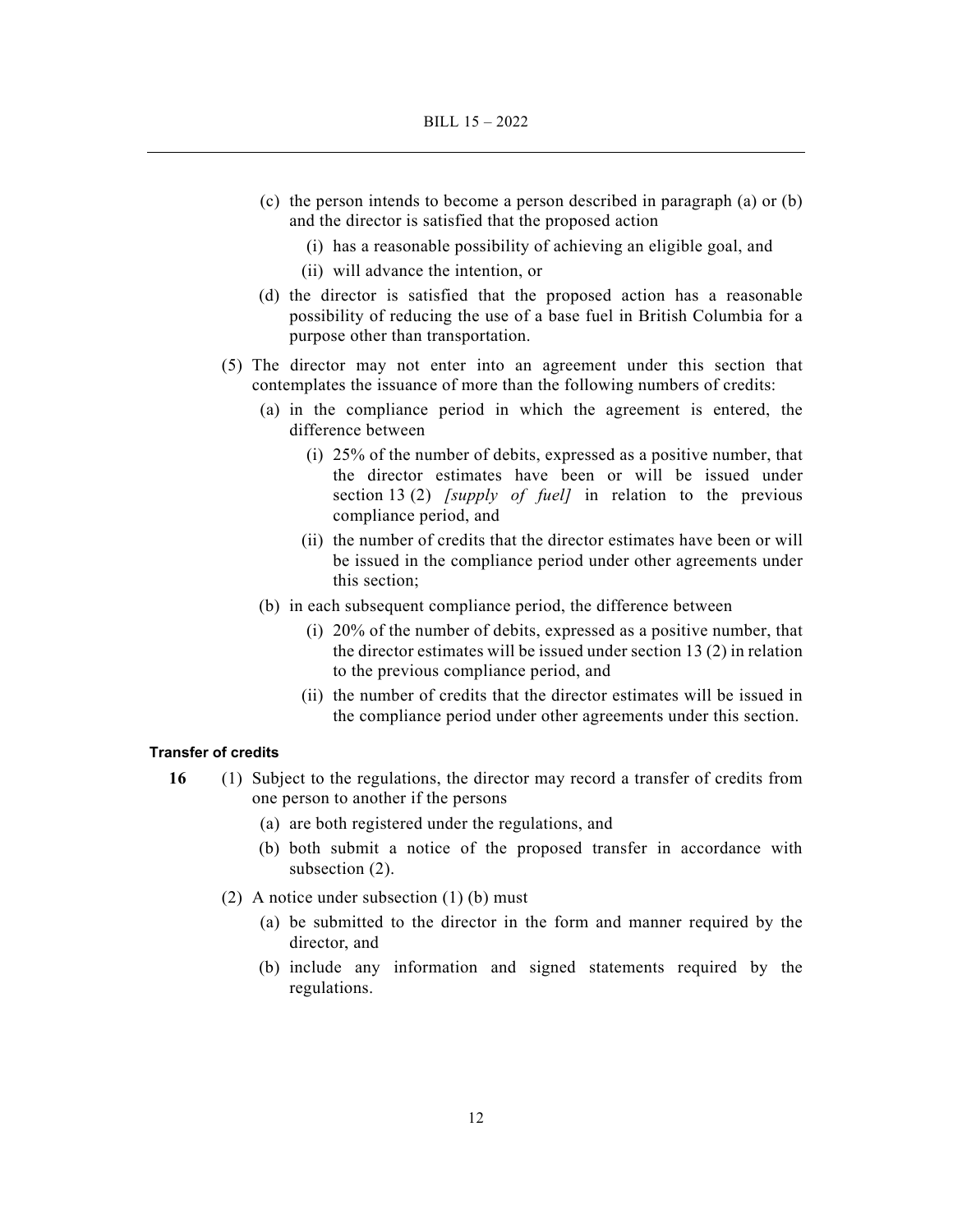- (3) A transfer recorded under this section takes effect on the later of the following dates:
	- (a) the date the transfer is recorded;
	- (b) the date specified in the notice under subsection (1) (b).

#### **Export of fuel**

- **17** (1) This section applies
	- (a) on assessment and on reassessment, and
	- (b) on application in accordance with the regulations of the minister.
	- (2) The director may, in accordance with subsection (3), issue compliance units to a person who reportably exports fuel.
	- (3) Subject to subsection (4), the number of compliance units to be issued under subsection (2) in relation to the fuel, which may be a positive or negative number, is the product of
		- (a) the number determined in accordance with the formula under section 13 (3) *[supply of fuel]*, modified in accordance with the regulations, as that section applies on the date the fuel is exported out of British Columbia, and
		- (b) negative one.
	- (4) If a person who reportably exports fuel does not have a carbon intensity record for the fuel, the recorded carbon intensity of the fuel for the purposes of subsection (3) is deemed to be the lowest carbon intensity that could have been recorded under section 18 (2) *[carbon intensity record]* for the fuel in the 12 months immediately before the date the fuel is exported.

# **Division 2 – Carbon Intensity of Fuels**

#### **Carbon intensity record**

- **18** (1) If required by the regulations, a person must prepare a carbon intensity record for fuel in accordance with subsection (2).
	- (2) A carbon intensity record must
		- (a) be in the form specified by the director,
		- (b) reference the provision under which that carbon intensity is determined, which must be one of the following:
			- (i) section 19 (a) *[prescribed carbon intensity]*;
			- (ii) section 19 (b) (i) *[published carbon intensity]*;
			- (iii) section 19 (b) (ii) *[default carbon intensity]*,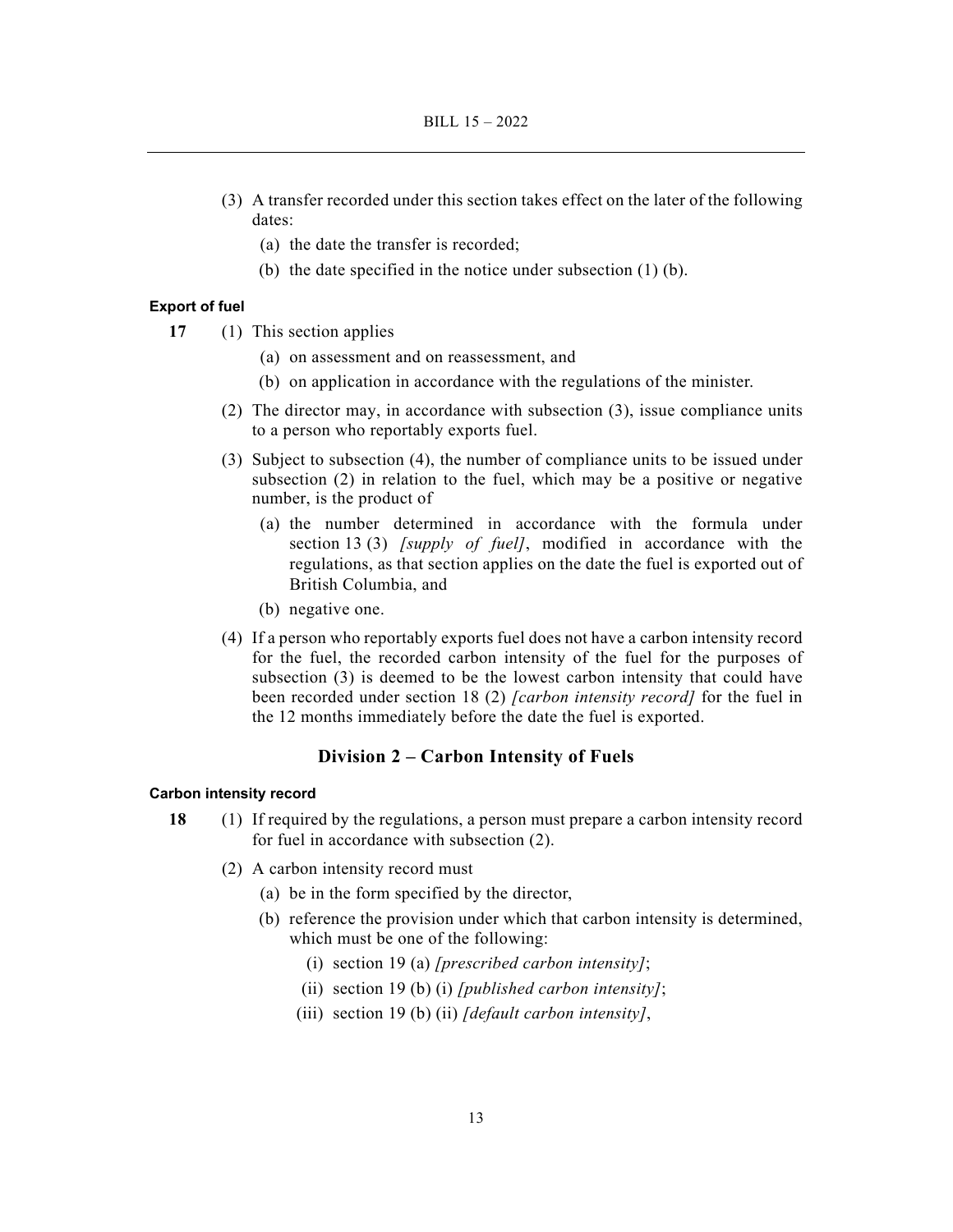- (c) if section 19 (b) (i) is the provision referenced, specify the published carbon intensity as it stood on the date the record is prepared, and
- (d) include any prescribed information.
- (3) If required by the regulations, a person who supplies fuel to another person must, in accordance with the regulations, give the other person a copy of the carbon intensity record for the fuel.
- (4) A person who holds a carbon intensity record for a fuel with a published carbon intensity may, if the record was prepared before the published carbon intensity was published and in the period specified under section 20 (4) *[determining carbon intensity – publication]* for the published carbon intensity,
	- (a) rely on the record, or
	- (b) revise the record, in accordance with the regulations of the minister, to show the published carbon intensity.

#### **Determining carbon intensity**

- **19** For the purposes of preparing a carbon intensity record under section 18 (1),
	- (a) a base fuel or a fossil-derived component of the base fuel has the carbon intensity prescribed by the minister on the date the fuel is reportably supplied, and
	- (b) the carbon intensity of any other fuel is
		- (i) the published carbon intensity for the fuel on the date the record is prepared, or
		- (ii) if subparagraph (i) does not apply, the default carbon intensity prescribed for the fuel by the minister on the date the fuel is reportably supplied.

#### **Determining carbon intensity – publication**

- **20** (1) The director may determine in accordance with section 21 *[determining carbon intensity – lifecycle analysis]*, and publish on a publicly accessible website maintained by or on behalf of the minister, the carbon intensity of a fuel if
	- (a) the fuel is prescribed by the minister, or
	- (b) the manufacturer of the fuel
		- (i) applies to have a carbon intensity published for the fuel, or
		- (ii) is invited, in a notice served on the manufacturer by the director, to apply by a date specified in the notice to have a carbon intensity published for the fuel and fails to apply by that date.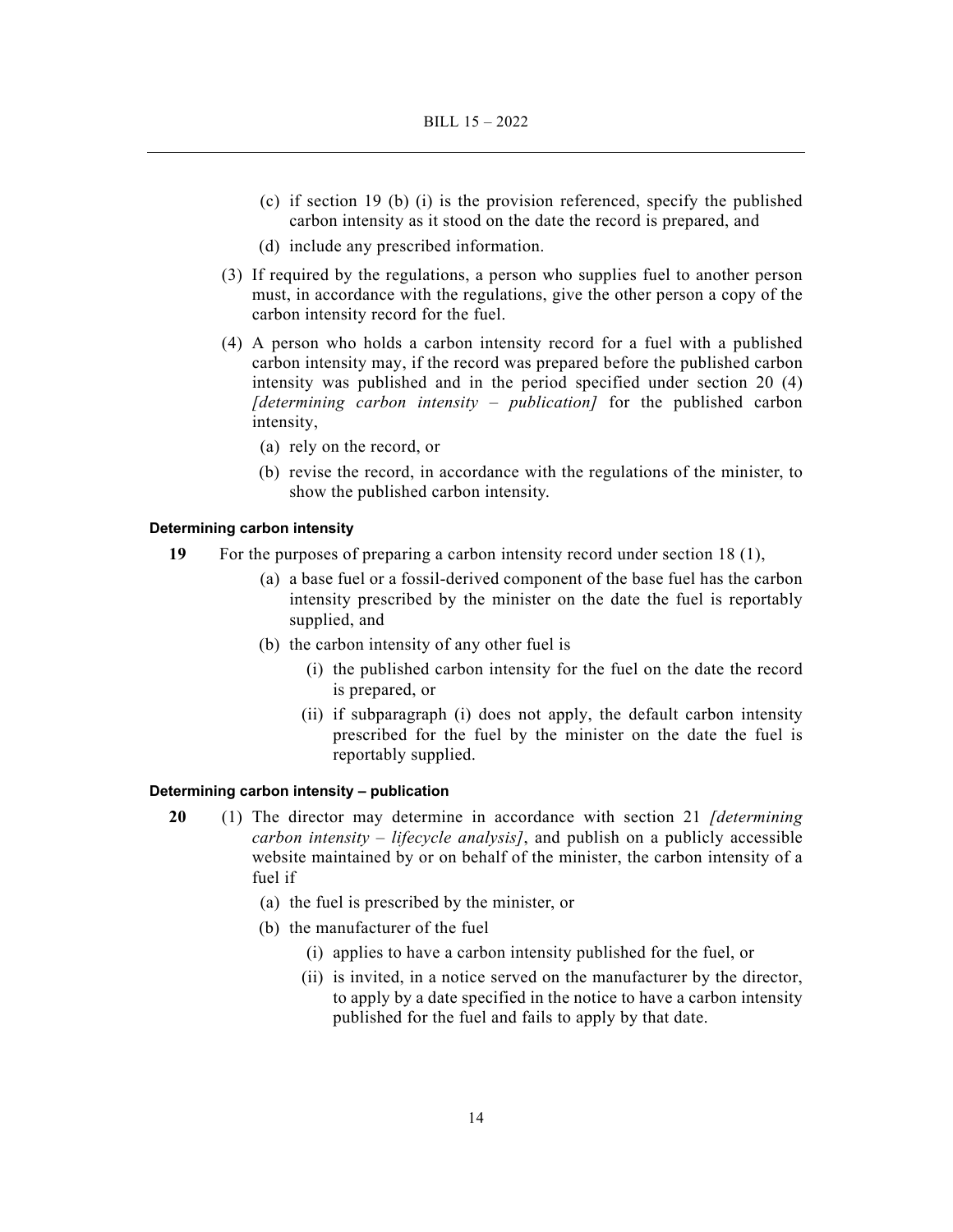- (2) An application under this section must
	- (a) propose a carbon intensity, and
	- (b) include information in support of the proposed carbon intensity.
- (3) An application, including the information referred to in subsection (2) (b), must
	- (a) be submitted in the form and manner required by the director, and
	- (b) if required by the director or the regulations of the minister, be verified in accordance with the regulations of the minister, as applicable, and any direction of the director.
- (4) A publication under subsection (1) must specify the period of time during which the published carbon intensity applies for the purposes of sections 18 *[carbon intensity record]* and 19 *[determining carbon intensity]*, which may begin
	- (a) on or after the date of publication, or
	- (b) in the case of a carbon intensity published in response to an application under this section, on or after the date of the application.
- (5) The director must serve on a person who applies, or is invited to apply, under this section written reasons for any of the following decisions:
	- (a) in the case of an application, a decision
		- (i) to publish a higher carbon intensity than proposed, or
		- (ii) not to publish a carbon intensity;
	- (b) in the case of a failure to apply, a decision to publish a carbon intensity.
- (6) If a person who manufactures, supplies or exports fuel with a published carbon intensity becomes aware that the carbon intensity of the fuel has changed or will change, the person must immediately give written notice to the director.
- (7) The director may reduce the period of time referred to in subsection (4) during which a published carbon intensity applies if the director
	- (a) considers that the published carbon intensity is or might be inaccurate, and
	- (b) in the case of a carbon intensity published in response to an application under this section, serves a notice of the reduction on the applicant at least 30 days before the last day of the reduced period.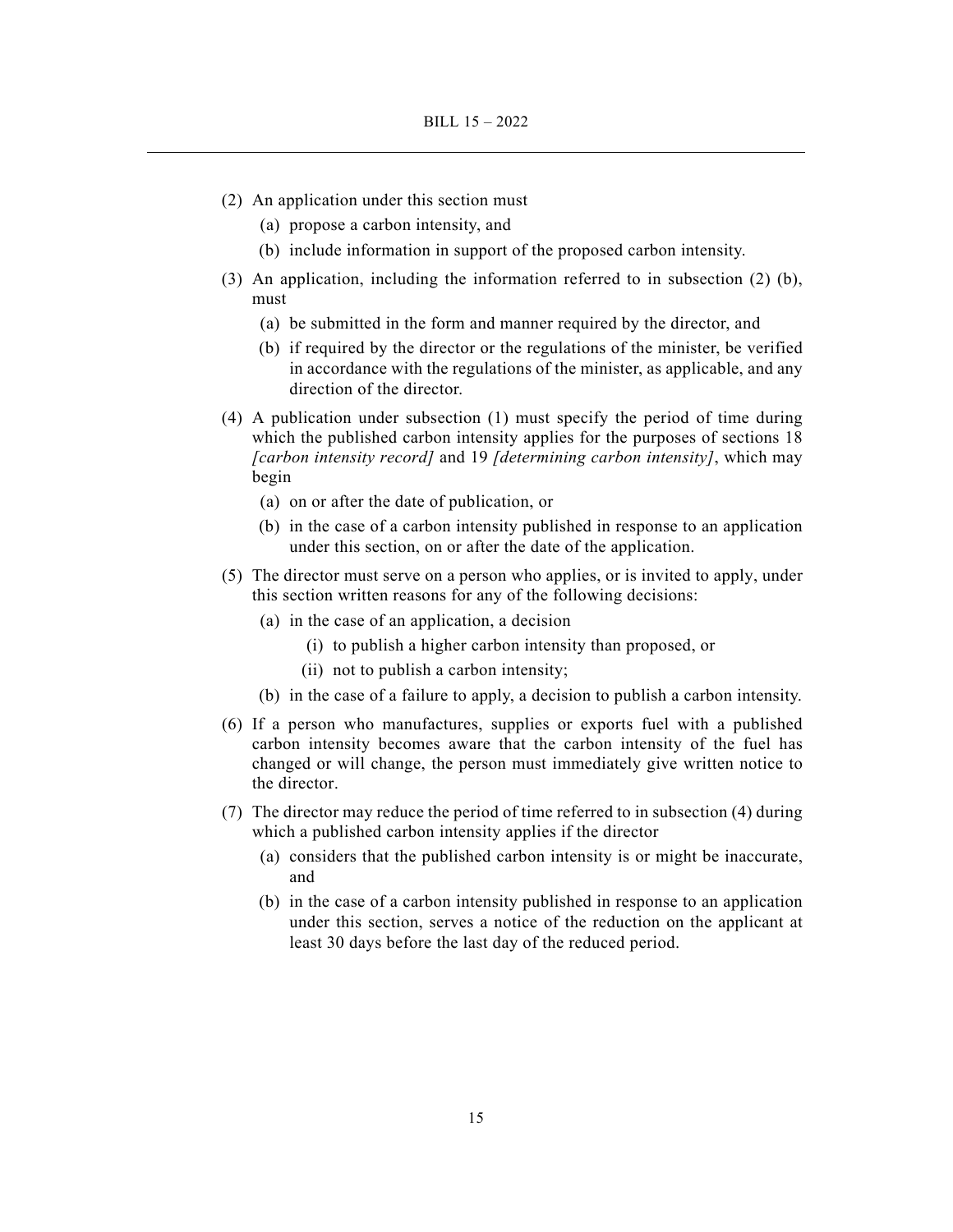#### **Determining carbon intensity – lifecycle analysis**

- **21** (1) In this section, **"stage"**, in relation to the lifecycle of a fuel, has the meaning prescribed by the minister.
	- (2) For the purposes of section 20 (1) *[determining carbon intensity publication]*, the carbon intensity of a fuel is the sum of the carbon intensities for the stages in the lifecycle of the fuel, as determined under subsection (3).
	- (3) The carbon intensity for a stage in the lifecycle of a fuel is to be determined
		- (a) in accordance with the regulations of the minister, or
		- (b) by using an alternative method that is
			- (i) developed and proposed in accordance with the regulations, if any, of the minister, and
			- (ii) accepted by the director as a more accurate method of determining the carbon intensity for the stage.
	- (4) If the director decides not to accept an alternative method proposed under subsection (3) (b), the director must serve written reasons on the person who made the proposal.

# **PART 5 – PUBLIC AND LOCAL UTILITIES**

# **Division 1 – Legacy Electricity**

#### **Legacy electricity**

- **22** (1) In this section, **"TransLink"** has the same meaning as "authority" in section 1 (1) of the *South Coast British Columbia Transportation Authority Act*.
	- (2) Despite section 6 (4) (a) *[responsibility for fuel]*, a public or local utility that supplies to a person other than a public or local utility electricity to be used for any of the following purposes is responsible for the electricity unless another person becomes responsible under section  $6(4)(b)$  or (c) and  $(5)$ :
		- (a) to charge a vehicle at a residential building that includes fewer than 5 dwelling units;
		- (b) to power an electric train operated by TransLink on a fixed rail that was operated by TransLink on December 31, 2020 or a replacement fixed rail installed in the same location;
		- (c) to power a trolley bus operated by TransLink on trolley wires that were operated by TransLink on December 31, 2020 or replacement trolley wires installed along the same roads.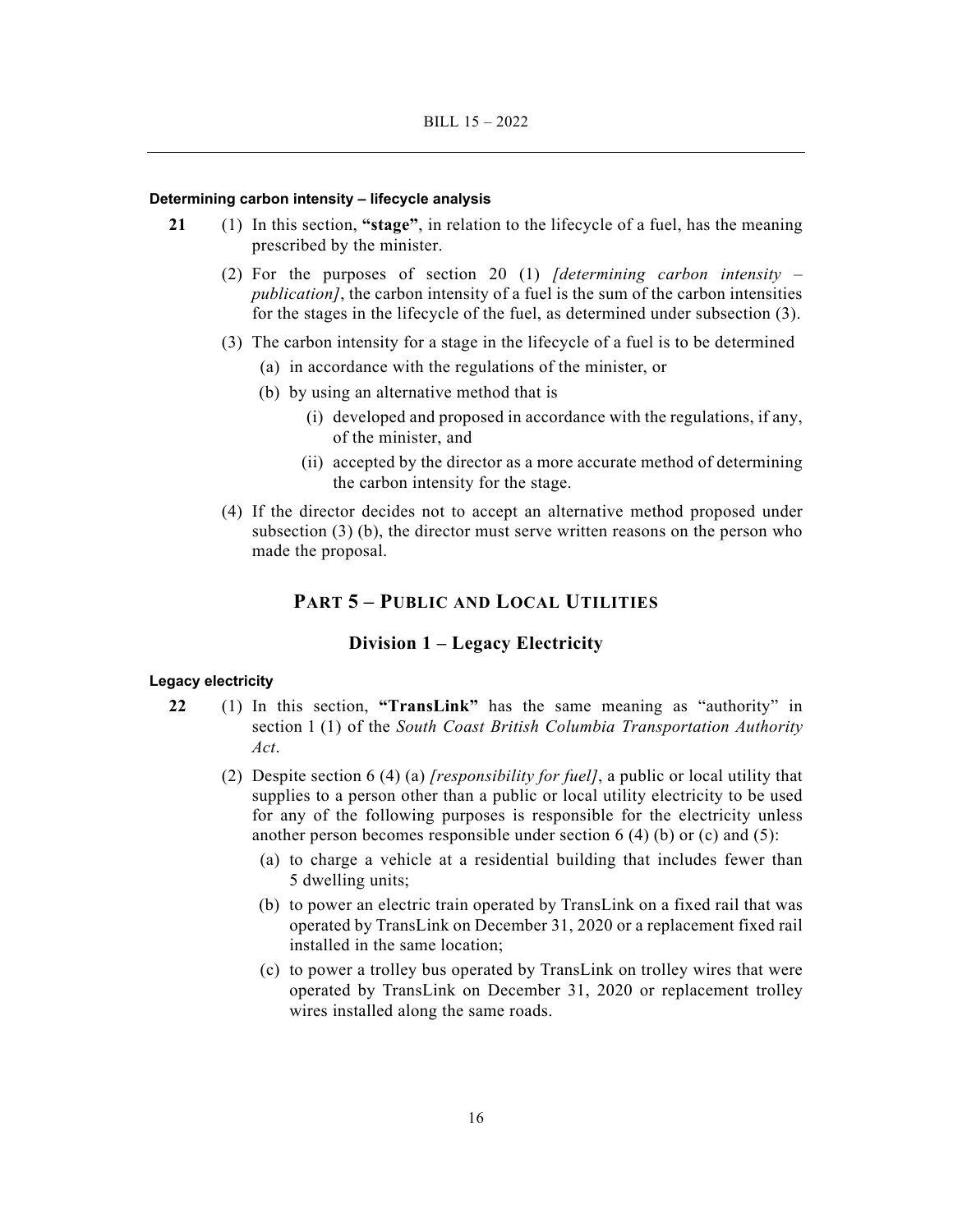#### **Division 2 – Initiative Planning**

# **Initiative plan**

- **23** (1) A reporting utility must
	- (a) prepare a plan, in accordance with the regulations, if any, for the purposes of section 24 *[initiative fund]*, and
	- (b) submit the plan to the minister for approval.
	- (2) The minister may, in accordance with the regulations,
		- (a) approve a plan submitted under subsection (1) (b), or
		- (b) require the reporting utility to make changes to the plan and resubmit it under that subsection.
	- (3) A plan must be submitted under subsection (1) (b)
		- (a) in the form and manner required by the minister, and
		- (b) by the date specified by the minister.
	- (4) The minister may, in accordance with the regulations, amend or cancel an initiative plan.

#### **Initiative fund**

- **24** (1) A reporting utility must establish a fund that consists of
	- (a) money required under section 25 (3) to be paid into the fund, and
	- (b) interest calculated on and attributable to the balance in the fund.
	- (2) Subject to subsection (3), a reporting utility that has an initiative plan
		- (a) must implement the initiative plan, and
		- (b) may expend amounts out of the initiative fund only if the expenditure is
			- (i) in accordance with both the regulations and the initiative plan, or
			- (ii) ordered or authorized under section 26 (1) *[financial control]*.
	- (3) An initiative plan that conflicts with the regulations under subsection (2) (b) (i) is without effect to the extent of the conflict.

#### **Sale of credits**

- **25** (1) In this section:
	- **"counted sales"**, in relation to a reporting utility and sale period, means the lesser of the following:
		- (a) the number of credits sold by the reporting utility in accordance with subsection (2) in the sale period;
		- (b) the sale target specified by subsection (4) for the sale period;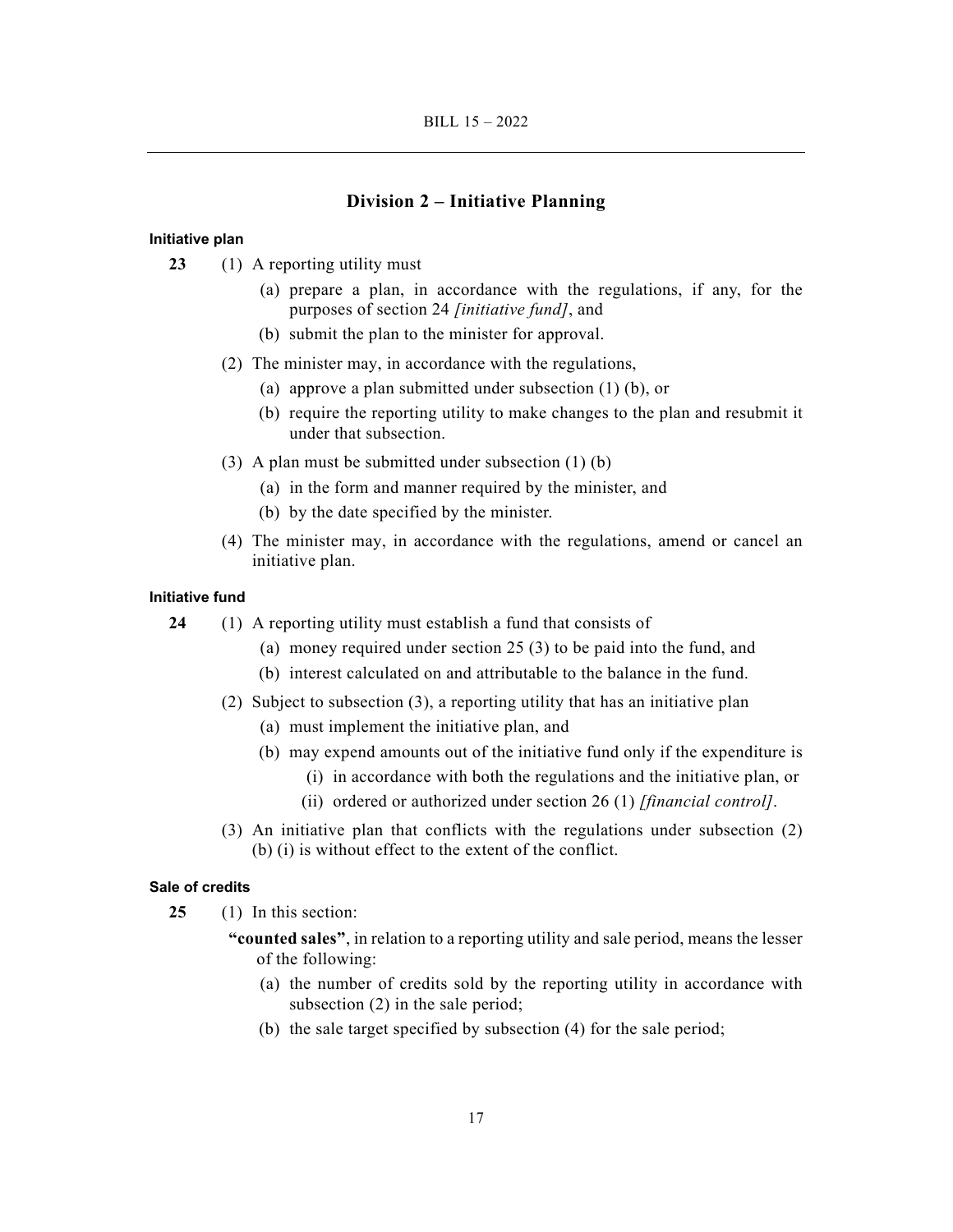**"sale period"**, in relation to a reporting utility, means

- (a) the prescribed period, or
- (b) if no period is prescribed, the fiscal year of the reporting utility.
- (2) A reporting utility must, in accordance with the regulations, offer for sale under section 16 *[transfer of credits]* a number of credits in each sale period that is at least equal to the sale target specified by subsection (4) for the sale period.
- (3) A reporting utility must, in each sale period, pay into the initiative fund of the reporting utility an amount of money that is equal to the amount of money paid or payable to the reporting utility for the counted sales of the reporting utility for the sale period.
- (4) For the purposes of this section, the sale target for a reporting utility and a sale period is the number determined in accordance with the following formula:

sale target  $=$  preliminary target  $+$  previous sale target  $-$  previous counted sales

| where         |                                                                                  |
|---------------|----------------------------------------------------------------------------------|
| preliminary   | $=$ the preliminary target, as determined in accordance with                     |
| target        | subsection $(5)$ ;                                                               |
|               | previous sale $=$ the sale target of the reporting utility for the previous sale |
| target        | period;                                                                          |
| previous      | $=$ the counted sales of the reporting utility for the previous sale             |
| counted sales | period.                                                                          |

- (5) For the purposes of subsection (4), the preliminary target for a reporting utility and a sale period is the greater of zero and the product of
	- (a) 0.75, and
	- (b) the number of compliance units issued under section 13 (2) *[supply of fuel* in the sale period to the reporting utility in relation to electricity other than electricity described in section 22 (2) (b) or (c) *[legacy electricity for trains and trolley buses]*.

# **Financial control**

- **26** (1) Subject to the regulations, the minister may, by order,
	- (a) require the reporting utility to pay some or all of the money in the initiative fund to the government, or
	- (b) authorize the reporting utility to remove money from the initiative fund.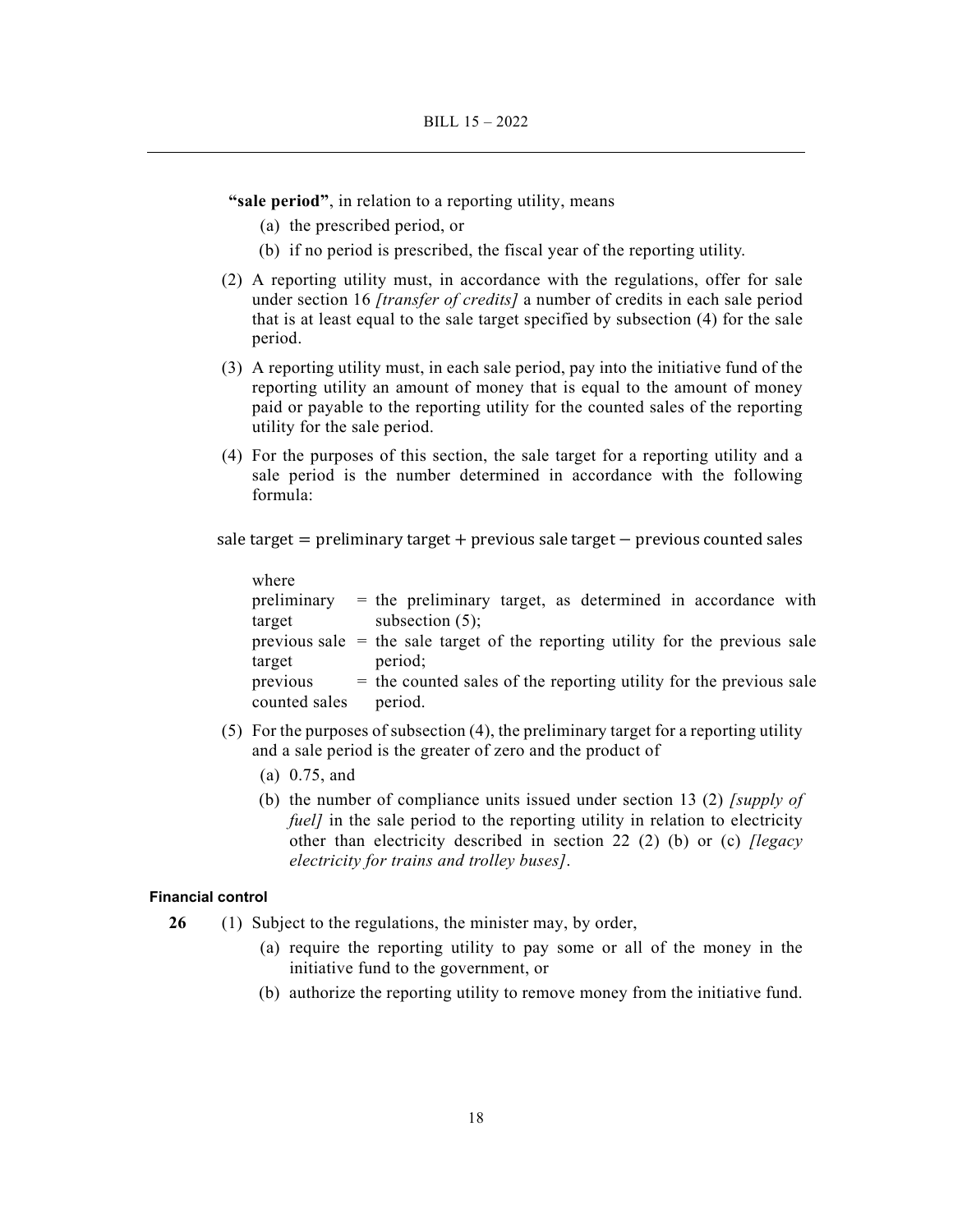- (2) Without limiting subsection (1), but subject to the regulations, the minister may make an order under that subsection in relation to a reporting utility if the reporting utility
	- (a) fails to comply with section 24 (2) *[initiative fund]*, or
	- (b) is not implementing an initiative plan to the satisfaction of the minister.
- (3) An amount of money specified in an order under subsection (1) may be recovered as a debt due to the government.
- (4) If a reporting utility fails to pay an amount of money specified in an order under subsection (1) by the date specified in the order, the minister may file a certificate in a court that has jurisdiction and, on filing, the certificate has the same force and effect, and all proceedings may be taken on it, as if it were a judgment of the court with which it is filed.
- (5) A certificate under subsection (4) must
	- (a) be signed by the minister, and
	- (b) contain the name of the reporting utility and the amount specified in the order under subsection (1).

#### **Interaction with other enactments**

- **27** (1) Despite any other enactment, a reporting utility may implement an initiative plan and take other actions for the purposes of this Part.
	- (2) Without limiting subsection (1), the following provisions do not apply in relation to expenditures under section 24 (2) *[initiative fund]*:
		- (a) section 25 *[general prohibition against assistance to business]* of the *Community Charter*;
		- (b) section 153 *[exceptional grants only upon assent of electors]* of the *Vancouver Charter*;
		- (c) section 273 *[general prohibition against assistance to business]* of the *Local Government Act*.
	- (3) The *Utilities Commission Act* does not apply in relation to anything done by a reporting utility for the purposes of this Part.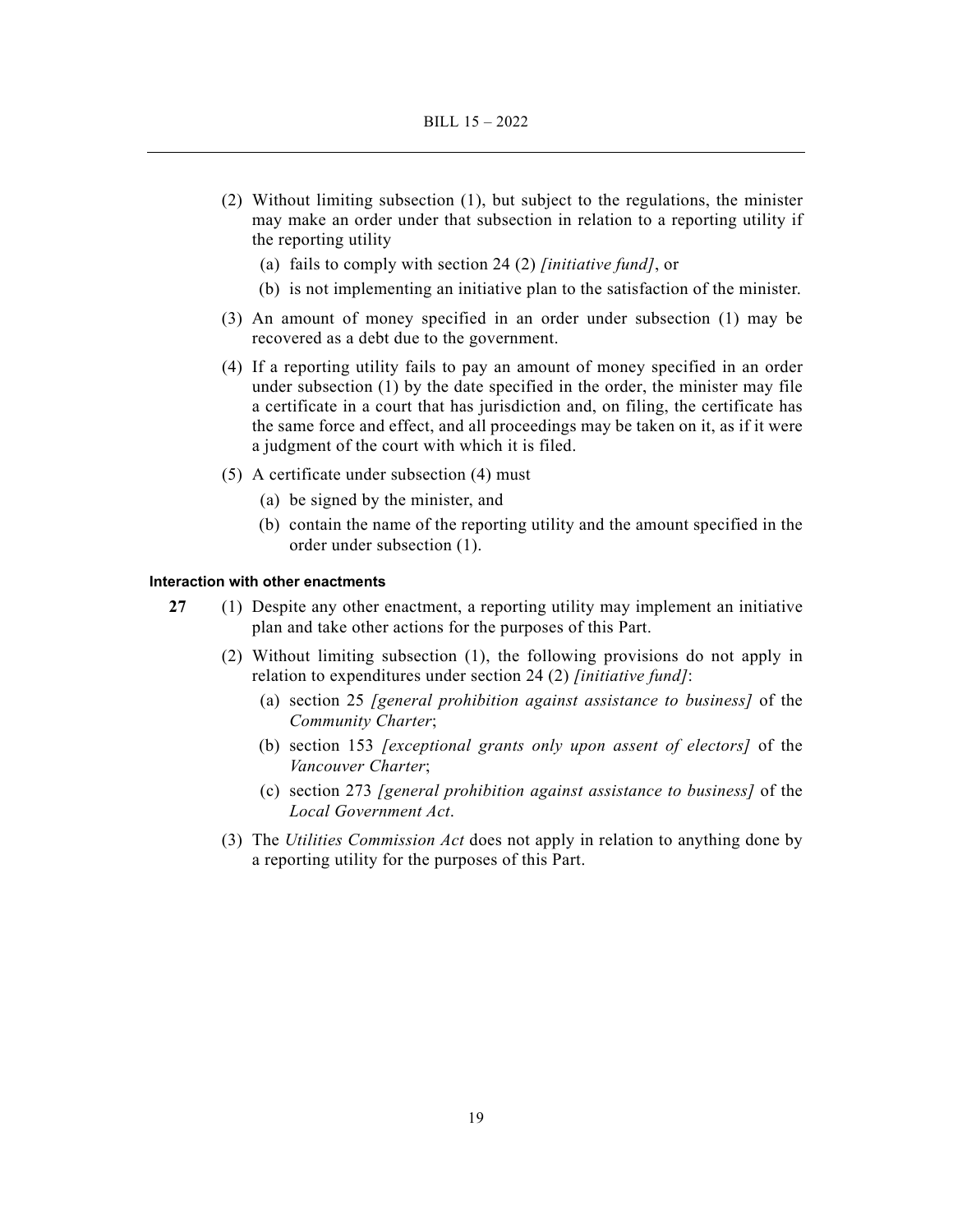# **PART 6 – REPORTS AND ASSESSMENTS**

# **Division 1 – Reports**

#### **Compliance reports**

- **28** (1) A person must submit a report for a compliance period if, in the period, the person
	- (a) markets fuel,
	- (b) reportably exports fuel, or
	- (c) allocates responsibility for a type A fuel under an allocation agreement other than an inter-refiner agreement.
	- (2) If required by the regulations, a person must submit a report for a compliance period if, in the period, the person
		- (a) supplies fuel in British Columbia,
		- (b) allocates responsibility for a type B fuel under an allocation agreement,
		- (c) is party to an agreement under section 15 *[initiative agreements]* with the director, or
		- (d) is a reporting utility or has an initiative fund under section 24 *[initiative fund]*.
	- (3) A person may submit a report for a compliance period for the purposes of section 14 *[sequestration of greenhouse gas]*.
	- (4) A report under this section must be submitted to the director
		- (a) by the compliance date for the compliance period, and
		- (b) in the form and manner required by the director.
	- (5) A report under this section must
		- (a) be prepared in accordance with, and contain the information required by, the regulations of the minister, and
		- (b) if required by the regulations of the minister, be verified in accordance with those regulations.

#### **Supplementary reports**

- **29** (1) A person must submit a supplementary report within 30 days after the person becomes aware that
	- (a) information in a previous report under this Division did not completely and accurately disclose the information required to be included in the report, or
	- (b) information reported in a previous report has changed.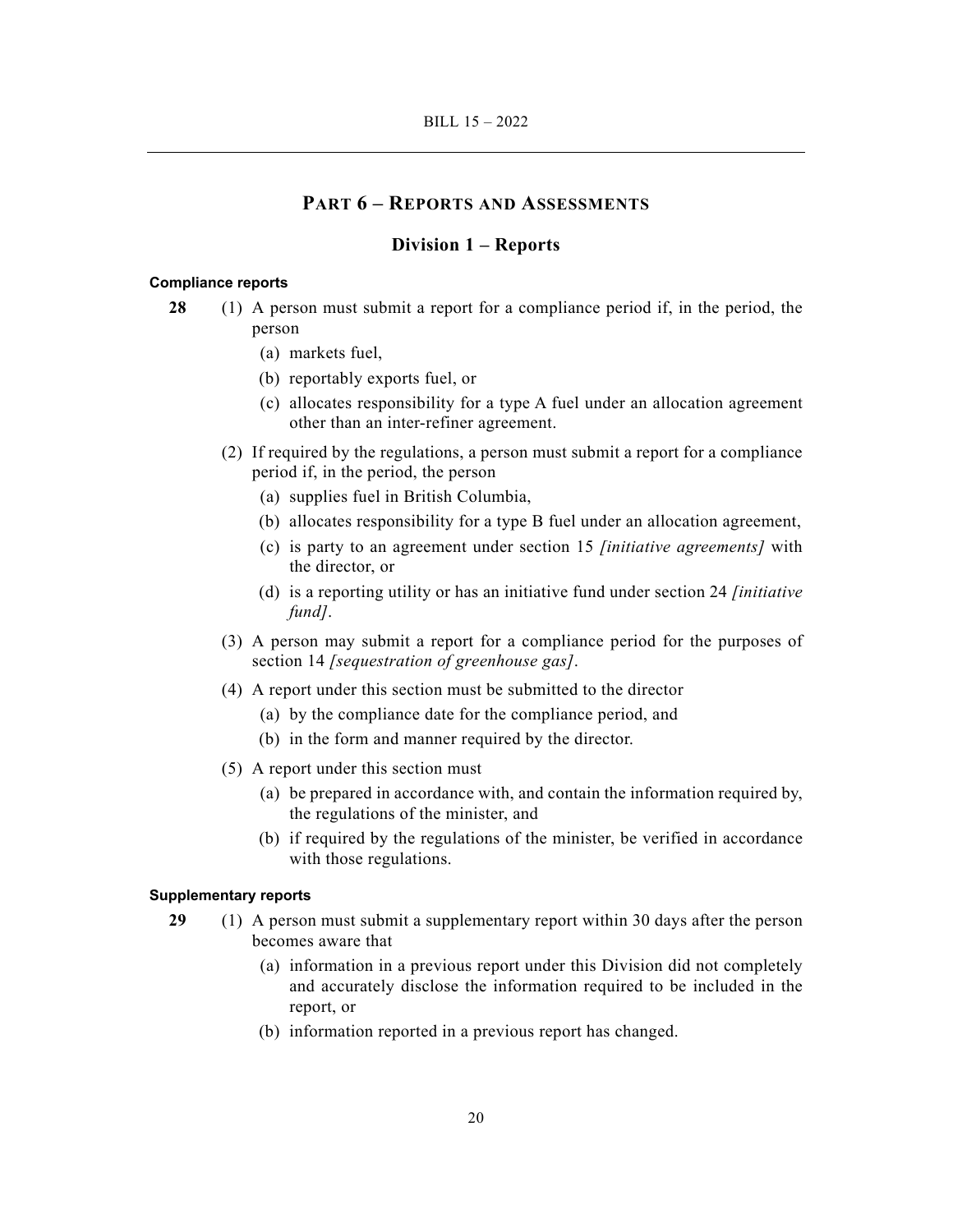- (2) Subsection (1) does not apply in relation to inaccuracies, omissions or changes that are considered under the regulations of the minister to be immaterial.
- (3) A supplementary report under this section must be submitted to the director in the form and manner required by the director.
- (4) A supplementary report under this section must
	- (a) be prepared in accordance with, and contain the information required by, the regulations of the minister, and
	- (b) if required by the regulations of the minister, be verified in accordance with those regulations.

# **Division 2 – Assessments**

#### **Assessment by director**

- **30** (1) On receipt of a report under section 28 (1) (a) or (b) or (3) *[compliance reports]* of a person in relation to a compliance period, the director must serve on the person a notice of assessment that sets out the following, as applicable:
	- (a) a statement of whether the person has met the renewable fuel targets set under section 9 *[renewable fuel target]*;
	- (b) the amount of eligible renewable fuel that the director assesses as having been notionally transferred away by the person under section 10 (1) *[notional transfer, retention and deferral]*, on or before the compliance date, that has not previously been assessed as transferred;
	- (c) the amount of eligible renewable fuel that the director assesses as having been notionally received by the person under section 10 (1), on or before the compliance date for the period, that has not been previously assessed as transferred;
	- (d) the amount of eligible fuel that the director assesses as having been notionally retained under section 10 (2) by the person;
	- (e) the portion of the renewable fuel target under section 9 that the director assesses as having been deferred under section 10 (3) by the person;
	- (f) a statement of whether the person has met the low carbon fuel target set under section 12 *[low carbon fuel target]*;
	- (g) subject to subsection (2) of this section, the balance of the person at the end of the compliance date for the period;
	- (h) the number of credits that the director assesses as having been transferred away by the person under section 16 *[transfer of credits]*, on or before the compliance date for the period, that have not been previously assessed as transferred;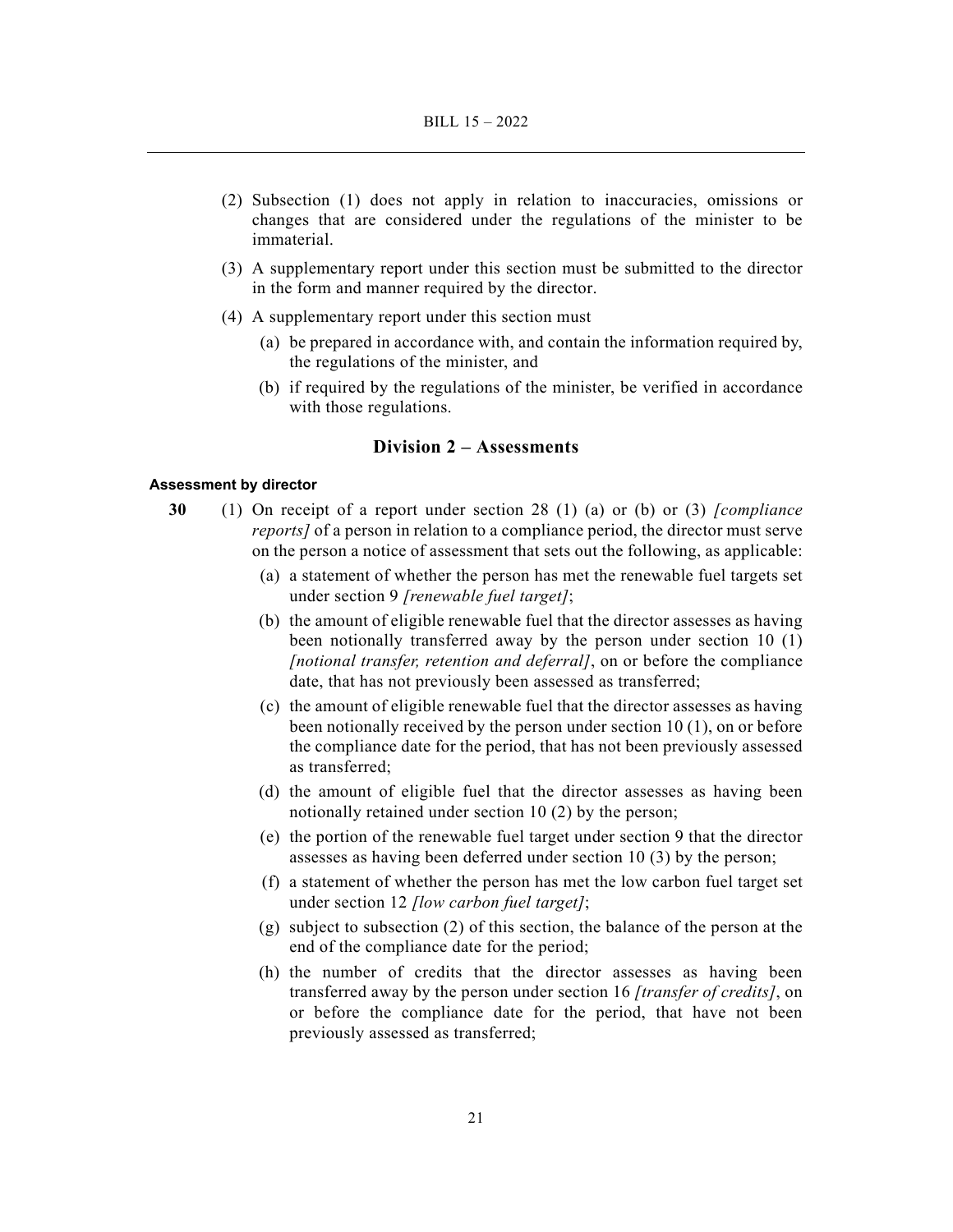- (i) the number of credits that the director assesses as having been received by the person under section 16, on or before the compliance date for the period, that have not been previously assessed as transferred;
- (j) the number of compliance units that the director previously issued to the person in relation to the period under each of the following provisions:
	- (i) section 13 (2) *[supply of fuel]*;
	- (ii) section 14 (3) *[sequestration of greenhouse gas]*;
	- (iii) section 15 (2) *[initiative agreements]*;
	- (iv) section 17 (2) *[export of fuel]*;
- (k) the number of compliance units that the director issues to the person in relation to the period under each of the following provisions:
	- $(i)$  section 13  $(2)$ ;
	- (ii) section  $14(3)$ ;
	- (iii) section  $17(2)$ ;
- (l) the number of compliance units that are added to or subtracted from the balance of the person under section 32 *[adjustments on assessment and on reassessment]*;
- (m) if the person has not met a renewable fuel target set under section 9, a statement
	- (i) notifying the person that section 37 (1) *[automatic administrative penalties]* applies, and
	- (ii) specifying the amount of the administrative penalty determined under section 37 (1);
- (n) if the person has not met the low carbon fuel target set under section 12, a statement
	- (i) notifying the person that section 37 (2) applies, and
	- (ii) specifying the amount of the administrative penalty determined under section 37 (2);
- (o) if the person is a reporting utility, the number of compliance units referred to in paragraph (k) (i) that are issued in relation to each of the following:
	- (i) electricity described in section 22 (2) (a) *[legacy electricity small residential buildings]*;
	- (ii) electricity described in section 22 (2) (b) *[legacy electricity trains]*;
	- (iii) electricity described in section 22 (2) (c) *[legacy electricity trolley buses]*;
	- (iv) electricity other than electricity referred to in subparagraphs (i) to (iii).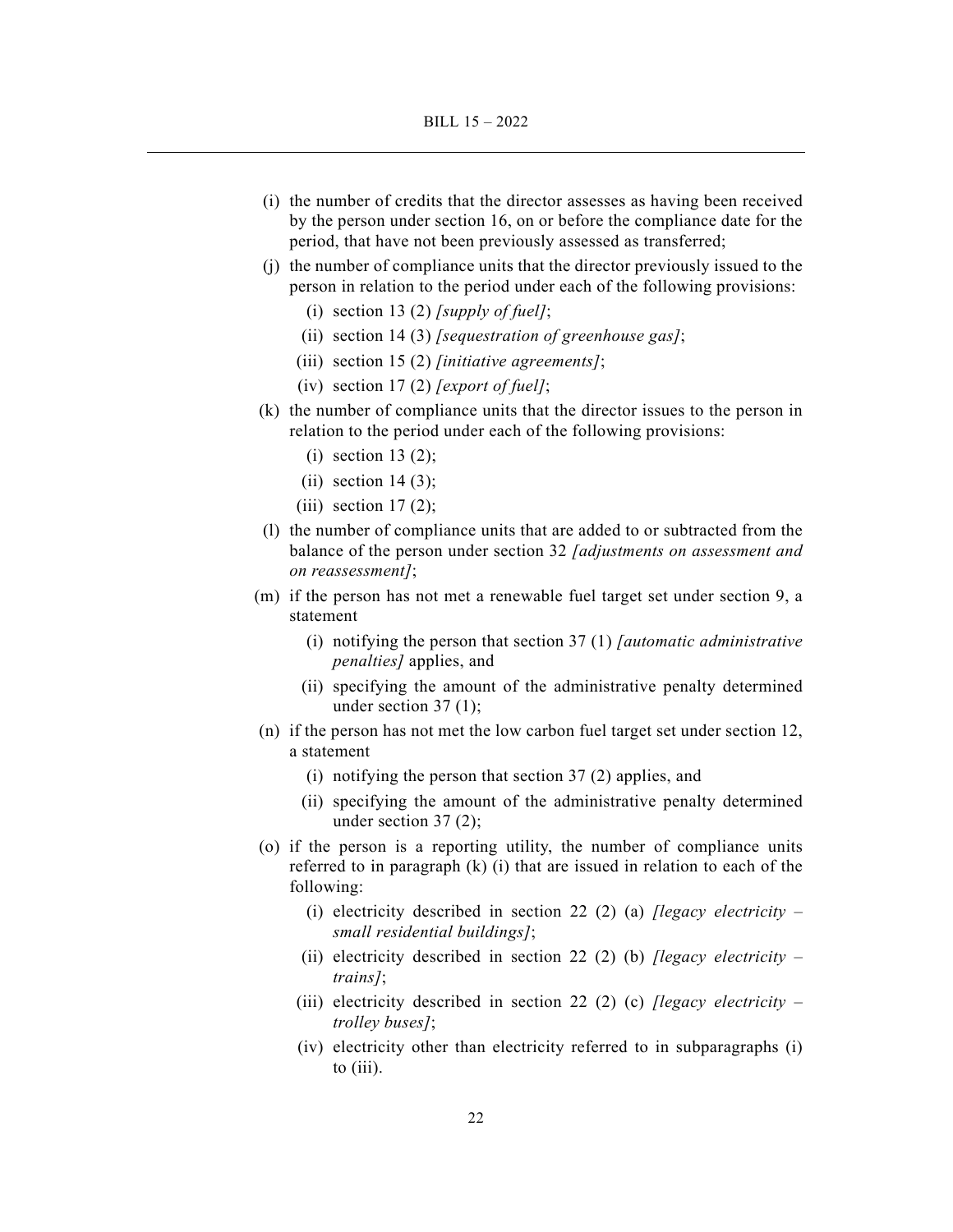- (2) An issuance or adjustment referred to in subsection (1) (k) or (l) takes effect on the compliance date for the reported compliance period.
- (3) If a person who is required under section 28 (1) (a) or (b) to submit a report fails to do so, the director may serve on the person a notice of assessment under subsection (1) of this section.

# **Reassessment by director**

- **31** (1) The director may conduct a reassessment of any of the latest 7 compliance periods.
	- (2) If a reassessment of a compliance period differs from the initial assessment or a previous reassessment under this section, the director must serve on the person reassessed a notice of reassessment that sets out the information, for the compliance period and each subsequent compliance period, that is required to be set out in a notice of assessment.

#### **Adjustments on assessment and on reassessment**

- **32** (1) On assessment and on reassessment, the director may adjust the balance, including adjustments to below zero, of the person.
	- (2) For certainty, an adjustment of the balance of a person on the basis that a credit ought not to have been issued does not affect the balance of another person to whom the credit has been transferred under section 16 *[transfer of credits]*.

# **Division 3 – General**

#### **Information requests**

**33** On request by the director, a person who submits a report under Division 1 *[Reports]* must provide additional information or records in support of the report within the period of time specified by the director.

# **Audits of reports**

- **34** If required by the director, a person who submits a report under Division 1 must have the report audited
	- (a) within the period of time specified by the director, and
	- (b) in accordance with the regulations of the minister, if applicable, and any directions of the director.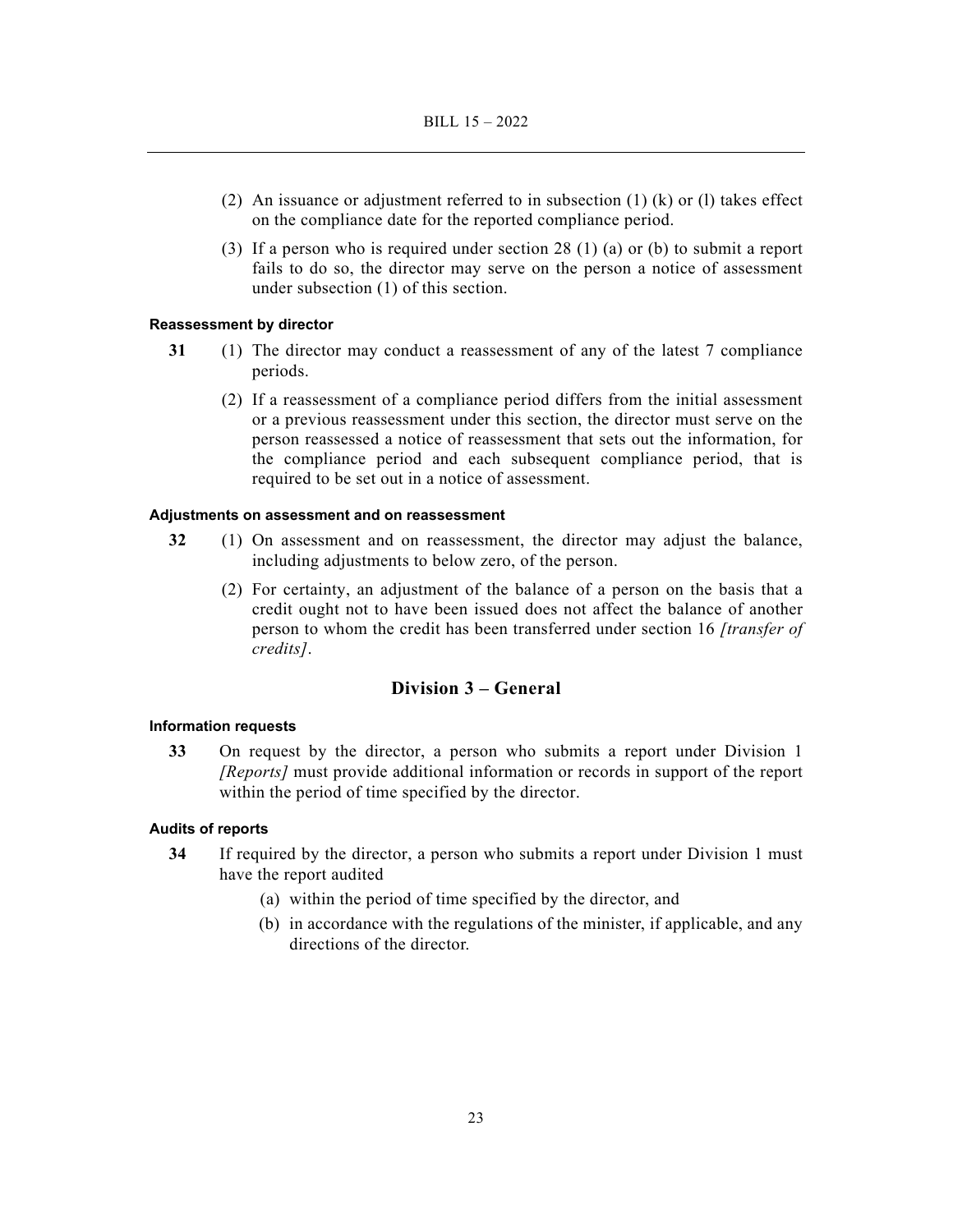#### **Record-keeping requirements**

- **35** (1) A person must maintain the following records:
	- (a) records sufficient to verify the following information, as applicable:
		- (i) information the person is required to report under section 28 *[compliance reports]* or does report under any provision of Division 1 *[Reports]*;
		- (ii) information the person provides to the director under section 33 *[information requests]*;
	- (b) if the person enters into an agreement with the director under section 15 *[initiative agreements]*, records sufficient to demonstrate
		- (i) the status of the action proposed in the agreement, and
		- (ii) whether the action, or a stage of the action, has been completed;
	- (c) if the person applies under section 20 (1) *[determining carbon intensity – publication]* to have a carbon intensity published for a fuel,
		- (i) records sufficient to verify the information referred to in section  $20(2)$  (b), and
		- (ii) in the case that a carbon intensity is published, records sufficient to identify any changes to the carbon intensity;
	- (d) if the person is a reporting utility, records sufficient to verify the following information, as applicable:
		- (i) offers and sales made by the person for the purposes of section 25 (2) *[sale of credits]*;
		- (ii) actions taken by the person to implement an initiative plan;
		- (iii) the amounts of expenditures from the person's initiative fund, and the dates on which and the purposes, actions, programs or other matters in relation to which the expenditures were made;
	- (e) records sufficient to verify any information the person provides to the director for the purposes of section 47 *[reconsiderations]*;
	- (f) prescribed records.
	- (2) The records required under subsection (1) must be retained for the following period of time, as applicable:
		- (a) in the case of records referred to in subsection  $(1)$   $(a)$ , 6 years after the compliance date for the compliance period to which the records relate;
		- (b) in the case of records referred to in subsection (1) (b), 6 years after the later of
			- (i) the date on which the agreement is entered into, and
			- (ii) the date on which credits are last issued under section 15 in relation to the agreement;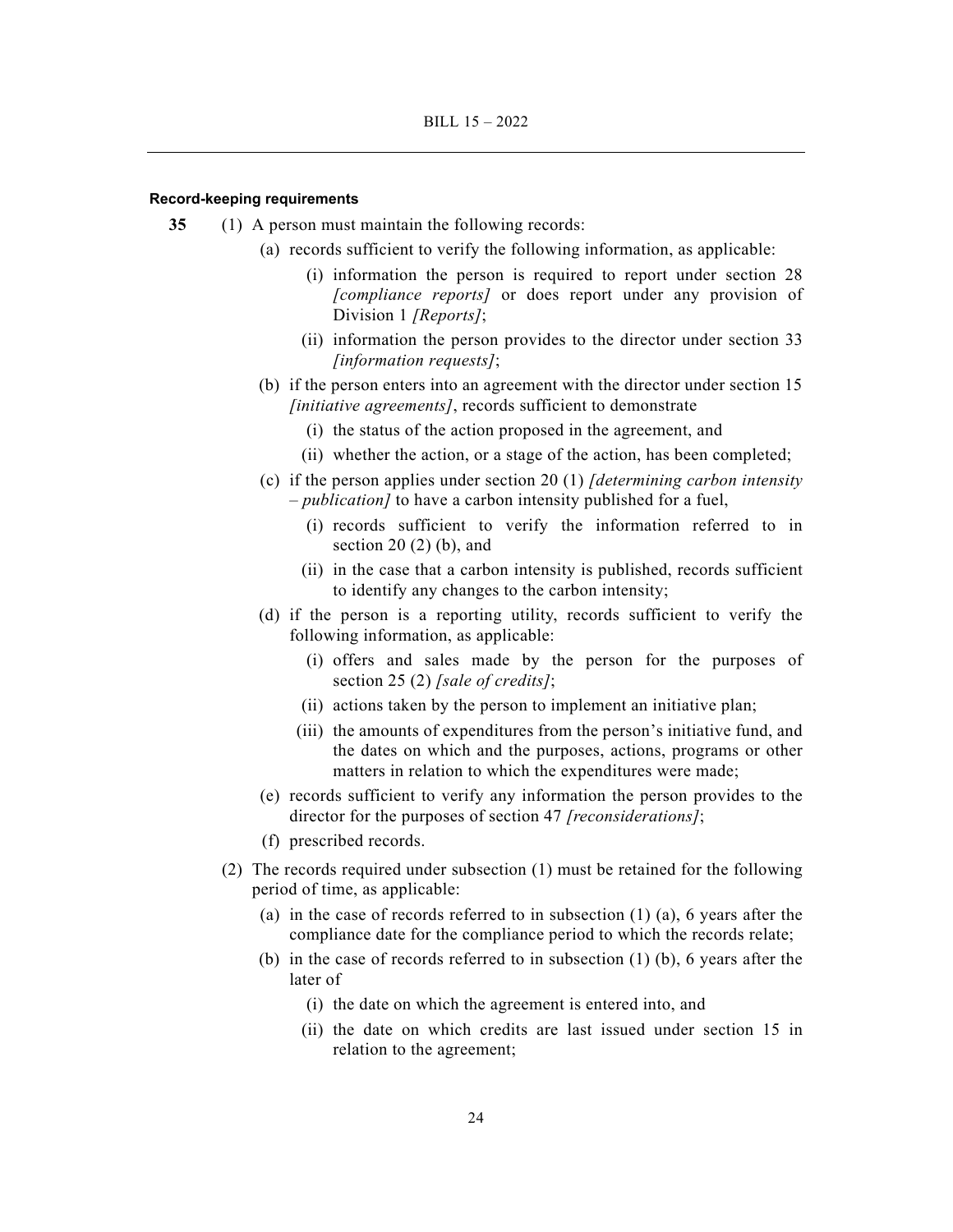- (c) in the case of records referred to in subsection  $(1)$  (c), 6 years after the later of
	- (i) the date of the application, and
	- (ii) if applicable, the date on which the published carbon intensity ceases to apply;
- (d) in the case of records referred to in subsection (1) (d), 6 years after the offer, sale, action or expenditure, as applicable, to which the records relate;
- (e) in the case of records referred to in subsection (1) (e), 6 years after the date on which the written reasons for the reconsideration are served;
- (f) in the case of records referred to in subsection (1) (f), the prescribed period of time.
- (3) The recording, maintenance and retention of records must be done in accordance with any requirements established by regulation.

# **PART 7 – COMPLIANCE AND ENFORCEMENT**

#### **Division 1 – Inspections**

# **Inspections**

- **36** (1) For the purposes of ensuring compliance with this Act and the regulations,
	- (a) the director may designate persons or classes of persons as inspectors and issue identification to those inspectors, and
	- (b) an inspector designated under paragraph (a) may do one or more of the following:
		- (i) at any reasonable time enter land or premises, other than premises or a part of premises used solely as a private residence;
		- (ii) inspect, analyze, measure, sample or test anything;
		- (iii) use or operate anything or require the use or operation of anything, under conditions specified by the inspector;
		- (iv) take away samples;
		- (v) make or take away copies of records, photographs or audio or video records.
	- (2) An inspector who enters land or premises in accordance with this section
		- (a) may take along the persons and equipment that the inspector considers may be necessary for the purposes of the inspection, and
		- (b) on request, must provide proof of identity to a person present on the land or premises entered.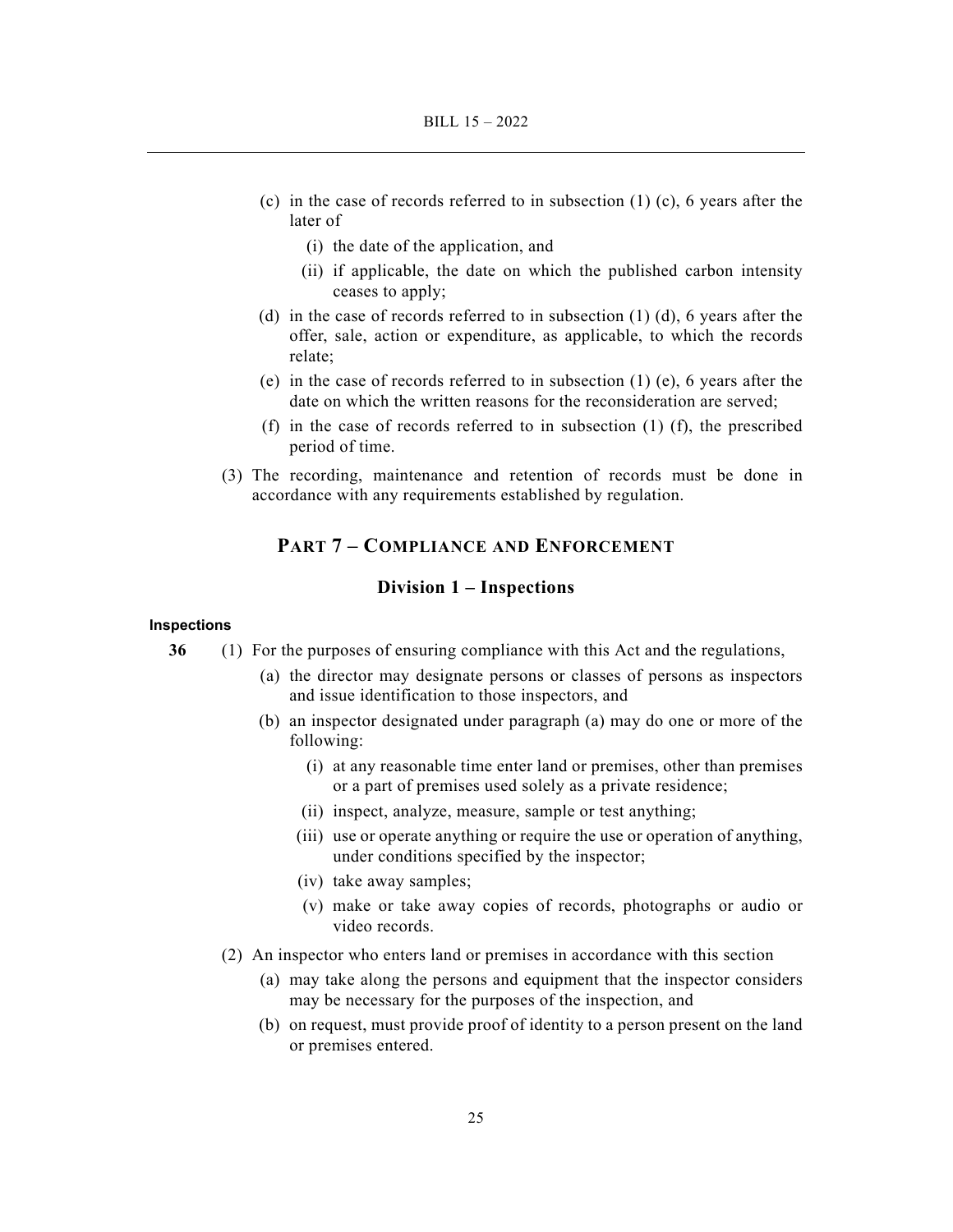- (3) A person who is the subject of an inspection under this section, or who is or was a director, receiver, receiver manager, officer, employee, banker, auditor or agent of a person who is the subject of an inspection under this section, on request of an inspector, must, without charge or unreasonable delay,
	- (a) produce for examination by the inspector any record relating to requirements under this Act, and
	- (b) provide the inspector with information relevant to the purposes of the inspection.
- (4) Section 112 *[seizures and prevention orders]*, other than subsections (1) (a) and (4), of the *Environmental Management Act* applies for the purposes of this Act, and for that application
	- (a) a reference in that section to the *Environmental Management Act* is to be read as a reference to this Act,
	- (b) a reference in that section to the regulations under the *Environmental Management Act* is to be read as a reference to the regulations under this Act,
	- (c) a reference in that section to an officer is to be read as a reference to an inspector under this Act, and
	- (d) a reference in that section to an inspection is to be read as a reference to an inspection under this Act.

# **Division 2 – Administrative Penalties**

#### **Automatic administrative penalties**

- **37** (1) If a person fails to meet a renewable fuel target under section 9 *[renewable fuel target]*, the person is subject to an administrative penalty in an amount equal to the product of
	- (a) the shortfall, expressed in litres, and
	- (b) the prescribed penalty rate.
	- (2) If a person fails to meet a low carbon fuel target under section 12 *[low carbon fuel target]*,
		- (a) the person is subject to an administrative penalty in an amount equal to the product of
			- (i) the amount of the person's balance below zero, expressed as a positive number, and
			- (ii) the prescribed penalty rate, and
		- (b) the person's balance is increased by a number of compliance units equal to the amount referred to in paragraph (a) (i).
	- (3) An administrative penalty under this section must be paid to the government on the compliance date for the compliance period to which the penalty relates.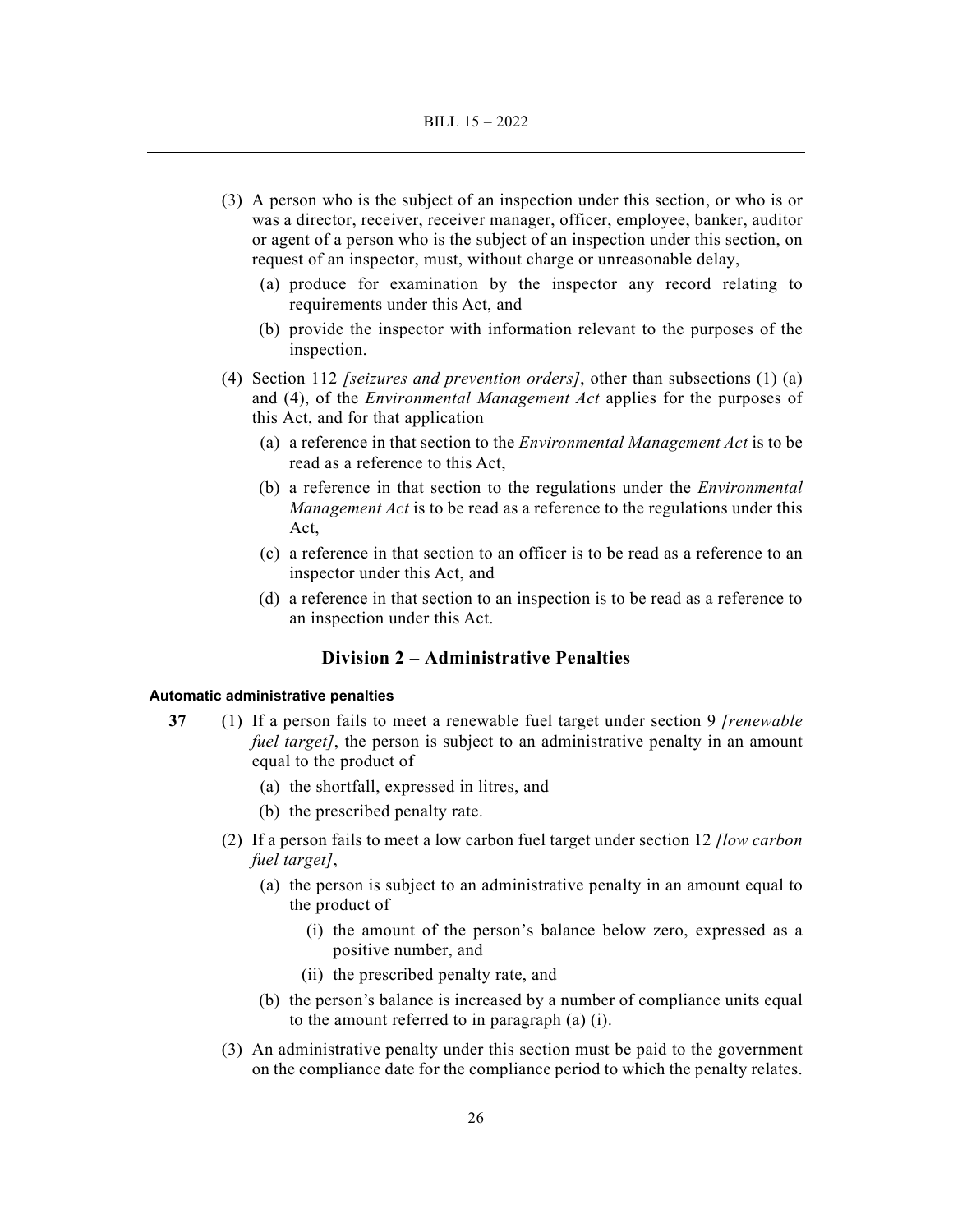(4) If the director is satisfied that a failure for which a penalty is imposed under this section on a person is the result of an officially induced error or that the person exercised due diligence to prevent the failure, the director may, in accordance with the regulations, waive all or part of the penalty and, in the case of a penalty under subsection (2) (a), subsection (2) (b) applies despite the waiver.

#### **Discretionary administrative penalties**

- **38** (1) The director may take action under this section, in accordance with the regulations, if the director is satisfied on a balance of probabilities that a person
	- (a) has contravened a prescribed provision of this Act or the regulations, or
	- (b) has provided false or misleading information
		- (i) in an application under section 13 (1) (b), 14 (2) (b) or 17 (1) (b) *[early issuance applications]*,
		- (ii) for the purpose of obtaining an agreement under section 15 *[initiative agreements]* or in a record the person is required under an agreement under that section to provide to the director,
		- (iii) in a carbon intensity record under section 18 (1) or (3) *[carbon intensity record]*,
		- (iv) in an application under section 20 (2) *[application for published carbon intensity]*,
		- (v) in a report under Division 1 *[Reports]* of Part 6,
		- (vi) in response to a request under section 33 *[information requests]*,
		- (vii) under section 36 (3) *[inspections]*, or
		- (viii) for the purposes of section 47 *[reconsiderations]*.
	- (2) In the circumstances referred to in subsection (1), the director may serve the person with an administrative penalty notice
		- (a) identifying the person's non-compliance as determined by the director, and
		- (b) requiring the person to pay an administrative penalty in the amount specified in the notice.

#### **Requirement to pay administrative penalties**

**39** (1) In this section, **"determination"** means a determination by the director, as set out in an administrative penalty notice under section 38, of non-compliance, the extent of the non-compliance or the amount of an administrative penalty.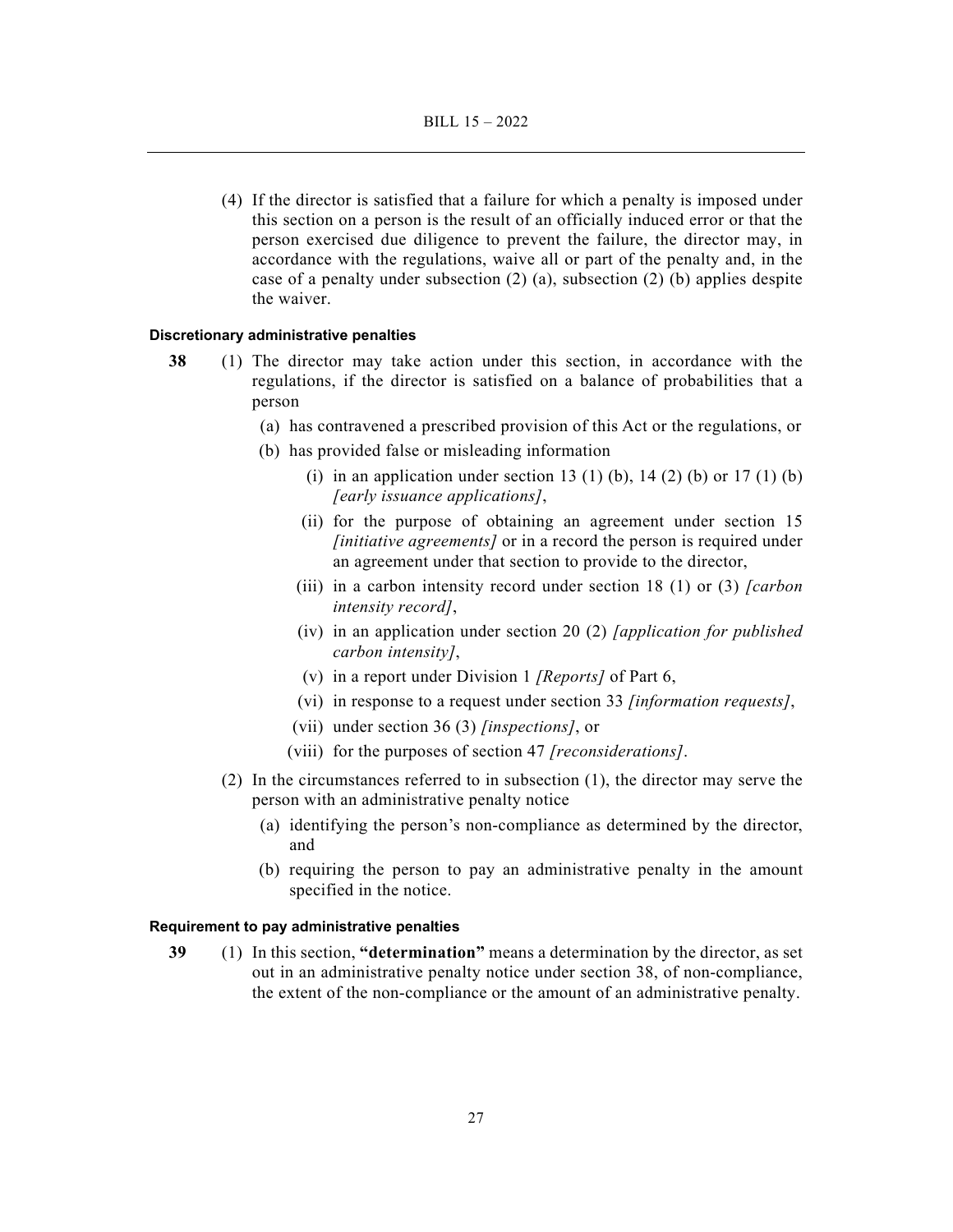- (2) A person served with an administrative penalty notice under section 38 is subject to an administrative penalty as follows:
	- (a) if the person admits, in writing, the determinations set out in the notice, the penalty indicated in the notice is imposed at the time of that admission;
	- (b) if the time for appealing under section 48 *[Appeals to Environmental Appeal Board]* the determination set out in the notice has elapsed and no appeal has been commenced, the penalty indicated in the notice is imposed at the end of the time for appealing;
	- (c) if one or more of the determinations set out in the notice is appealed and, under the final determination of the appeal, the person is subject to an administrative penalty, the penalty specified in the final determination is imposed at the time of that final determination.
- (3) An administrative penalty under this section must be paid to the government in accordance with the regulations.

#### **Recovery of administrative penalties**

- **40** (1) An administrative penalty may be recovered as a debt due to the government.
	- (2) If a person fails to pay an administrative penalty as required under this Act, the director may file a certificate in a court that has jurisdiction and, on filing, the certificate has the same force and effect, and all proceedings may be taken on it, as if it were a judgment of the court with which it is filed.
	- (3) A certificate under subsection (2) must
		- (a) be signed by the director, and
		- (b) contain the following information:
			- (i) the name of the person who is liable for the penalty;
			- (ii) the contravention, failure or other action in relation to which the penalty is imposed;
			- (iii) the amount of the penalty.

# **Division 3 – Offences**

#### **Offences and penalties**

- **41** (1) A person who contravenes any of the following provisions commits an offence:
	- (a) section 11 *[renewable fuel labelling]*;
	- (b) section 18 (1) or (3) *[carbon intensity record]*;
	- (c) section 28 *[compliance reports]*;
	- (d) section 29 (1) *[supplementary reports]*;
	- (e) section 33 *[information requests]*;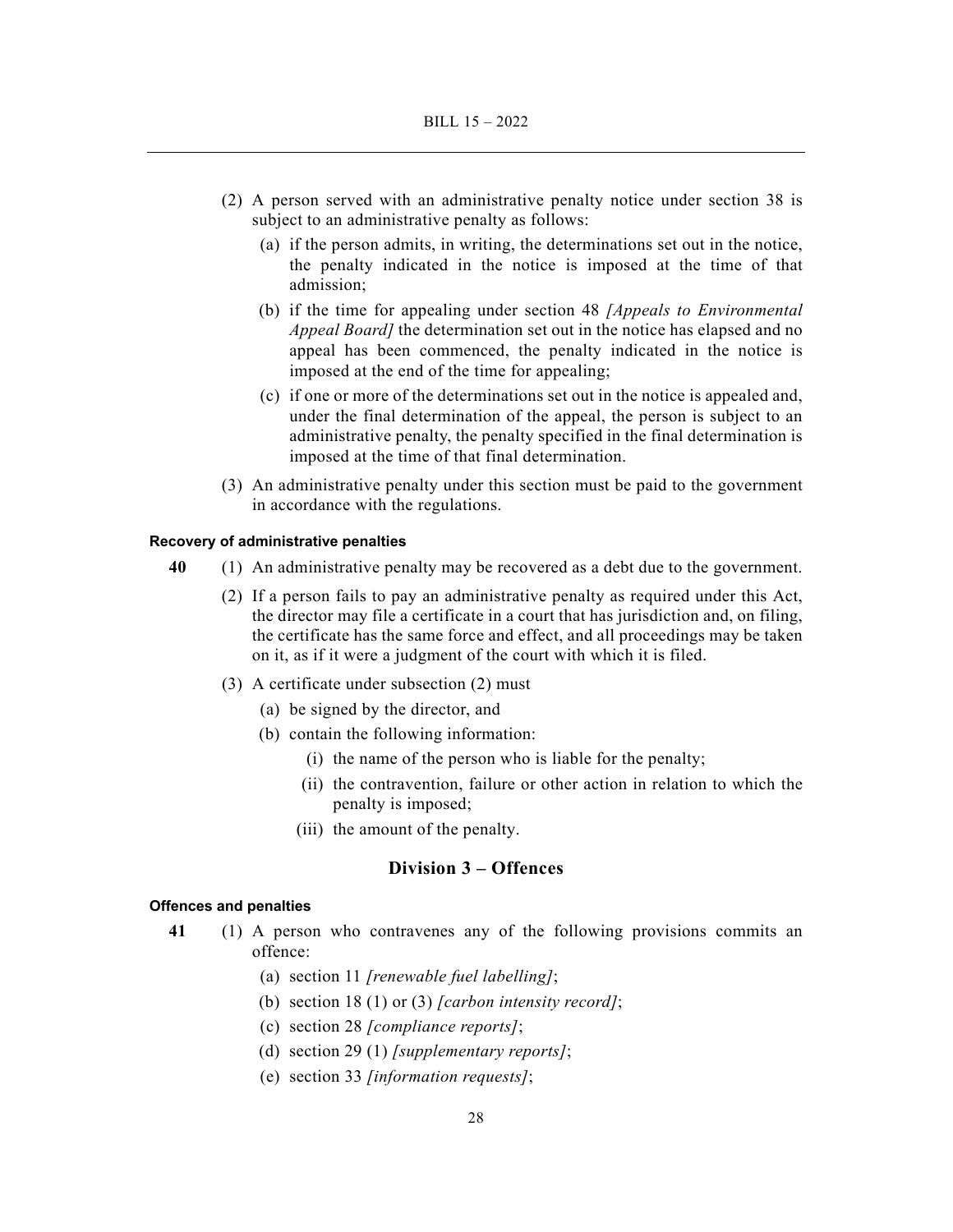- (f) section 34 *[audits of reports]*;
- (g) section 35 *[record-keeping requirements]*;
- (h) section 50 (2) *[confidentiality]*;
- (i) a provision of the regulations the contravention of which is prescribed to be an offence.
- (2) A person who does either of the following commits an offence:
	- (a) obstructs or resists an inspector exercising powers or performing duties under this Act;
	- (b) fails to comply with a direction given or requirement imposed under this Act by an inspector.
- (3) A person convicted of an offence under subsection  $(1)$   $(b)$ ,  $(c)$ ,  $(d)$ ,  $(e)$ ,  $(f)$ or  $(g)$  or  $(2)$  is liable to a fine of not more than \$1 000 000 or imprisonment for a term of not more than 6 months, or both.
- (4) A person convicted of an offence under subsection  $(1)$  (a), (h) or (i) is liable to a fine of not more than \$200 000 or imprisonment for a term of not more than 6 months, or both.

# **Offences of providing false or**

# **misleading information and penalties**

- **42** (1) This section applies in relation to information that is provided
	- (a) in an application under section 13 (1) (b), 14 (2) (b) or 17 (1) (b) *[early issuance applications]*,
	- (b) in a carbon intensity record under section 18 (1) or (3) *[carbon intensity record]*,
	- (c) in an application under section 20 (2) *[application for published carbon intensity]*,
	- (d) in a report under Division 1 *[Reports]* of Part 6,
	- (e) in response to a request under section 33 *[information requests]*,
	- (f) under section 36 (3) *[inspections]*, or
	- (g) for the purposes of section 47 *[reconsiderations]*.
	- (2) A person who knowingly provides false or misleading information when required under this Act to provide information commits an offence and is liable on conviction to a fine of not more than \$1 000 000 or imprisonment for a term of not more than 6 months, or both.
	- (3) A person who provides false or misleading information when required under this Act to provide information, other than a person described in subsection (2), commits an offence and is liable on conviction to a fine of not more than \$500 000 or imprisonment for a term of not more than 6 months, or both.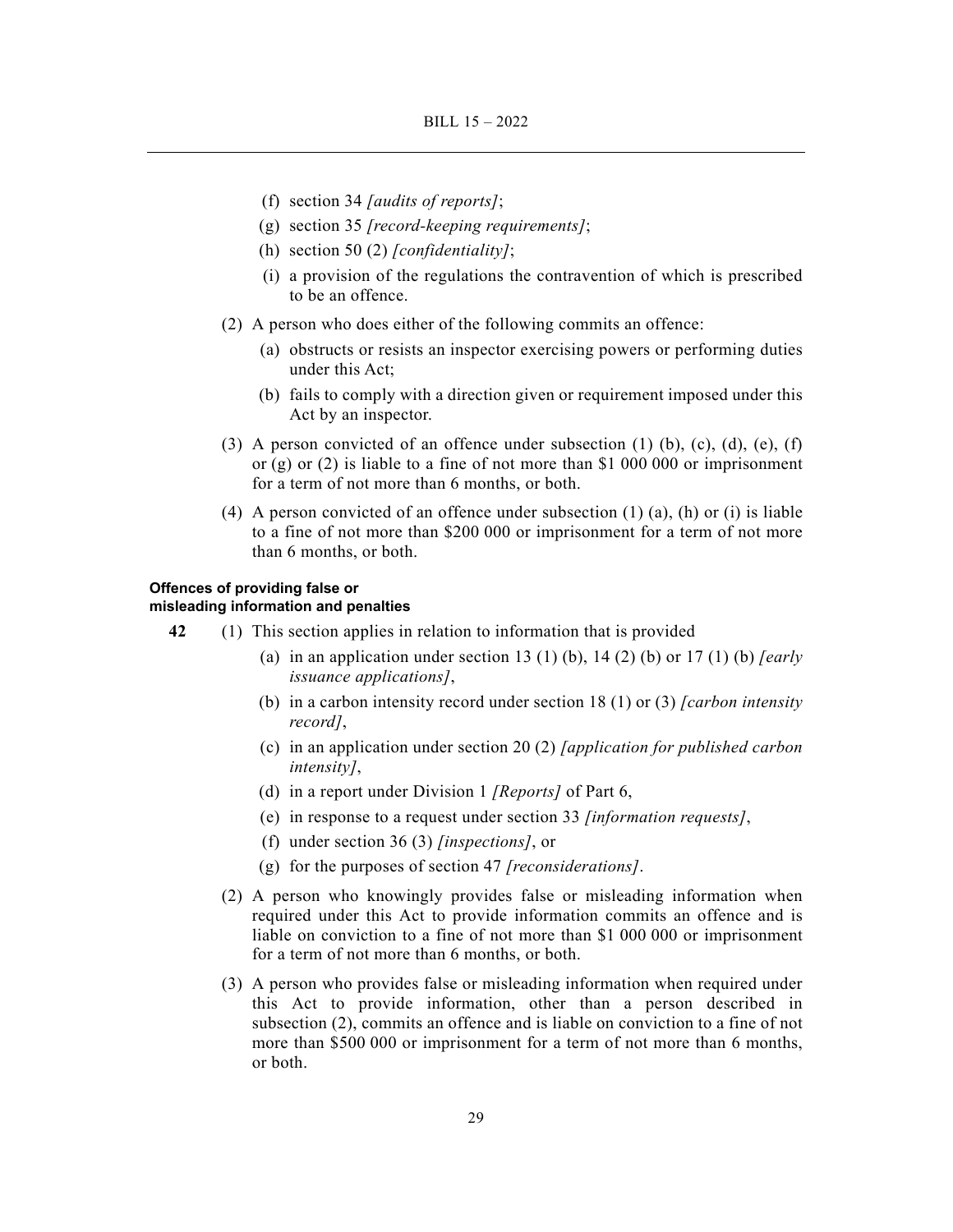(4) A person does not commit an offence under subsection (3) if, at the time the information was provided, the person, with the exercise of reasonable diligence, could not have known that the information was false or misleading.

#### **Continuing offences**

**43** If an offence under section 41 continues for more than one day, separate fines, each not exceeding the maximum fine for the offence, may be imposed for each day the offence continues.

# **Corporate liability**

- **44** (1) If a corporation commits an offence under this Act, an officer, director or agent of the corporation who authorized, permitted or acquiesced in the offence commits the offence, whether or not the corporation is prosecuted or convicted.
	- (2) If an employee, officer, director or agent of a corporation commits an offence under this Act while acting on behalf of the corporation, the corporation also commits the offence, whether or not the employee, officer, director or agent is identified, prosecuted or convicted.
	- (3) For the purposes of subsection (2), a corporation has the burden of proving that an employee, officer, director or agent of the corporation was not acting on behalf of the corporation at the time the employee, officer, director or agent committed an offence referred to in that subsection.

#### **Relationship between administrative penalties and offences**

- **45** (1) A person may be prosecuted under this Act for a contravention in relation to which an administrative penalty has been imposed.
	- (2) In imposing a sentence for an offence under this Act, the court may consider an administrative penalty imposed in relation to the same matter.
	- (3) An administrative penalty may not be imposed on a person for a contravention in relation to which the person has been convicted of an offence under this Act.

# **Other provisions relating to offences**

- **46** (1) Section 5 of the *Offence Act* does not apply to this Act or the regulations.
	- (2) The time limit for laying an information for an offence under this Act is
		- (a) 3 years after the date that the facts on which the information is based arose, or
		- (b) if the minister completes a certificate described in subsection (3), 18 months after the date that the facts on which the information is based first came to the knowledge of the minister.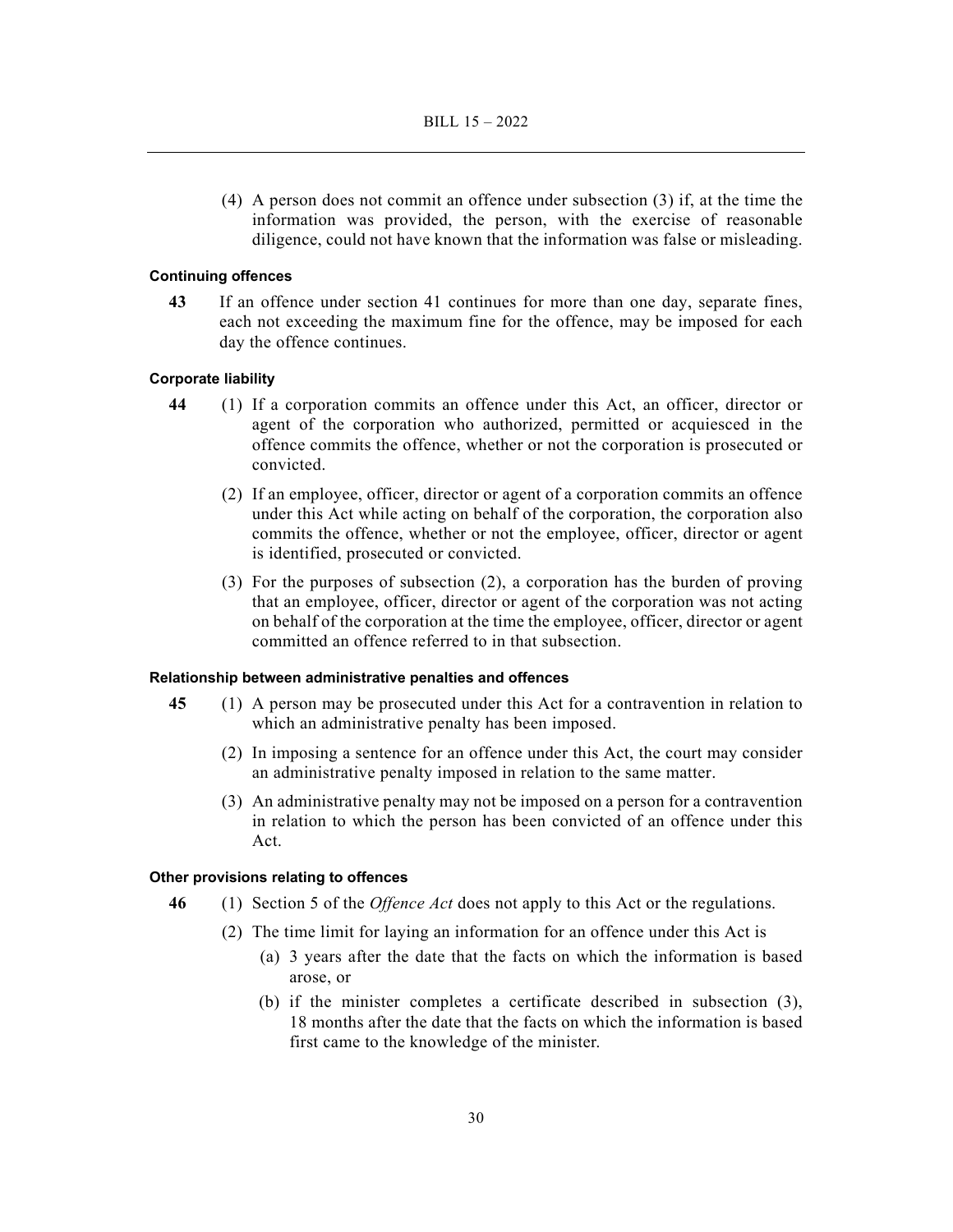(3) A document purporting to have been issued by the minister, certifying the date on which the minister became aware of the facts on which the information is based, is proof of the certified facts.

# **PART 8 – RECONSIDERATIONS AND APPEALS**

#### **Reconsiderations**

- **47** (1) In this section, **"decision"** means any of the following:
	- (a) an assessment;
	- (b) a reassessment;
	- (c) a decision referred to in section 20 (5) *[determining carbon intensity publication]*;
	- (d) a decision referred to in section 21 (4) *[determining carbon intensity lifecycle analysis]*;
	- (e) a prescribed decision.
	- (2) A person who is served with any of the following may request the director to reconsider the applicable decision:
		- (a) a notice of assessment;
		- (b) a notice of reassessment;
		- (c) reasons referred to in section 20 (5);
		- (d) reasons referred to in section 21 (4);
		- (e) a document evidencing a decision referred to in subsection (1) (e) of this section.
	- (3) A request under subsection (2) must be made within the prescribed time limits and in accordance with the regulations, if any.
	- (4) On request under subsection (2) to reconsider a decision, the director must
		- (a) reconsider the decision within the prescribed time limits and in accordance with the regulations, if any, and
		- (b) serve written reasons on the person who made the request.

# **Appeals to Environmental Appeal Board**

- **48** (1) In this section, **"decision"** means any of the following:
	- (a) a determination by the director, as set out in an administrative penalty notice under section 38 *[discretionary administrative penalties]*, of non-compliance, the extent of the non-compliance or the amount of an administrative penalty;
	- (b) a reconsideration under section 47.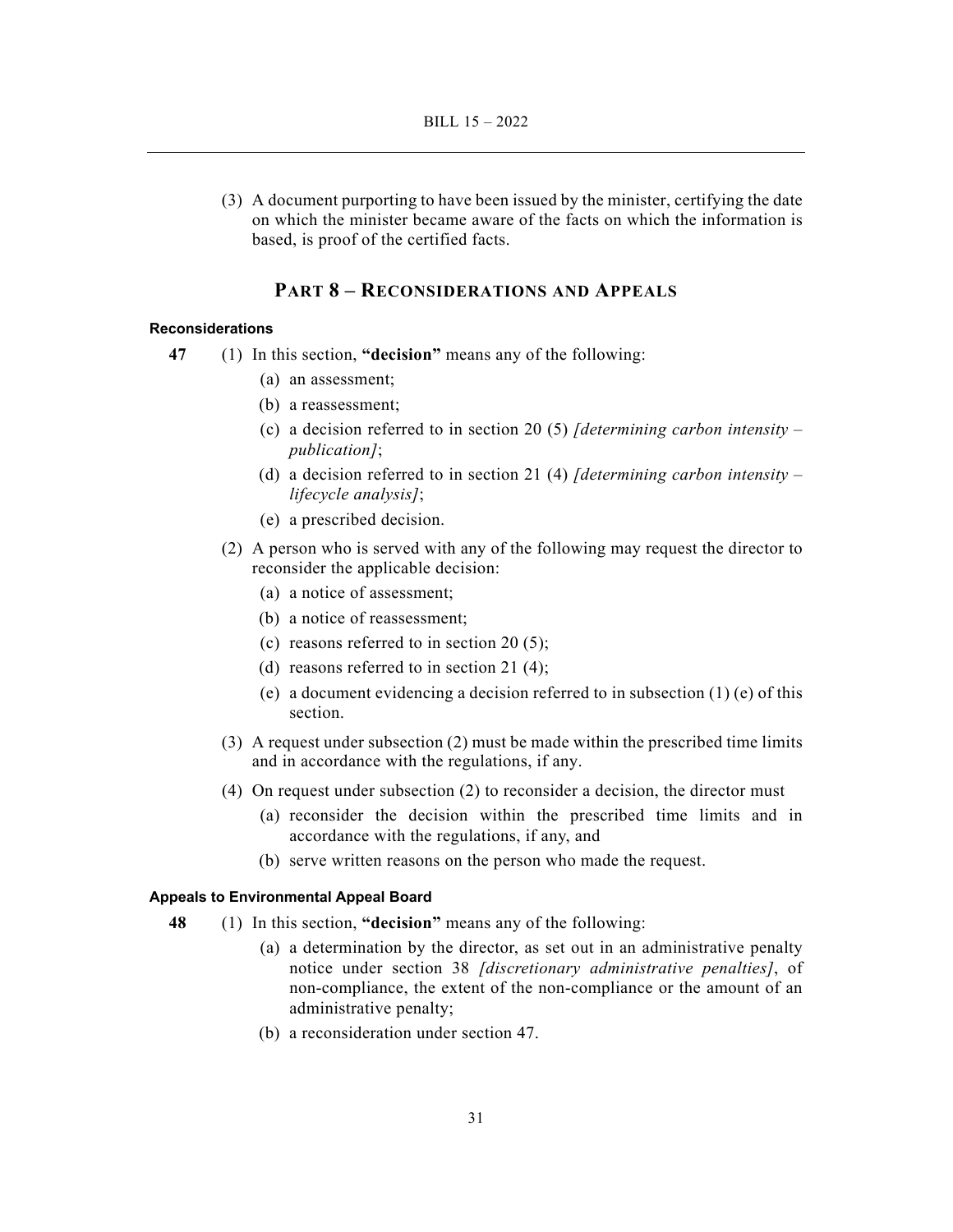- (2) A person who is served with any of the following may appeal the applicable decision to the appeal board:
	- (a) an administrative penalty notice under section 38;
	- (b) reasons referred to in section 47 (4) (b).
- (3) The following provisions of the *Environmental Management Act* apply in relation to an appeal under this section:
	- (a) Division 1 *[Environmental Appeal Board]* of Part 8 *[Appeals]*;
	- (b) section 101 *[time limit for commencing appeal]*;
	- (c) section 102 (2) *[procedure on appeals new hearing]*;
	- (d) section 103 *[powers of appeal board in deciding appeal]*.

# **PART 9 – GENERAL**

# **Division 1 – General**

#### **Notice and service under this Act**

- **49** (1) A notice or other document that is required to be served on a person under this Act is deemed to have been served if it is
	- (a) sent by ordinary mail or registered mail to the person's address for service,
	- (b) transmitted by email to the person at the email address provided as part of the person's address for service, or
	- (c) sent, transmitted or delivered by any prescribed method of service.
	- (2) If service is by ordinary mail or registered mail, the notice or other document is deemed to have been served 14 days after it is mailed.
	- (3) If service is by email, the notice or other document is deemed to have been served 3 days after it is transmitted.
	- (4) If service is by a prescribed method of service, the notice or other document is deemed to have been served the prescribed number of days after it is sent, transmitted or delivered, as the case may be.

#### **Confidentiality**

**50** (1) In this section:

**"protected information"** means information that would reveal

- (a) trade secrets of a third party, or
- (b) commercial, financial, labour relations, scientific or technical information of or about a third party;
- **"third party"** has the same meaning as in the *Freedom of Information and Protection of Privacy Act*;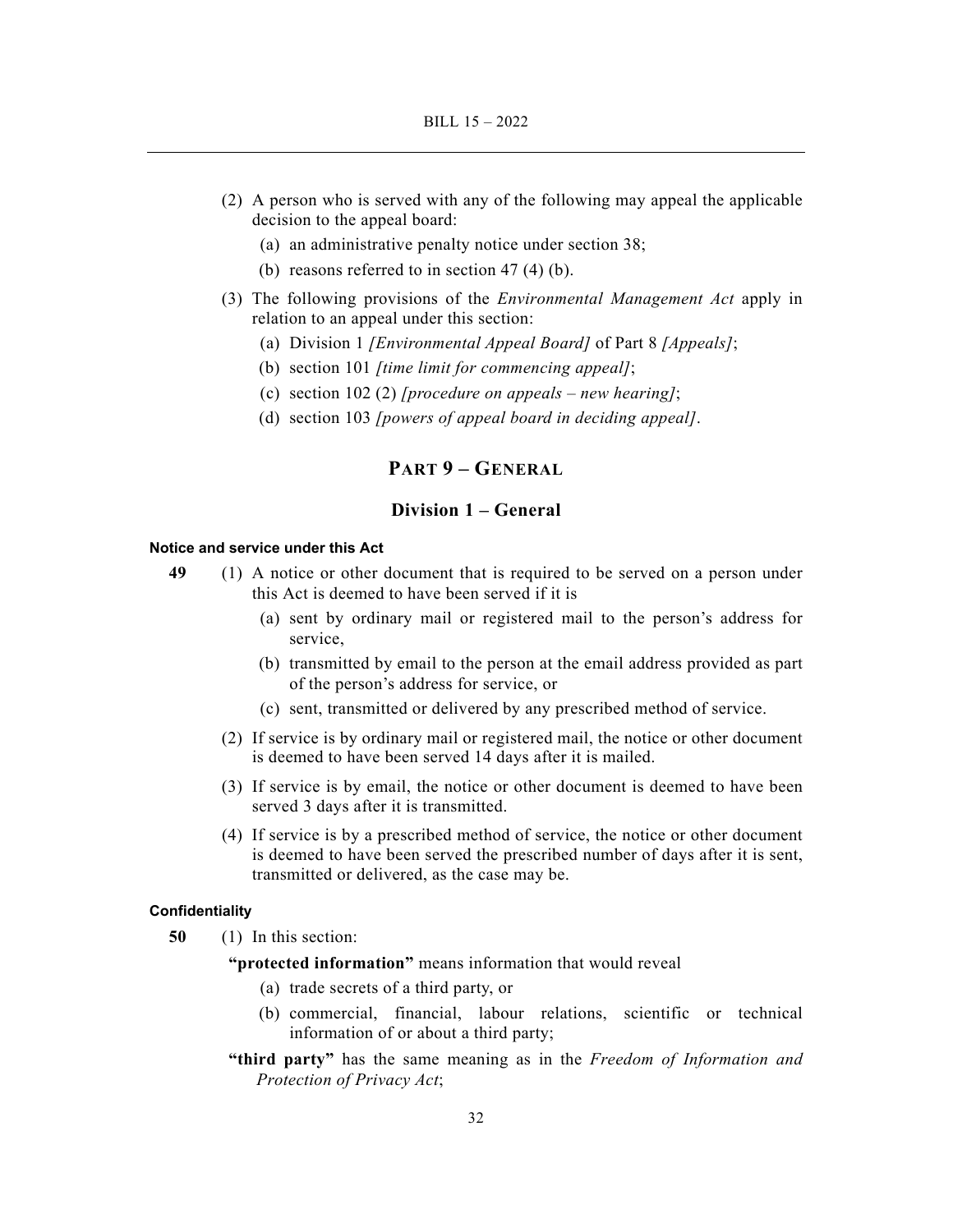- **"trade secret"** has the same meaning as in the *Freedom of Information and Protection of Privacy Act*.
- (2) Subject to this section, a person who has access to protected information that is in the custody or under the control of the government through
	- (a) an application under section 13 (1) (b), 14 (2) (b) or 17 (1) (b) *[early issuance applications]*,
	- (b) a notice under section 16 (1) (b) *[transfers of credits]*,
	- (c) an application under section 20 (2) *[application for published carbon intensity]*,
	- (d) a report under Division 1 *[Reports]* of Part 6,
	- (e) a request under section 33 *[information requests]*,
	- (f) a report or statement required under this Act in relation to
		- (i) a verification under section 20 (3) (b),
		- (ii) a verification under section 28 (5) (b) or 29 (4) (b) *[verifications of reports]*, or
		- (iii) an audit under section 34 *[audits of reports]*,
	- (g) an inspection under section 36 *[inspections]*,
	- (h) a request under section 47 (2) *[reconsiderations]*, or
	- (i) an information-sharing agreement under section 51 that provides that the information is to be kept confidential

must not disclose the protected information to any other person.

- (3) The prohibition in subsection (2) does not apply to disclosure of the following information:
	- (a) information that is publicly available;
	- (b) the failure of a person to meet a renewable fuel target under section 9 *[renewable fuel target]* for a compliance period and the shortfall referred to in section 37 (1) (a) *[automatic administrative penalty]*;
	- (c) the failure of a person to meet a low carbon fuel target under section 12 *[low carbon fuel target]* for a compliance period and the number of credits issued to the person under section 37 (2) (b) in relation to that failure;
	- (d) the category of a fuel and the facts and reasons on which the categorization of the fuel is based;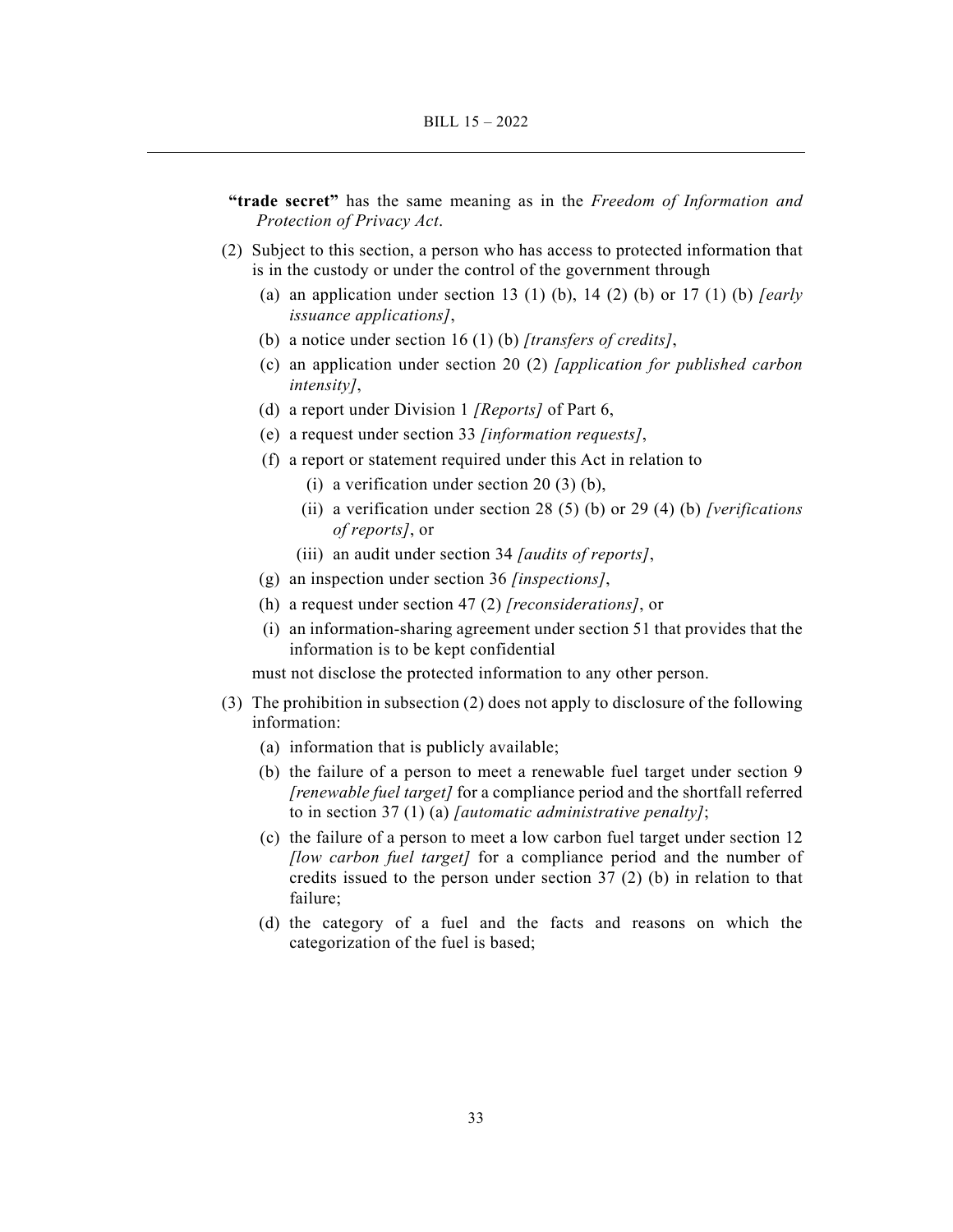- (e) information about the carbon intensity of a fuel, including, without limitation, any of the following:
	- (i) a carbon intensity record for the fuel;
	- (ii) a determination under section 20 (1) *[determining carbon intensity – publication]* in relation to the fuel;
	- (iii) an alternative method accepted under section 21 (3) (b) (ii) *[determining carbon intensity – lifecycle analysis]* in relation to the fuel;
- (f) information that is required or authorized to be made public under this Act.
- (4) The prohibition in subsection (2) does not apply to disclosure in the following circumstances:
	- (a) if required under Part 2 *[Freedom of Information]* of the *Freedom of Information and Protection of Privacy Act*;
	- (b) in the course of administering or enforcing this Act or a prescribed enactment;
	- (c) for the purpose of court proceedings;
	- (d) in accordance with an information-sharing agreement under section 51 of this Act;
	- (e) with the consent of the person, group of persons or organization that is the third party in relation to the protected information.

#### **Information-sharing agreements**

- **51** (1) For the purposes of this section, **"information-sharing agreement"** means a data-matching or other agreement to provide or exchange information related to any of the following:
	- (a) the administration or enforcement of this Act or a prescribed enactment of British Columbia or another jurisdiction in Canada;
	- (b) reducing greenhouse gas emissions into the atmosphere.
	- (2) Subject to subsection (3), with the prior approval of the Lieutenant Governor in Council, the minister may enter into an information-sharing agreement with any of the following:
		- (a) the government of another jurisdiction in or outside Canada or an agent of that government;
		- (b) a public body as defined in the *Freedom of Information and Protection of Privacy Act*.
	- (3) The minister may enter into an information-sharing agreement with another ministry of the government.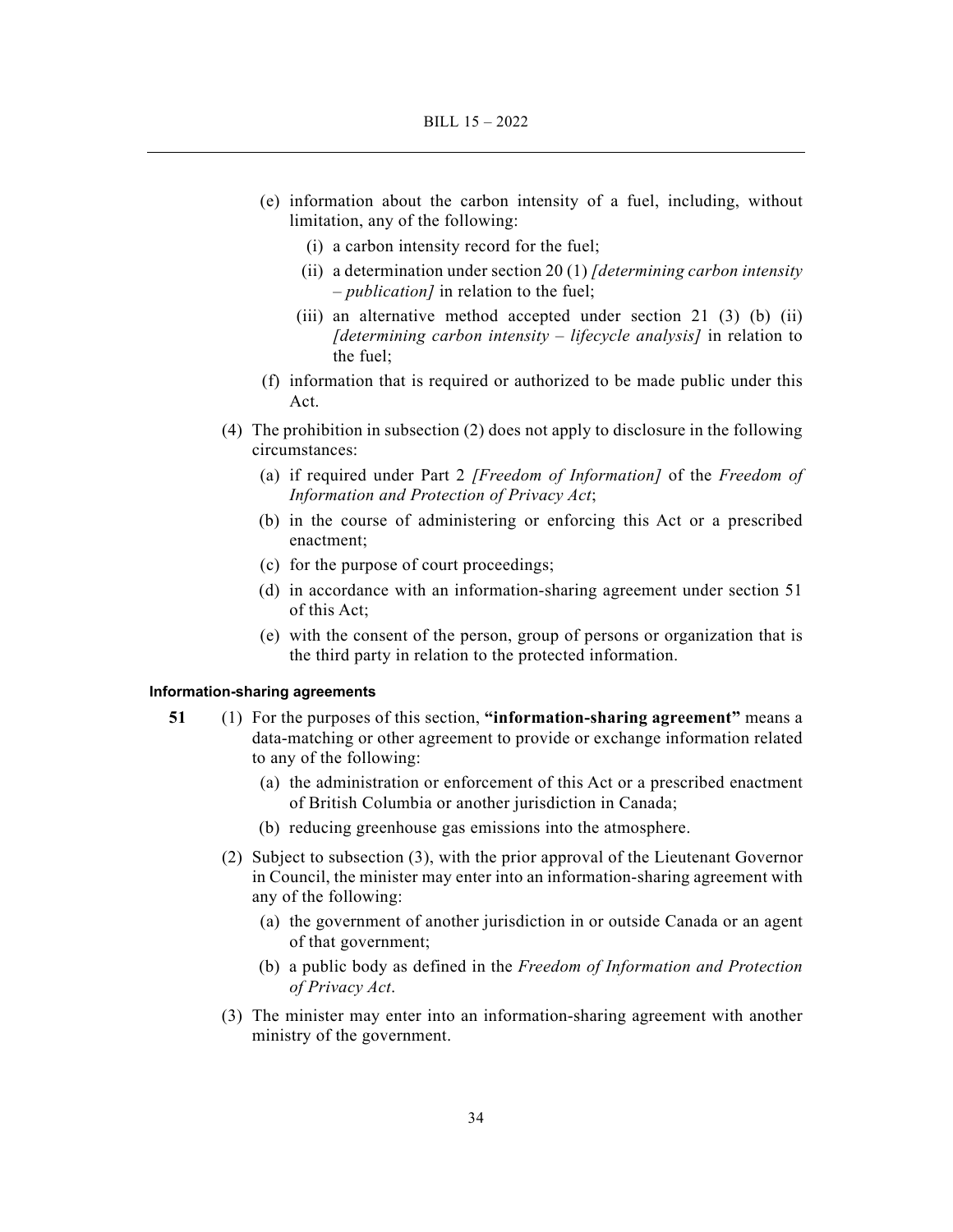# **Division 2 – Regulations of Lieutenant Governor in Council**

#### **General regulation-making powers**

- **52** (1) The Lieutenant Governor in Council may make regulations referred to in section 41 of the *Interpretation Act*.
	- (2) Without limiting any other provision of this Act, the Lieutenant Governor in Council may make regulations as follows:
		- (a) respecting any matter for which regulations are contemplated by this Act, other than matters for which regulations are contemplated to be made by the minister;
		- (b) defining a word or expression used but not defined in this Act;
		- (c) without limiting paragraph (b), defining "diesel fuel", "gasoline" or "jet fuel", including, without limitation, by reference to the characteristics, origins, uses or intended uses of fuel;
		- (d) prescribing fuels, circumstances, amounts or methods for determining amounts for the purposes of section 2 (2) *[application of Act]*;
		- (e) respecting the identification of fuel stored in or taken from a tank in which two or more fuels are stored or deeming that fuel to have the identity of any of them;
		- (f) authorizing or requiring the minister to publish specified information that is obtained under this Act.
	- (3) In making a regulation under this Act, the Lieutenant Governor in Council may do any of the following:
		- (a) delegate a matter to a person;
		- (b) confer a discretion on a person;
		- (c) make different regulations in relation to different classes of fuels, persons, things, circumstances or other matters;
		- (d) establish different classes of fuels, including, without limitation, by reference to their characteristics, origins, uses or intended uses;
		- (e) adopt by reference, in whole, in part or with any changes considered appropriate, a regulation, code, standard or rule
			- (i) enacted as or under a law of another jurisdiction in or outside Canada, or
			- (ii) set by a provincial, national or international body or any other code, standard or rule-making body

as the regulation, code, standard or rule stands at a specific date, as it stands at the time of adoption or as amended from time to time.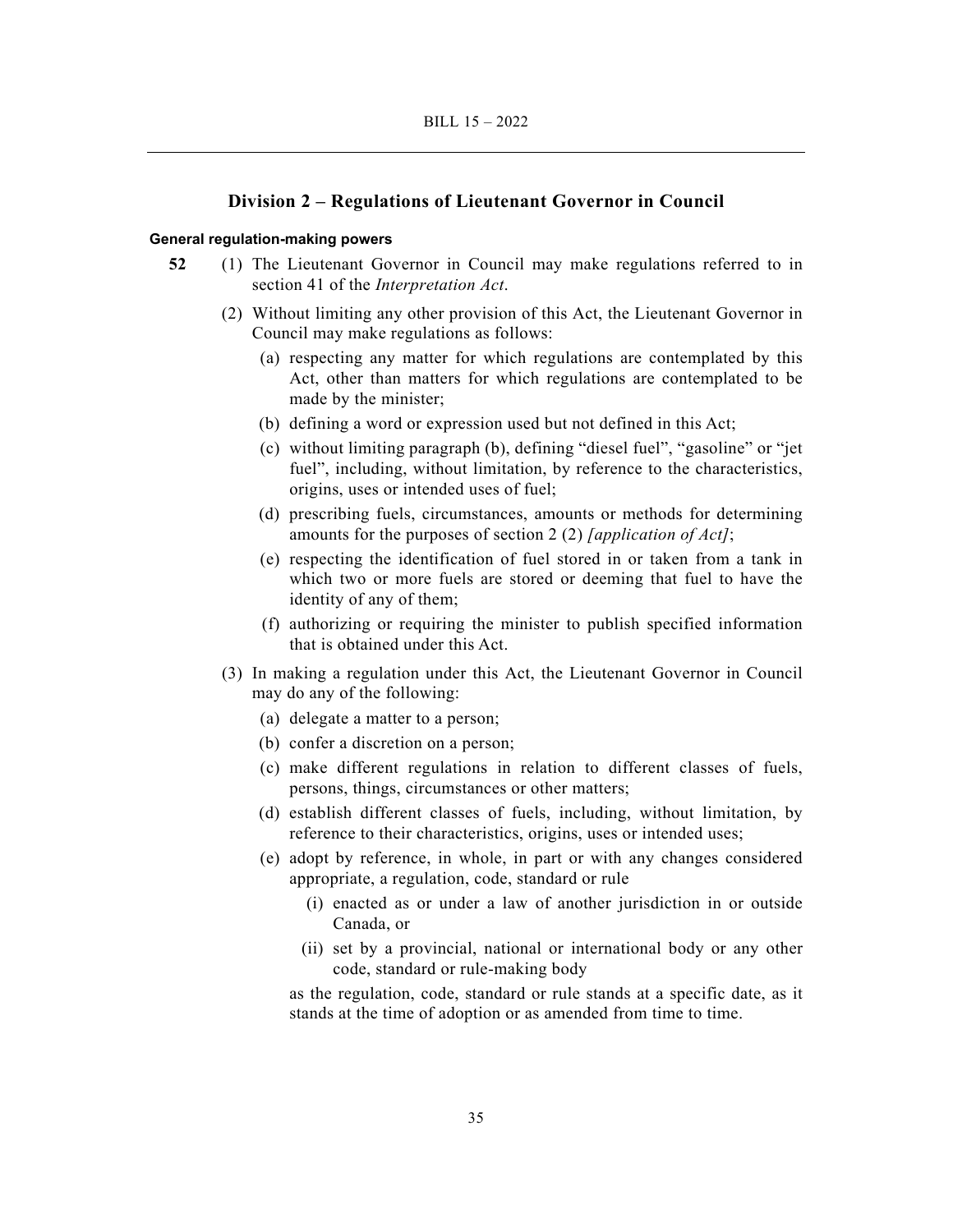#### **Regulations in relation to responsibility and fuel requirements**

- **53** Without limiting any other provision of this Act, the Lieutenant Governor in Council may make regulations as follows:
	- (a) respecting the determination of which equipment is final supply equipment for the purposes of the definition of "final supply equipment" in section 1, including, without limitation, deeming any equipment through which fuel is supplied to be or not to be final supply equipment;
	- (b) identifying persons or classes of persons as responsible for fuel for the purposes of section 6 (3) (b) or (4) (b) *[responsibility for fuel]*;
	- (c) respecting allocation agreements, including, without limitation,
		- (i) specifying the form and content of allocation agreements, and
		- (ii) imposing additional restrictions on the allocation of responsibility, including, without limitation, restrictions respecting the parties, fuel, supply of the fuel or timing of the agreement;
	- (d) respecting notional transfer under section 10 (1) *[notional transfer, retention and deferral]* and specifying portions for the purposes of section 10 (2) (a) and (3) (a);
	- (e) authorizing the director, on application, to exempt from section 9 *[renewable fuel target]* or 12 *[low carbon fuel target]* a person who markets less than a specified amount of fuel and providing that sections 13 *[supply of fuel]* and 17 *[export of fuel]* do not apply in relation to a person who is exempted from section 12;
	- (f) respecting removal and sequestration of greenhouse gases for the purposes of section 14 (1) and (3) *[sequestration of greenhouse gases]*, including, without limitation,
		- (i) specifying methods that may or may not be used to remove or sequester gas,
		- (ii) requiring the removal or sequestration to have been recognized under another enactment, or
		- (iii) specifying circumstances in which removal or sequestration are not to be counted, including, without limitation, to avoid double counting in relation to an enactment of a jurisdiction in or outside Canada or any other scheme, wherever administered, for regulating greenhouse gases;
	- (g) respecting agreements under section 15 *[initiative agreements]*, including, without limitation,
		- (i) specifying matters the director may or must consider in deciding whether to enter into an agreement, and
		- (ii) limiting the agreements into which the director may enter, including, without limitation, by reference to classes of persons or to actions or classes of actions or on any other grounds;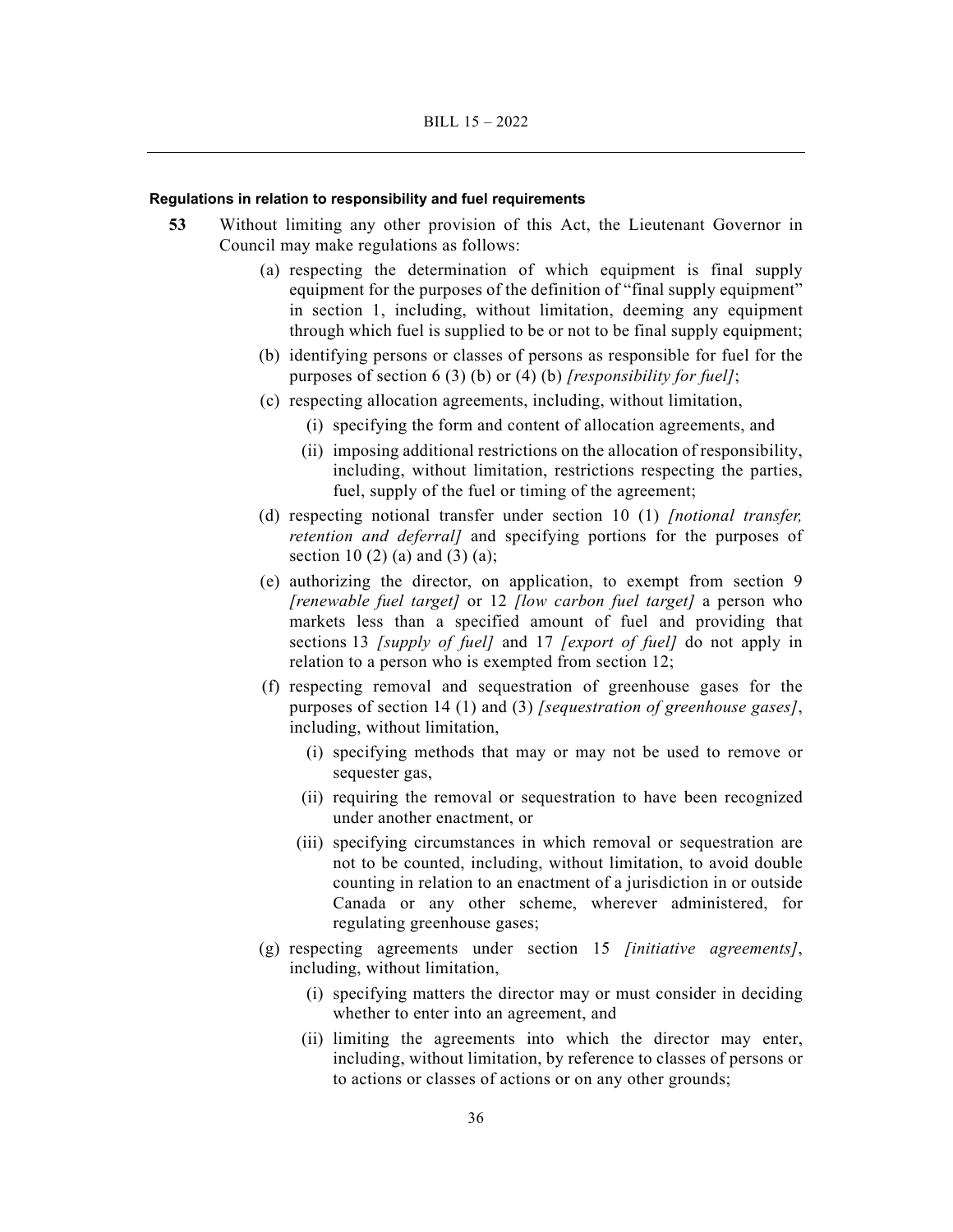- (h) respecting transfers under section 16 *[transfer of credits]*, including, without limitation,
	- (i) respecting registration under section 16 (1) (a) and notices under section  $16(1)$  (b), and
	- (ii) respecting the grounds on which the director may or must refuse to record a transfer;
- (i) respecting carbon intensity records.

#### **Regulations in relation to public and local utilities**

- **54** (1) Without limiting any other provisions of this Act, the Lieutenant Governor in Council may make regulations as follows:
	- (a) respecting the preparation, approval, amendment or cancellation of plans under section 23 *[initiative plan]*;
	- (b) prescribing a rate and manner of calculating interest for the purposes of section 24 (1) (b) *[initiative fund]*;
	- (c) respecting expenditures under section 24 (2) (b) (i), including, without limitation,
		- (i) specifying the purposes for or actions, programs or other matters in relation to which expenditures may or must be made, and
		- (ii) specifying amounts or methods for determining amounts that may or must be spent for a purpose, action, program or other matter;
	- (d) respecting offers and sales of credits for the purposes of section 25 (2) *[sale of credits]*, including, without limitation,
		- (i) respecting how and to whom the credits may or must be offered for sale, and
		- (ii) specifying the price or the method for determining the price at which credits may or must be offered for sale;
	- (e) respecting payment to the government and removal of money under section 26 (1) *[financial control]*.
	- (2) Without limiting section 52 (3) (c) *[general regulation-making powers]*, regulations under this section may be different for different utilities.

#### **Regulations in relation to administrative penalties**

- **55** Without limiting any other provision of this Division, the Lieutenant Governor in Council may make regulations
	- (a) in relation to administrative penalties under section 37 *[automatic administrative penalties]*, as follows:
		- (i) prescribing a penalty rate for the purposes of section 37 (1) (b) or (2) (a) (ii) or a method for determining the penalty rate;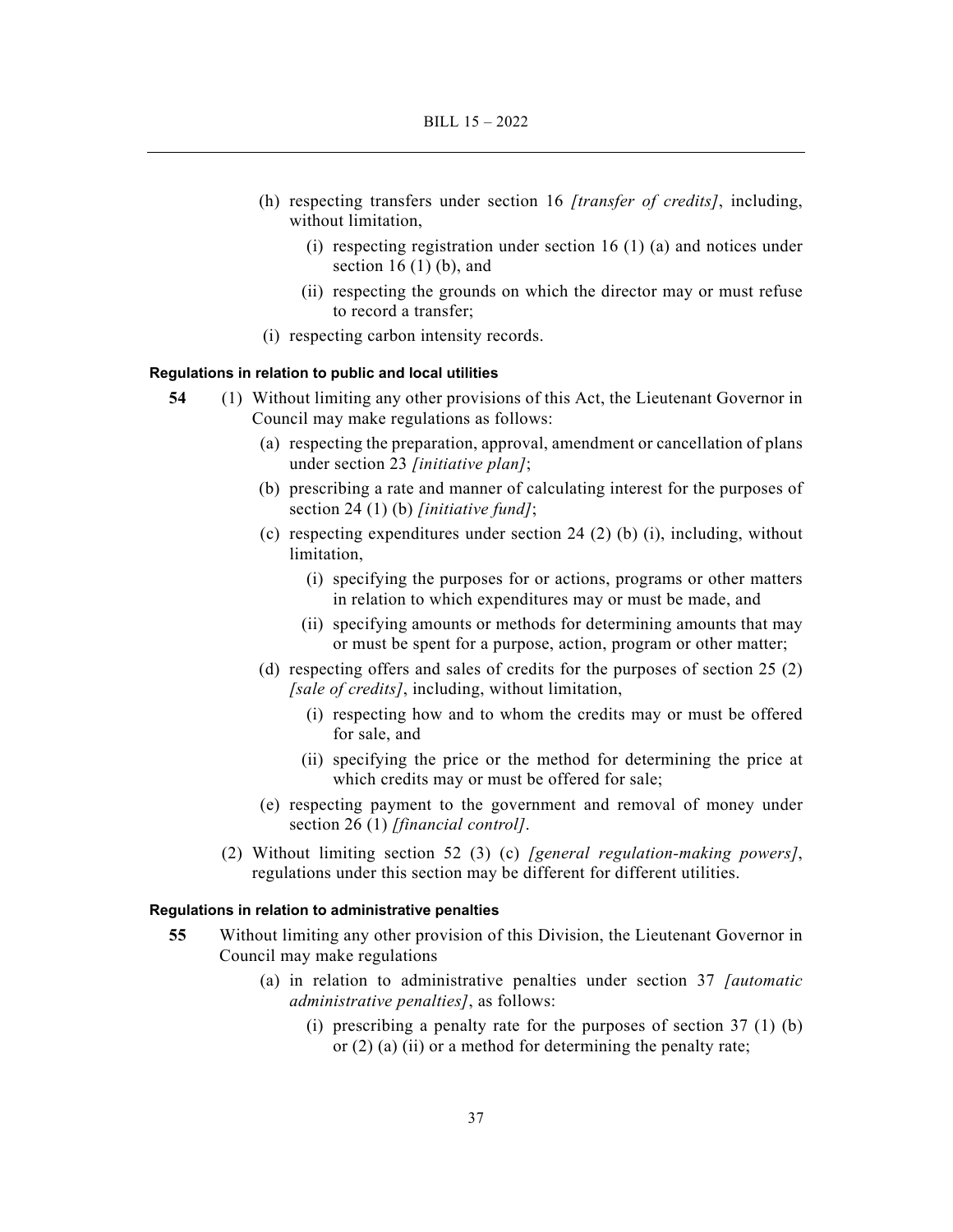- (ii) respecting refunds of overpayments under section 37 (3) and prescribing a rate and manner of calculating interest on amounts payable by or to the government under that section;
- (iii) respecting waivers under section 37 (4), and
- (b) in relation to administrative penalties under section 38 *[discretionary administrative penalties]*, as follows:
	- (i) prescribing provisions of this Act and the regulations in relation to which an administrative penalty may be imposed;
	- (ii) prescribing a limitation period for imposing an administrative penalty and evidentiary matters in relation to that period;
	- (iii) prescribing procedures to be applied by the director in making a determination of non-compliance;
	- (iv) prescribing matters that must be considered by the director in imposing an administrative penalty in a particular case;
	- (v) requiring the director to serve a person with a notice of intent to impose an administrative penalty and provide the person with an opportunity to be heard before sending an administrative penalty notice;
	- (vi) establishing procedures for providing a person on whom a notice of intent to impose an administrative penalty has been served with an opportunity to be heard, which may include opportunities that do not involve an oral hearing;
	- (vii) prohibiting the director from serving an administrative penalty notice on a person who has demonstrated to the satisfaction of the director that the person exercised due diligence to prevent the specified contravention or failure;
	- (viii) establishing the required content of administrative penalty notices;
	- (ix) prescribing a maximum or minimum amount of an administrative penalty that may be imposed generally or for specified contraventions, or the manner of calculating those amounts;
	- (x) authorizing administrative penalties to be imposed on a daily basis for continuing contraventions or failures;
	- (xi) respecting the time limit, manner and process for paying an administrative penalty;
	- (xii) prescribing the consequences of failing to pay an administrative penalty, which may include, but are not limited to, imposing additional administrative penalties under section 38;
	- (xiii) providing for the publication of information respecting the imposition of an administrative penalty.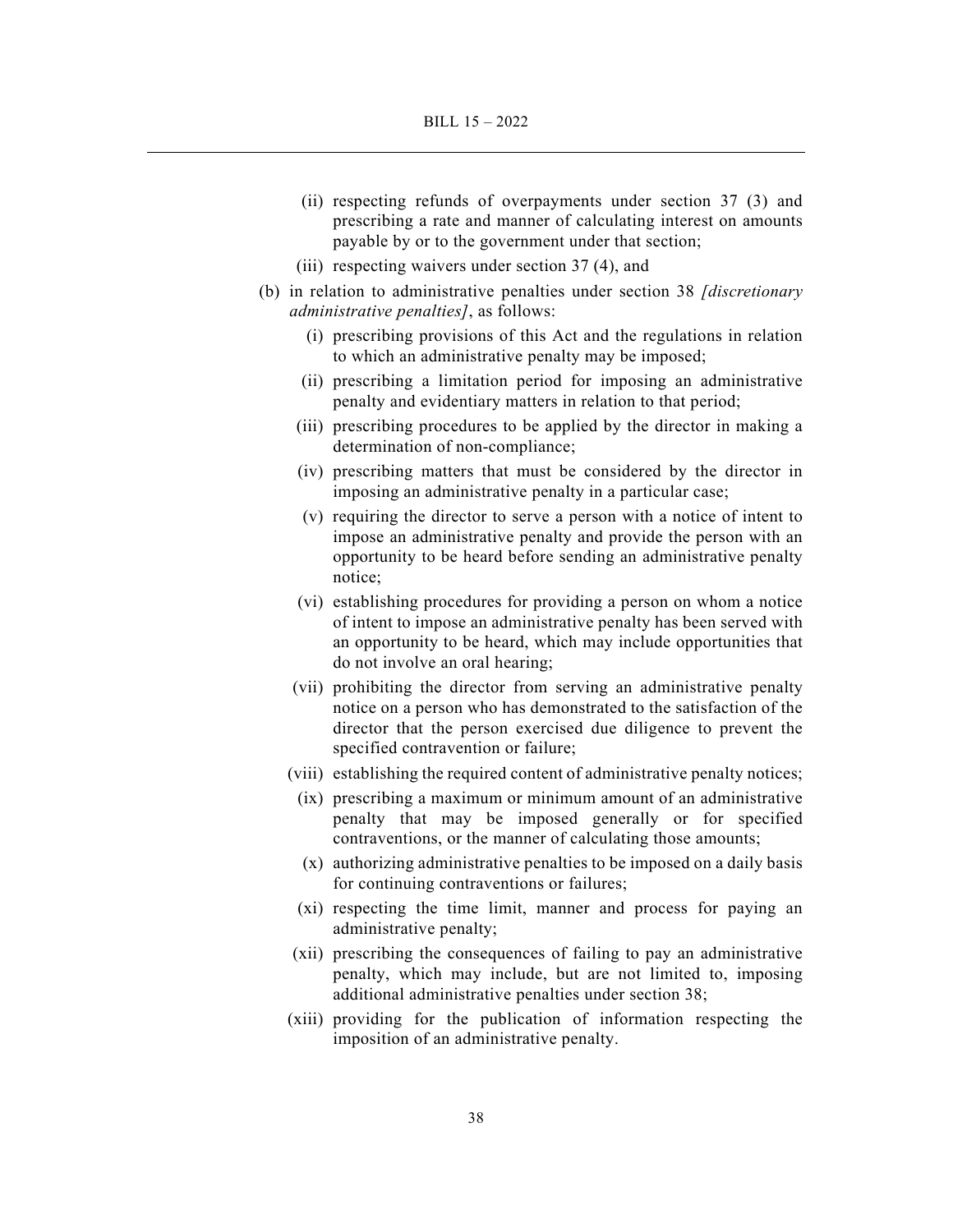#### **Regulations in relation to reconsiderations**

 **56** Without limiting any other provision of this Division, the Lieutenant Governor in Council may make regulations respecting reconsiderations under section 47 *[reconsiderations]*.

# **Division 3 – Regulations of Minister**

#### **Regulations of minister**

- **57** (1) The minister may make regulations referred to in section 41 of the *Interpretation Act*.
	- (2) Without limiting any other provision of this Act, the minister may make regulations as follows:
		- (a) respecting any matter for which regulations are contemplated by this Act to be made by the minister;
		- (b) for the purposes of the definition of "eligible renewable fuel" in section 1 *[definitions]*, prescribing, as eligible renewable fuel for a category of fuel, fuel that, in the opinion of the minister, is
			- (i) derived from renewable material, and
			- (ii) suitable for use, alone or in combination with the base fuel for the category, in an internal combustion engine;
		- (c) respecting the determination of whether a fuel is a component of a base fuel for the purposes of section 4 *[components of base fuels]* or deeming a fuel to be or not to be a component of a base fuel for those purposes;
		- (d) respecting the determination of whether a fuel is an alternative to a base fuel for the purposes of section 5 *[alternatives to base fuels]* or deeming a fuel to be or not to be an alternative to a base fuel for those purposes;
		- (e) requiring posting labels and giving notice under section 11 *[renewable fuel labelling]* and respecting the form and content of those labels and notices;
		- (f) respecting applications under section 13 (1) (b), 14 (2) (b) or 17 (1) (b) *[early issuance applications]*, including, without limitation,
			- (i) prescribing classes of persons who may apply,
			- (ii) prescribing periods of time to which an application may relate,
			- (iii) respecting the information and verifications required to be included in an application, including, without limitation, anything that may be required under section 28 (5) (a) or (b) *[compliance reports]*, and
			- (iv) respecting the grounds on which the director may or must reject an application;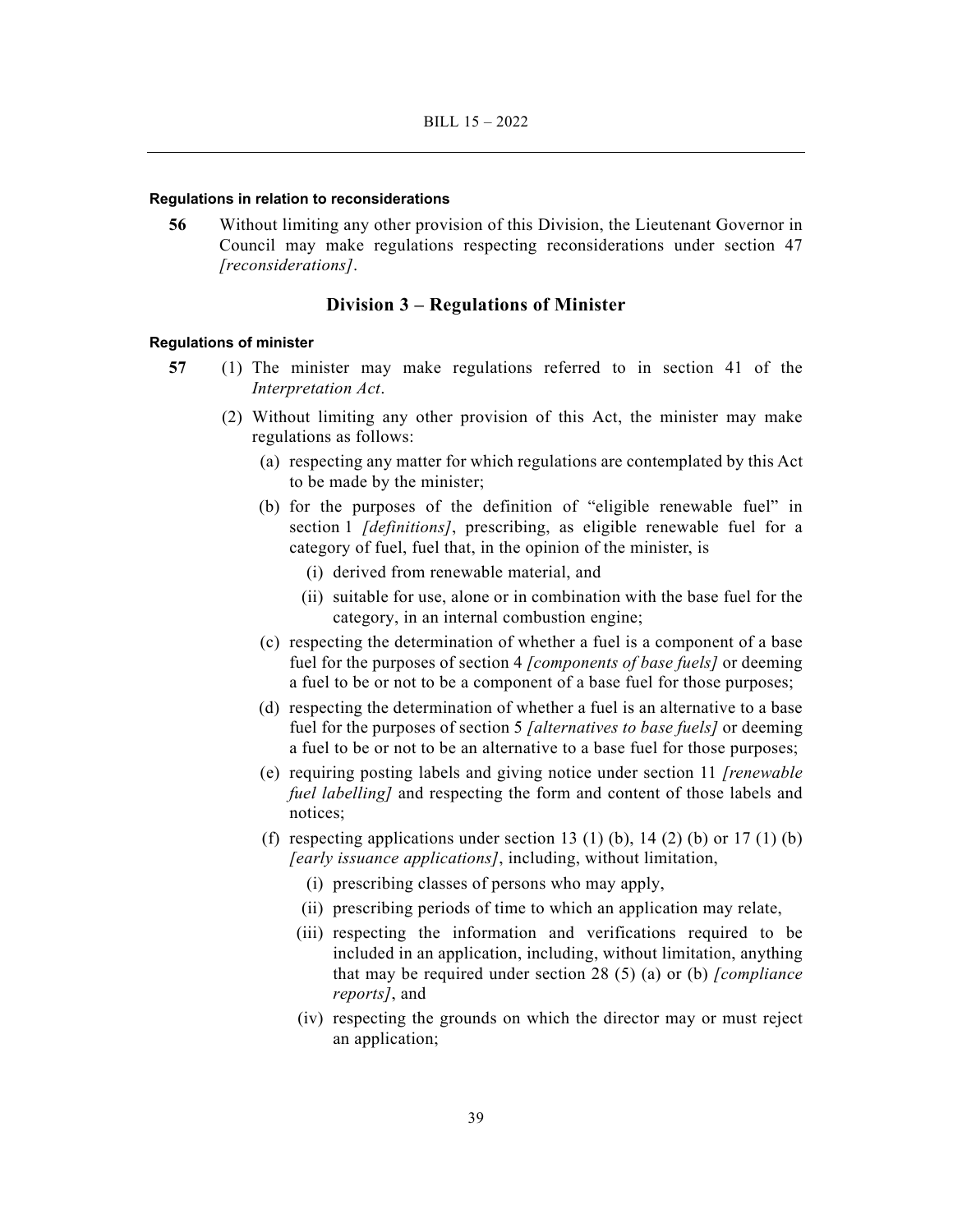- (g) respecting the determination of carbon intensity under section 21 *[determining carbon intensity – lifecycle analysis]*, including, without limitation,
	- (i) prescribing stages in the lifecycle of a fuel, including its feedstock, for the purposes of the definition of "stage" in section 21 (1),
	- (ii) establishing methods for the purposes of section 21 (3) (a), including, without limitation,
		- (A) methods for attributing greenhouse gas emissions to a fuel or a stage in the lifecycle of the fuel, whether the emissions or stage occurs inside or outside British Columbia, and
		- (B) methods authorizing or requiring the use of a computer program or body of data, and
	- (iii) respecting alternative methods for the purposes of section 21 (3) (b), including, without limitation, specifying assumptions or methods that may or must be applied in an alternative method;
- (h) respecting reports under Division 1 *[Reports]* of Part 6;
- (i) respecting audits under section 34 *[audits of reports]* and verifications under section 20 (3) (b) *[determining carbon intensity – publication]*, 28 (5) (b) *[compliance reports]* or 29 (4) (b) *[supplementary reports]*, including, without limitation
	- (i) respecting who may conduct audits or verifications,
	- (ii) respecting the conduct of audits or verifications, and
	- (ii) requiring reports or statements in relation to audits or verifications and respecting the form and content of those reports and statements.
- (3) Section 52 (3) *[general regulation-making powers]* applies in relation to a regulation under this section.

# **PART 10 – TRANSITIONAL PROVISIONS, REPEALS AND CONSEQUENTIAL AMENDMENTS**

# **Division 1 – Transitional Provisions**

#### **Definitions**

- **58** In this Division:
	- **"former Act"** means the *Greenhouse Gas Reduction (Renewable and Low Carbon Fuel Requirements) Act*, S.B.C. 2008, c. 16;
	- **"last old compliance period"** means the last compliance period under the former Act that ends before the repeal of that Act.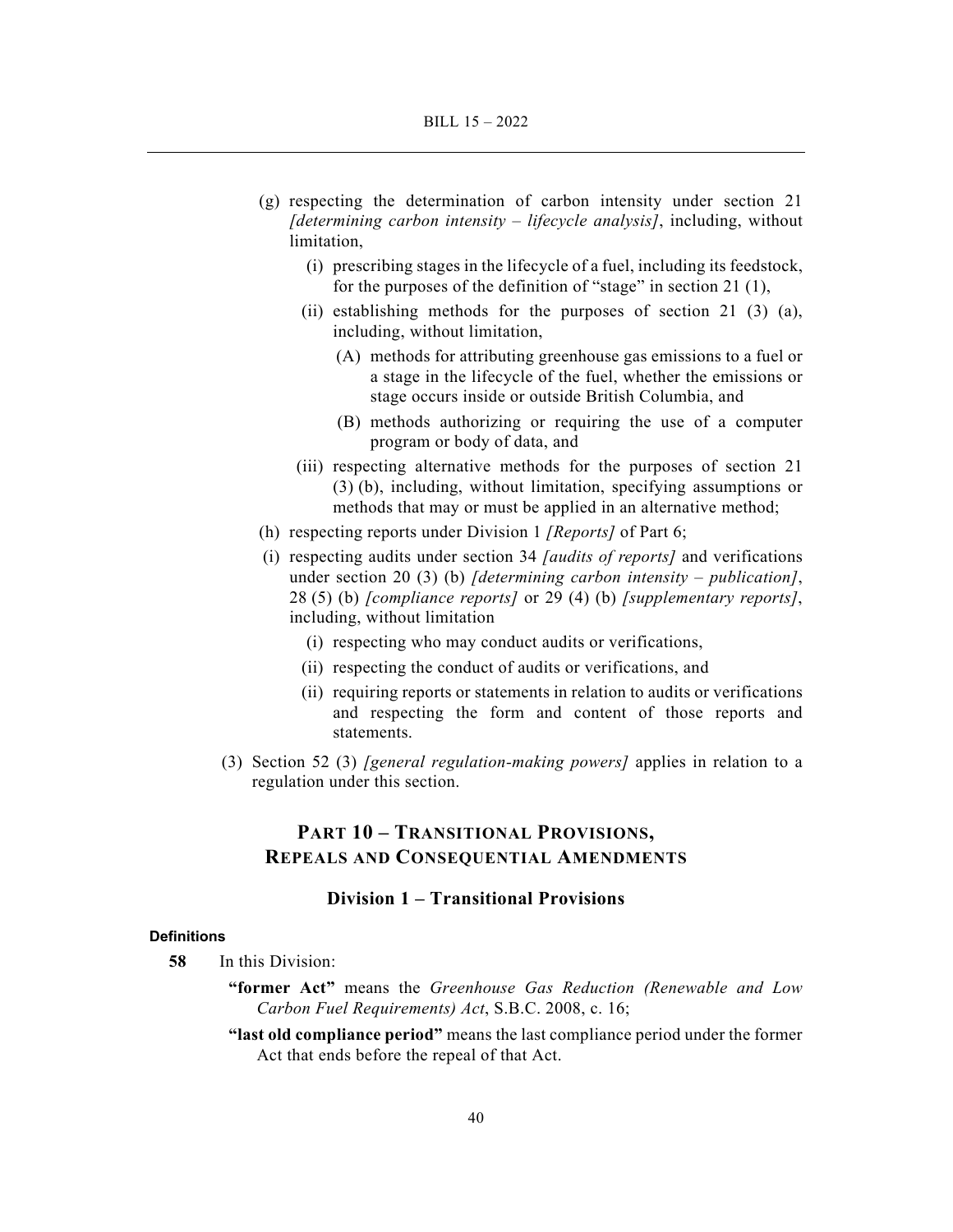#### **Transition – last compliance period under former Act**

- **59** (1) Subject to subsection (2), this Act applies in relation to the last old compliance period and, for that purpose,
	- (a) a person is to be considered to market fuel for the purposes of section 13 (2) *[supply of fuel]* if the person is the Part 3 fuel supplier within the meaning of the former Act of the fuel, and
	- (b) the number of compliance units to be issued under section 13 (2) is to be determined in accordance with the formula set out in section 6 (4) *[low carbon fuel requirement]* of the former Act, excluding fuel described in section 6 (3) of that Act.
	- (2) The following provisions of this Act do not apply in relation to the last old compliance period:
		- (a) section 14 *[sequestration of greenhouse gas]*;
		- (b) section 17 *[export of fuel]*;
		- (c) section 28 (1) (b) *[compliance reports reportable exports]*;
		- (d) section 30 (1) (j) (ii) and (iv), (k) (ii) and (iii) and (o) *[assessment by director]*.
	- (3) On assessment of the last old compliance period, the director may adjust the balance of a person under this Act for the purpose of resolving any difficulties arising from the transition from the former Act to this Act.

#### **Transition – renewable fuel requirements**

**60** A notional transfer, a notional retention or a deferral under section 5 *[transferring or retaining renewable fuel excess or deficiency]* of the former Act is deemed to be a notional transfer, a notional retention or a deferral, as the case may be, under section 10 *[notional transfer, retention and deferral]* of this Act.

#### **Transition – low carbon fuel requirements**

- **61** (1) A person who has a balance of validated credits under the former Act immediately before its repeal has a starting balance under this Act that is equal to the amount of those credits, as determined by the director.
	- (2) Despite section 16 *[transfer of credits]* of this Act, the director may record under that section a transfer of credits or debits that is proposed under section 8 *[transferring credits and debits]* of the former Act before this section comes into force and, for that purpose, a reference in section 16 of this Act to a notice is to be read as a reference to the proposal.
	- (3) A carbon intensity record prepared in accordance with the regulations under the former Act before this section comes into force is deemed to be a carbon intensity record under this Act.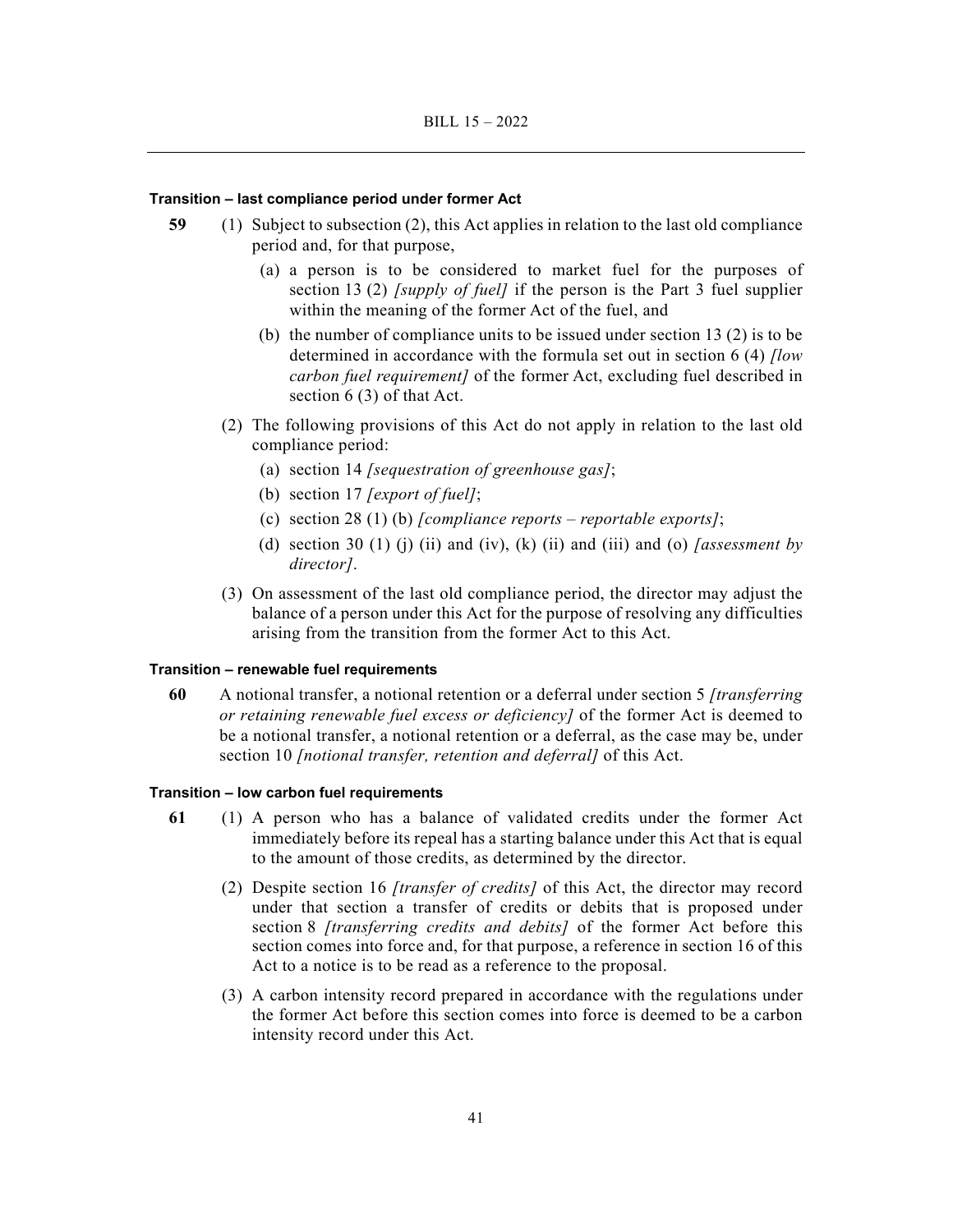(4) A carbon intensity published under section 6 (5) *[low carbon fuel requirement]* of the former Act is deemed to be a published carbon intensity under this Act.

#### **Transition – initiative agreements**

- **62** (1) An agreement under section 8.01 *[Part 3 agreements]* of the former Act is deemed to be an agreement under section 15 *[initiative agreements]* of this Act.
	- (2) Section 15 (5) of this Act is to be read, in relation to agreements entered into in the compliance period in which this section comes into force, as though the reference to debits issued under section 13 (2) *[supply of fuel]* were a reference to debits incurred under section 6 (4) *[low carbon fuel requirement]* of the former Act.

# **Transition – regulations**

- **63** (1) The Lieutenant Governor in Council may make regulations considered necessary or advisable for the purpose of more effectively bringing this Act into operation and to avoid any transitional difficulties encountered in doing so.
	- (2) A regulation under subsection (1) may be made retroactive to the date this section comes into force or a later date.
	- (3) If a regulation under subsection (1) conflicts with another enactment, the regulation prevails.
	- (4) This section and, unless earlier repealed, any regulations under this section are repealed 3 years after the date this section comes into force.

#### **Division 2 – Repeals**

## **Repeal of former Act**

**64** The *Greenhouse Gas Reduction (Renewable and Low Carbon Fuel Requirements) Act*, S.B.C. 2008, c. 16, is repealed.

# **Division 3 – Consequential Amendments**

#### *Hydro and Power Authority Act*

*65 Section 32 (7) (c.3) of the Hydro and Power Authority Act, R.S.B.C. 1996, c. 212, is repealed and the following substituted:* 

(c.3) the *Low Carbon Fuels Act*; *.*